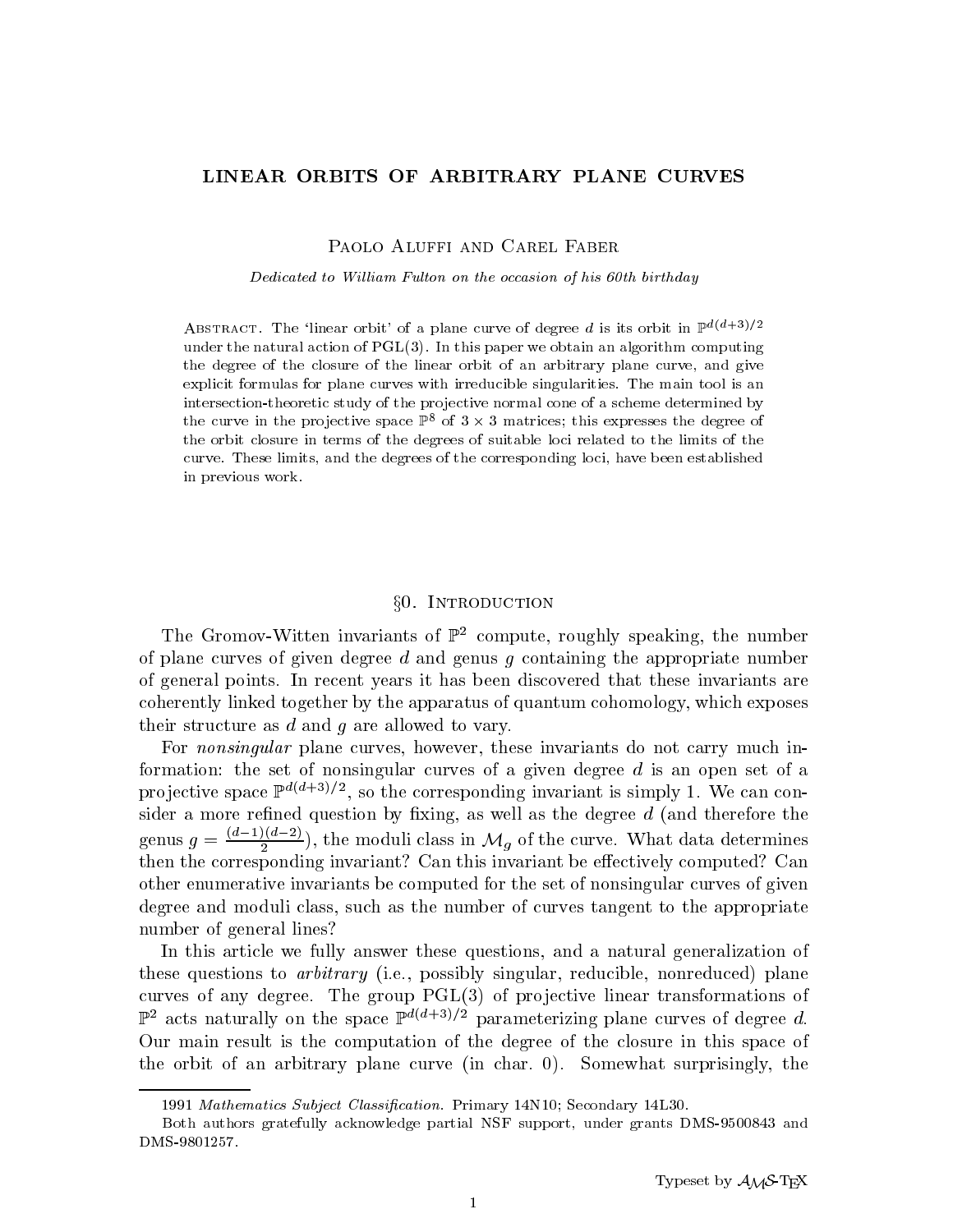enumerative geometers and the invariant theorists of the 19th century do not seem to have worked on this question. The orbit closure of a curve is a natural object of study, and its degree has a simple enumerative meaning: for a reduced curve with finite stabilizer, it counts the number of translates of the curve which contain 8 given general points. For a nonsingular curve, this is the invariant mentioned above. In this sense, therefore, this problem is an isotrivial version of the problem of computing Gromov-Witten invariants.

The computation in this paper relies on our previous work on the subject, where we have dealt with special curves: nonsingular curves were in fact already treated in  $[A-F2]$ ; plane curves whose orbit has dimension less than  $\dim \mathrm{PGL}(3) = 8$  are classified and studied in  $[A-F3]$ ,  $[A-F4]$ . We have also determined in  $[A-F5]$  the limits of an arbitrary plane curve; these are the curves appearing in the boundary of the orbit, that is, the complement of the orbit in its closure. In the terminology of [H-M] (p. 138) this solves the `isotrivial 
at completion problem' for plane curves.

Our previous enumerative computations relied on the explicit construction (by means of a sequence of plow-ups over the  $\mathbb{P}^2$  of 3  $\times$  3 matrices) of smooth varieties dominating the orbit closures. The case of an arbitrary curve appears to be too complex for that approach, and we turn in this paper to a more direct study of the pro jective normal cone of the base locus (scheme) of the rational map

$$
\mathbb{P}^8 \dashrightarrow \mathbb{P}^{d(d+3)/2}
$$

extending the map  $PGL(3) \rightarrow 2^{n+2}$  which surjects onto the orbit of a given curve. Our study of limits of curves in [A-F5] allows us to express the degree of the orbit closure of a curve in terms of enumerative information concerning curves in the boundary of the orbit, also available from our previous computations.

For an arbitrary curve, this provides us implicitly with an algorithm computing the degree of the orbit closure. We illustrate this algorithm in  $\S 4$  and  $\S 5$  on specific classes of curves. For example, a surprisingly simple formula can be obtained to compute the effect on the degree due to an *irreducible* singularity  $p$  of a curve (see Theorem 5.1) in terms of the multiplicity of the curve at  $p$ , the order of contact with the tangent line to the branch at  $p$ , and the Puiseux pairs describing the singularity.

Of course many questions remain concerning orbit closures, for example regarding their singularities (which curves have smooth orbit closure? smooth orbit closures of configurations of points in  $\mathbb{P}^1$  are classified in [A-F1]), or other invariants such as Euler characteristic, Poincare polynomials, behavior in positive characteristic, etc.

Acknowledgement. It is a pleasure to dedicate this paper to Bill Fulton. His encouragement over the years for our collaboration was vital to its success. Much of the work on this pro ject was done during several joint visits at the University of Chicago, at his invitation.

# $§1.$  THE PROBLEM, AND THE APPROACH

Let C be a curve of degree d in the projective plane  $\mathbb{P}^2$  over an algebraically closed field of characteristic 0; we may think of  $C$  as a point in the projective space  $\mathbb{P}^+ = \mathbb{P}(H^-(\mathbb{P}^-, \mathcal{O}(a)))$ , where  $N = a(a+3)/2$ . The standard action of PGL(3) on  $\mathbb{P}^2$  induces a right action on  $\mathbb{P}^*$ ; specifically, for  $\varphi \in {\rm PGL}(3)$  we can consider the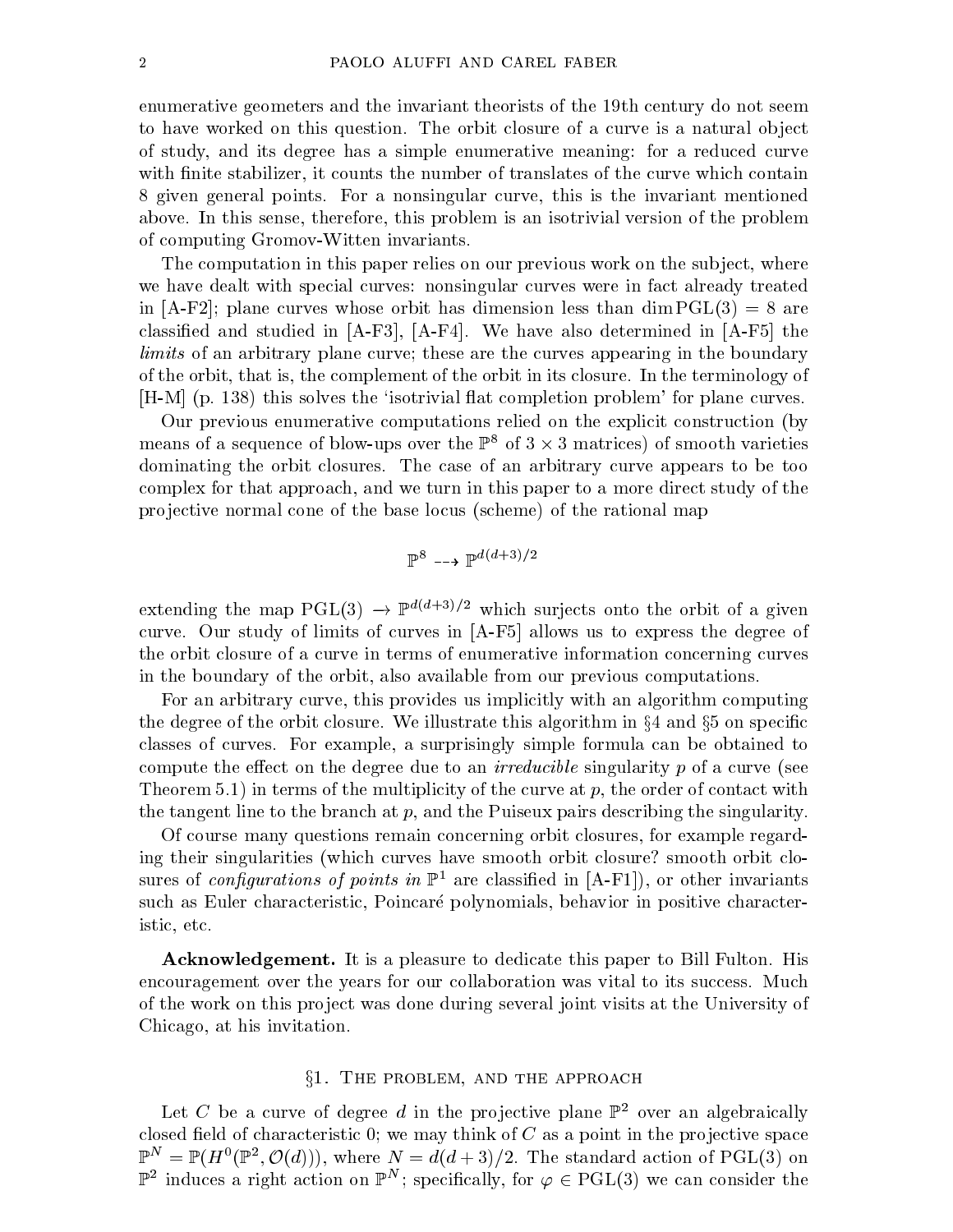*translate* of C by  $\varphi$ : if C has equation  $F$  ( $x_0 : x_1 : x_2$ )  $=$  0, then its translate C  $\circ \varphi$ has equation

$$
F(\varphi(x_0:x_1:x_2))=0
$$

The action  $\varphi \mapsto C \circ \varphi$  defines a map

$$
c: \mathrm{PGL}(3) \to \mathbb{P}^N
$$

whose image is what we call the *linear orbit* of  $C$ . Our aim is the computation of the degree of the closure of this orbit, for an arbitrary plane curve  $C$ , in terms of a description of the irreducible components and the singularities of C.

Our general approach is based on compactifying PGL(3) to the space  $\mathbb{P}^8$  of  $3 \times 3$ matrices, and considering the rational map

$$
\mathbb{P}^8 \dashrightarrow \mathbb{P}^N
$$

determined by c. If  $c$  :  $v \rightarrow r$  is a map resolving the indeterminacies of this rational map, so that the diagram



commutes, then the orbit closure of C is the image of  $\tilde{c}$ . In special but important cases one can in fact construct and study a *nonsingular* such variety  $V$ , by a suitable sequence of blow-ups along smooth centers over  $\mathbb{P}^n$ ; this is carried out in  $|A-\mathbf{r}|_A$ , [A-F3], [A-F4]. The work involved in the construction of an explicit resolution of the orbit closure pays off in terms of a simpler intersection-theoretic set-up, and opens the door to a more thorough study of the orbit closure.

Such a construction is however not available for an *arbitrary* plane curve C. This is an indication of the fact that singularities of a plane curve can be extremely complicated, and that the orbit closure is highly sensitive to the local features of a curve. To treat the general case, we resort then essentially to using the most simple-minded (but highly singular) variety  $\widetilde{V}$  as above—we will let  $\widetilde{V}$  be the blow-up of  $\mathbb{P}^8$  along the base scheme S of the rational map  $c$ —and pay the price of a more complicated intersection-theoretic set-up and of a careful local study of degenerations of C. In the end we will be able to express the degree of the orbit closure of C in terms of enumerative information concerning its *limits*, that is, the curves obtained as limits of translates  $C \circ \varphi$  as  $\varphi$  approaches the base locus of c. This enumerative information has been obtained in our previous work; it relies on the explicit resolution of the orbit closure of the limits.

In this section we describe our degeneration technique, and the intersection theory formula we will use in the main computation. The degree of the orbit closure is the intersection number

$$
h^{\dim{\tilde c(\tilde V)}}\cdot[{\tilde c}(\widetilde V)] \quad,
$$

where  $n$  denotes the hyperplane class in  $\mathbb{P}^\ast$  . Pulling back to  $V$  , we are then led to consider the class

 $h^{\text{uninc}(V)} \cap |V|$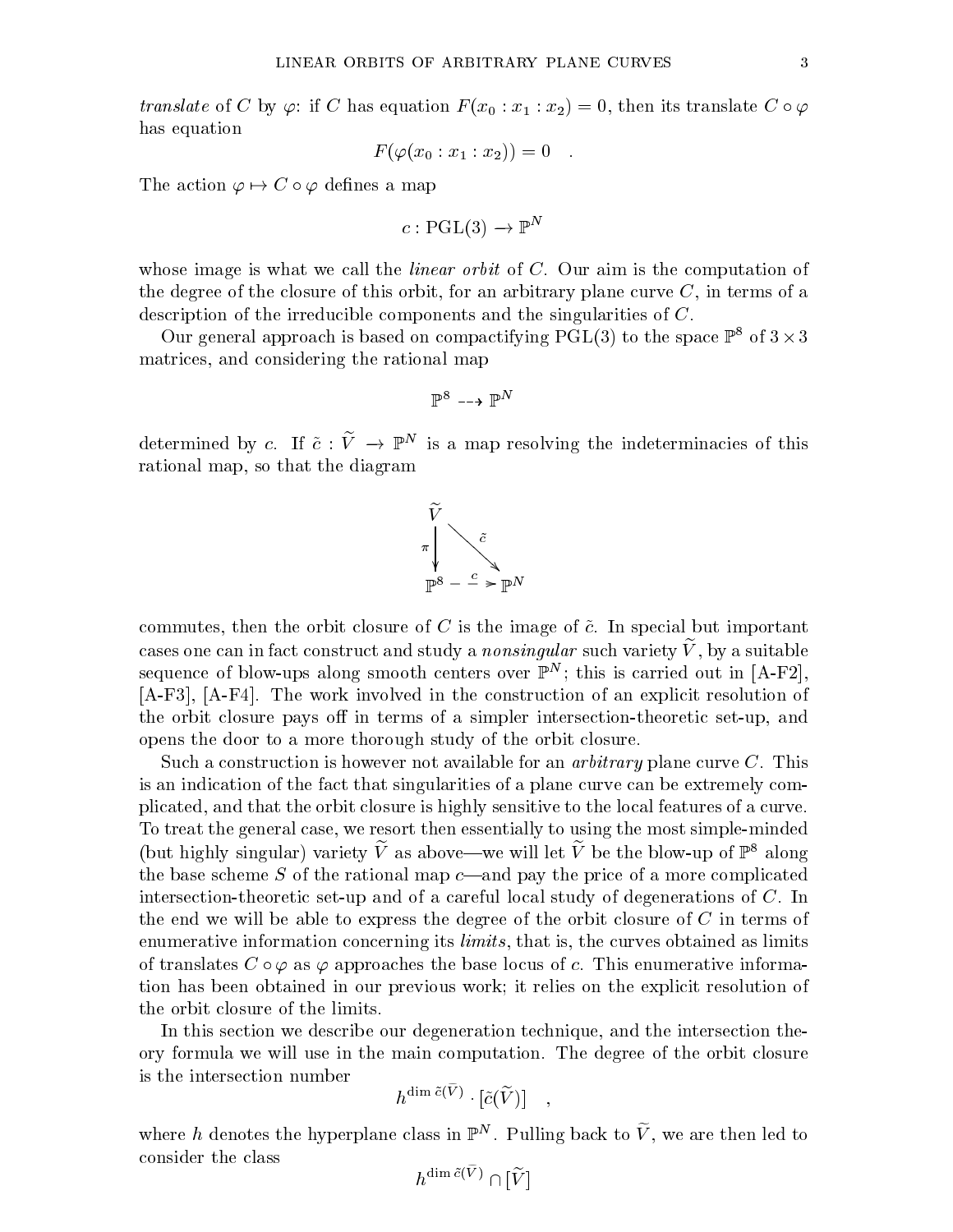(following common practice, we omit evident pull-back notations); in fact, in order not to fix from the start the dimension of the orbit of  $C$ , we consider the class

$$
\frac{[\widetilde{V}]}{c(\mathcal{O}(-h))} = (1 + h + h^2 + h^3 + \dots) \cap [\widetilde{V}] \quad ,
$$

and its push-forward to  $\mathbb{P}^8$ :

$$
\pi_*\frac{\widetilde{[V]}}{c(\mathcal{O}(-h))} = (1 + a_1H + a_2H^2 + \dots) \cap [\mathbb{P}^8] ,
$$

where  $H$  is the hyperplane class in  $\mathbb{P}^8$ , and  $a_i$  is the degree of  $\pi_*(h^* \cap |V|)$ . It is clear that

$$
a_i = 0 \quad \text{for } i > \dim \tilde{c}(V)
$$

 $\alpha$  and the dim  $c(V)$  equals the degree of the orbit closure times the degree of the degree of the degree of the degree of the degree of the degree of the degree of the degree of the degree of the degree of the degree of closure of the stabilizer of C in  $\mathbb{P}^8$ . We call this number the 'predegree' of the orbit closure of C, and the whole class written above, which we think of as a polynomial in  $H$ , the *predegree polynomial* of (the orbit closure of)  $C$ .

Note. The 'polynomials' appearing in this paper are therefore nothing but classes in  $\tau$  the Chow ring of  $\Gamma$  . It will in fact be convenient to take rational coefficients, so that our polynomials will live in the ring  $\psi[H]/(H^+)$ . When manipulating polynomials we will implicitly work in this ring; in particular, all operations are truncated to  $H^{\pm}$ . This allows us some convenient abuse of language; for example,

$$
\exp(dH) = 1 + dH + \frac{(dH)^2}{2} + \frac{(dH)^3}{3!} + \dots + \frac{(dH)^8}{8!}
$$

with our conventions.

Our objective then becomes the following: *compute the predegree polynomial* of an arbitrary plane curve C. The degree of the orbit closure of a curve C is recovered from its predegree polynomial by dividing the top nonzero coefficient by the degree of the closure of the stabilizer of C. Predegree polynomials are a more natural object of study, since they carry enumerative information independently of the dimension of the orbit closure. The information in the predegree polynomial is equivalent to the information in what we call the adjusted predegree polynomial  $(a.p.p.)$ 

$$
\pi_*(ch(\mathcal{O}(h))\cap [\widetilde{V}])=1+a_1H+a_2\frac{H^2}{2}+a_3\frac{H^3}{3!}+\dots\quad .
$$

Computing adjusted predegree polynomials often leads to simpler formulas, so we focus on them in this paper. Adjusted predegree polynomials for curves with small orbits (i.e., of dimension  $< 8$ ) are computed in [A-F3], [A-F4].

We can analyze the situation in a more general context. Let  $V$  be any variety,  $\mathcal L$  a line bundle on  $V$ , and  $\mathcal L \subset H^0(V,\mathcal L)$  a nonzero linear system. These choices determine a rational map

$$
\alpha: V \dashrightarrow \mathbb{P}^N = \mathbb{P}(\mathcal{E}^{\vee}) \quad .
$$

Let S be the scheme-theoretic intersection of the sections in  $\mathcal{E}$ , so that the base locus of  $\alpha$  is the support of S, and (the closure of) the graph  $\Gamma$  of  $\alpha$  can be identified with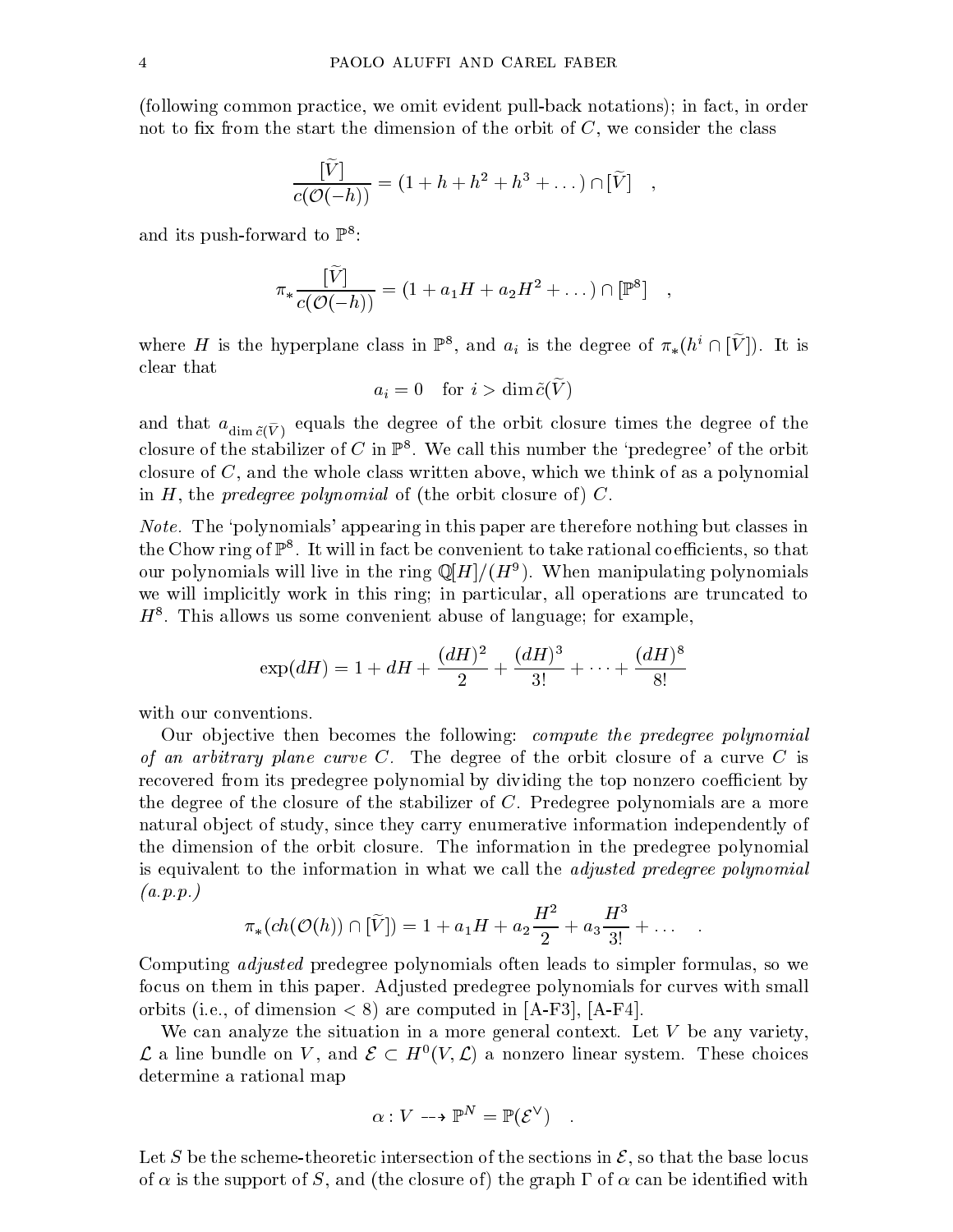the blow-up  $\tilde{V}$  of V along S. We let E be the exceptional divisor of the blow-up, that is, the part of the graph over  $S$ :



In other words,  $E$  is a realization of the projective normal cone of  $S$  in  $V$ . Let now  $\boldsymbol{\mathcal{L}}$  denote the pull-back to 1 of the hyperplane class in  $\mathbb{P}^+$  , and notice that if  $\epsilon$  is base-point-free to begin with (so  $\beta = y$ ), then  $\epsilon = \epsilon$  and the quantity corresponding to the adjusted predegree polynomial is simply

$$
(*) \qquad \qquad \pi_*(ch(\widetilde{\mathcal{L}})\cap[\widetilde{V}])=ch(\mathcal{L})\cap[V] \quad \text{in } (A_*V)_{\mathbb{Q}}.
$$

The following proposition shows how to modify the fundamental class of  $[V]$  in this formula to account for the base locus  $S$  of  $\alpha$ . The correction term will be obtained from the cycle of  $E$ :

$$
[E] = m_1[E_1] + \cdots + m_r[E_r] \quad ,
$$

as follows. We denote by  $n$  the hyperplane class in  $\mathbb{P}^\ast$  and its pull-backs (for example,  $h = c_1(\widetilde{\mathcal{L}})$  on  $\Gamma$ ; write  $\ell = c_1(\mathcal{L})$ , and let

$$
L_i = \sum_{k \ge 0} \frac{1}{k+1} \sum_{j=0}^k \frac{(-\ell)^{k-j}}{j!(k-j)!} \pi_*(h^j \cap [E_i])
$$

(so a *priori* the  $L_i$  might have nonzero terms in all dimensions from 0 to dim  $V = 1$ ). Here is the main observation in this section:

# Proposition 1.1.

$$
\pi_*(ch(\widetilde{\mathcal{L}})\cap[\widetilde{V}])=ch(\mathcal{L})\cap ([V]-(m_1L_1+\cdots+m_rL_r)) \quad in \; (A_*V)_{\mathbb{Q}}.
$$

Froof. Note that  $n = c_1(\mathcal{L}) = i - \epsilon$ , where e is the class of E and as usual we omit obvious pull-back notations. Therefore

$$
\pi_*(ch(\widetilde{\mathcal{L}}) \cap [\widetilde{V}]) = \pi_*(\exp(\ell - e) \cap [\widetilde{V}]) = \exp(\ell) \cap \pi_*(\exp(-e) \cap [\widetilde{V}])
$$
  
=  $\exp(\ell) \cap ([V] - \pi_*(1 - \exp(-e)) \cap [\widetilde{V}])$ 

giving the correction term to the fundamental class as

$$
-\pi_*(1 - \exp(-e)) \cap [\widetilde{V}] = -\pi_* \sum_{i \ge 0} \frac{(-e)^i}{(i+1)!} \cap [E] \quad , \text{ that is}
$$

$$
-\pi_* \sum_{i \ge 0} \frac{(h-\ell)^i}{(i+1)!} \cap (m_1[E_1] + \dots + m_r[E_r]) \quad .
$$

The statement follows by expanding this expression.  $\Box$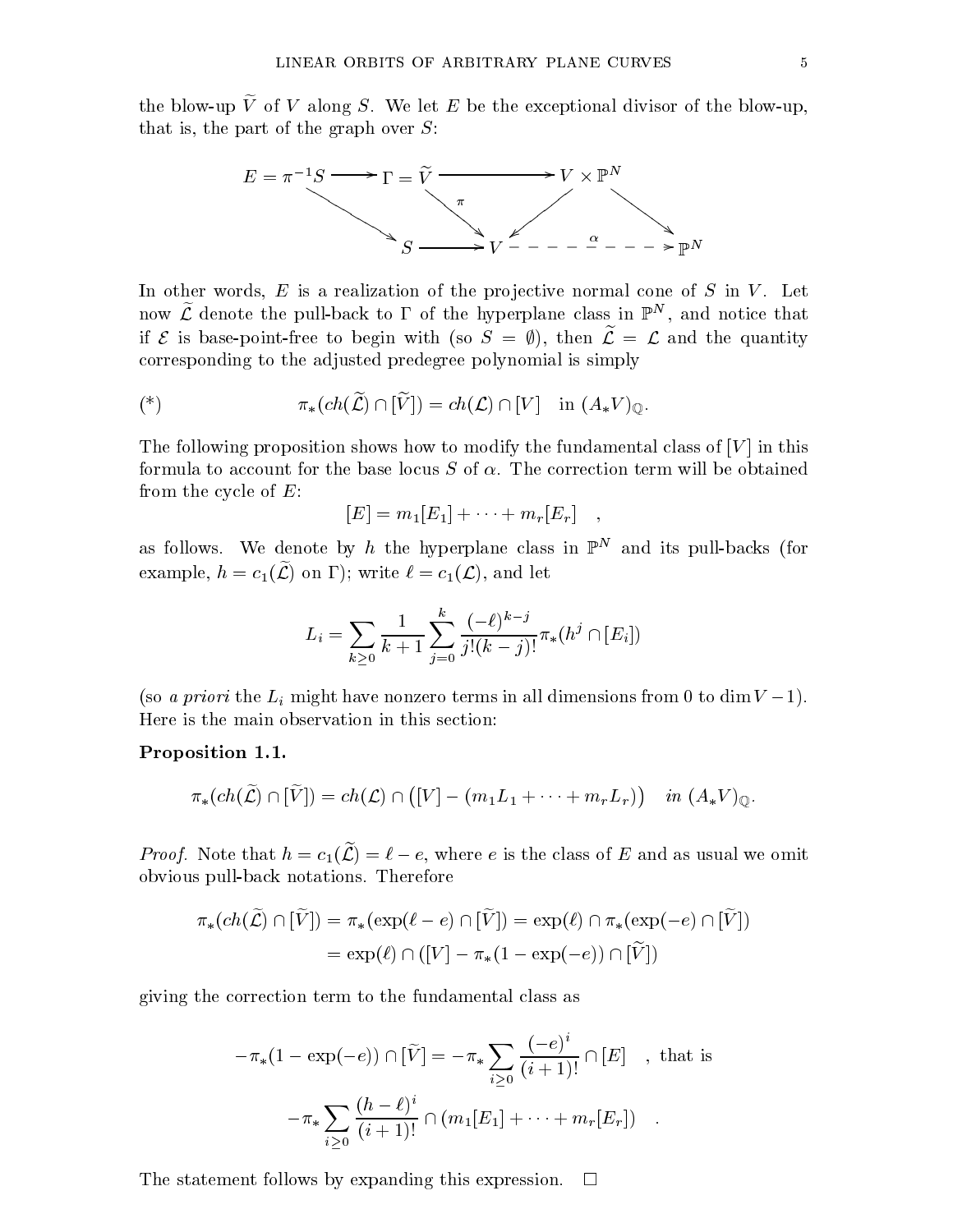In our situation  $V = \mathbb{F}^*, \mathcal{L} = \mathcal{O}(aH)$  (where a is the degree of the curve  $\mathcal{O}$  ), and  $\mathcal E$  is the linear system corresponding to the rational map  $c = \alpha$ . We note that the support  $|E|$  of  $E \hookrightarrow \mathbb{F}^* \times \mathbb{F}^*$  is described set-theoretically by

$$
|E| = \{ (\sigma, X) \in \mathbb{P}^8 \times \mathbb{P}^N :
$$
  
*X* is a limit of  $\alpha(\sigma(t))$  for some curve germ  $\sigma(t) \subset \mathbb{P}^8$  centered at  $\sigma \in S \}$ ,

so that it records the behavior of  $\alpha$  as one approaches its base locus S. Since E is identified with the projective normal cone of  $S$  in  $\mathbb{F}^*$ , it is a scheme of pure dimension 7; invariably this will turn out to be reducible and nonreduced. Often challenging is the computation of the multiplicities minimultiplicities mission of the various components with Ei of E; for our specic problem all this information can be found in [A-F5], and it will be recalled in the next section. In  $\S 3$  we will compute explicit expressions

$$
E_i = (\epsilon_1 h^N H + \dots + \epsilon_8 h^{N-7} H^8) \cap [\mathbb{P}^8 \times \mathbb{P}^N] ,
$$

yielding

$$
L_i = \sum_{k \ge 0} \left( \sum_{j=0}^k \frac{(-d)^{k-j} \epsilon_{j+1}}{j!(k-j)!} \right) \frac{H^{k+1}}{k+1} .
$$

According to Proposition 1.1, the a.p.p. can be computed by expanding

 $\exp(dH) \cdot (1 - (m_1L_1 + \cdots + m_kL_k))$ .

This will be our main tool in  $\S 4$  and  $\S 5$ .

**Example 1.1.** As an illustration, we describe the components of  $E$  for  $C$  a smooth curve of degree d  $2,$  with only ordinary  $\mathbb{R}^n$  that in this case of degree  $\mathbb{R}^n$ the base locus  $S$  consists of the set of rank-1 matrices whose image is a point of  $C$ . We will see  $(\S2)$  that E consists of one component dominating S, and components dominating the set of matrices whose image is an inflection point of  $C$ .

More precisely, the first component is supported on the locus  $G \subset \mathbb{F}^+ \times \mathbb{F}^+$  :

$$
G = \frac{1}{\{ (\sigma, C_{\sigma}) \mid \text{im } \sigma \in C, \text{ and } C_{\sigma} \text{ is the union } \ell \cup c \text{ of a } (d-2) \text{-fold line } \ell \text{ such that } \sigma \text{ is the non-singular conjugate.}
$$

supported on ker  $\sigma$  and a nonsingular conic c tangent to  $\ell$ .<br>Computing the class of this locus is a standard exercise in the enumerative geometry of conics, and we obtain

$$
[G] = 6d H^5 h^{N-4} + 4d(5d - 9) H^6 h^{N-5} + 6d(d - 2)(5d - 8) H^7 h^{N-6} ,
$$

and the corresponding class

$$
L_G = \frac{dH^5}{20} - \frac{d(5d+18)H^6}{360} + \frac{d(9d+8)H^7}{420} - \frac{d^2H^8}{60}
$$

 $\text{m}\,\,\mathbb{F}$  . The multiplicity of this component in the projective normal cone turns out to be 2 (Fact 2(ii) in  $\S 2$ ).

For each nex  $p$  on  $C$  we will also find a component of  $E$  supported on  $F \subset \mathbb{F}^* \times \mathbb{F}^*$  :

 $F = \{(\sigma, C_{\sigma}) | \text{im }\sigma = p$ , and  $C_{\sigma}$  is the union of a  $(d-3)$ -fold line  $\ell$  supported on ker  $\sigma$ 

and a cuspidal cubic c with cuspidal tangent  $\ell$ .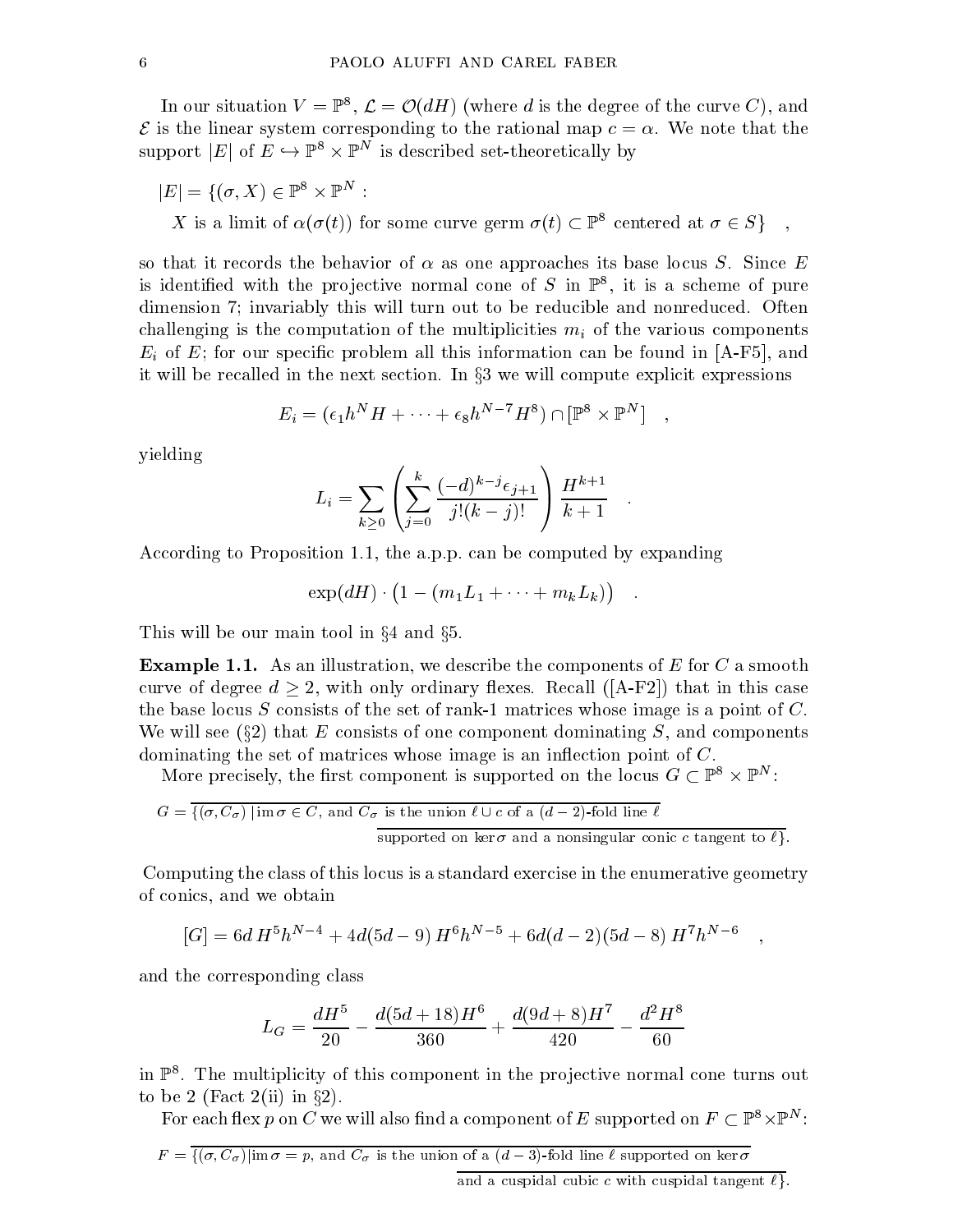Again the computation of the class of this locus in  $\mathbb{F}^* \times \mathbb{F}^*$  is not hard, and yields

$$
L_F = \frac{H^6}{144} - \frac{H^7}{70} + \frac{197H^8}{13440}
$$

in  $\mathbb{F}^*$ ; the multiplicity of  $F$  in the projective normal cone will be found to be  $\mathfrak d$ (Fact 4(ii) in §2). Since a smooth curve of degree  $d > 2$  (and only ordinary flexes) has  $3d(d-2)$  flexes, the adjusted predegree polynomial of such a curve is, according to Proposition 1.1,

$$
\exp(dH) \cdot (1 - 2 \cdot L_G - 3d(d-2)3 \cdot L_F)
$$

$$
= 1 + dH + d^{2} \frac{H^{2}}{2} + d^{3} \frac{H^{3}}{3!} + d^{4} \frac{H^{4}}{4!} + (d^{5} - 12d) \frac{H^{5}}{5!} + (d^{6} - 97d^{2} + 162d) \frac{H^{6}}{6!}
$$

$$
+ (d^{7} - 427d^{3} + 1566d^{2} - 1488d) \frac{H^{7}}{7!} + (d^{8} - 1372d^{4} + 7992d^{3} - 15879d^{2} + 10638d) \frac{H^{8}}{8!}
$$

The coefficient of  $\frac{H^2}{8!}$  reproduces the result of the computation in [A-F2] for  $d \geq 3$ . Also note that, for  $d = 2$ , this expression reduces to

$$
1+2H+\frac{4H^2}{2}+\frac{8H^3}{3!}+\frac{16H^4}{4!}+\frac{8H^5}{5!} \quad ,
$$

the adjusted predegree polynomial for a smooth conic, in agreement with [A-F3],  $\S4.2$ . We note in passing that the expression does not yield the a.p.p. of a line for  $d = 1$ ; this is not surprising, since a line is not a curve with ordinary flexes.

## $\S2.$  LIMITS OF PLANE CURVES-SUMMARY OF RESULTS

In this section we recall the results from [A-F5] which we need for the enumerative computations in this paper.

As we saw in  $\S1$ , we are interested in the structure of the projective normal cone  $E$  of the base scheme  $S$  of the rational map

$$
c: \mathbb{P}^8 \dashrightarrow \mathbb{P}^N
$$

extending the action of PGL(3) on a given plane curve C of degree d. Now  $S \subset \mathbb{P}^8$ consists of all matrices whose image is contained in  $C$ ; in particular,  $S$  has exactly one component for each component of  $C$ . More precisely, if no component of  $C$  is a line, then

$$
|S| \cong \mathbb{P}^2 \times |C| \subset \mathbb{P}^2 \times \mathbb{P}^2 \subset \mathbb{P}^8 \quad : \quad
$$

S consists of rank-1 matrices with arbitrary kernel, and image a point of  $C$ . Every linear component  $\ell$  of C contributes a 5-dimensional component to S, consisting of the  $\mathbb{P}^5$  of rank- $\leq 2$  matrices whose image is contained in  $\ell$ .

We have realized  $E$  set-theoretically as a subset of pure dimension 7 of  $\mathbb{F}^* \times \mathbb{F}^*$ :

$$
|E| = \{(\sigma, X) \in \mathbb{P}^8 \times \mathbb{P}^N :
$$

X is a limit of  $c(\sigma(t))$  for some curve germ  $\sigma(t) \subset \mathbb{P}^8$  centered at  $\sigma \in S$ 

We are interested in a description of the components of this locus, as well as the multiplicities with which they appear in  $E$ . A given component may arise in several ways according to the procedure described in this section; its multiplicity in E will be understood to be the sum of all multiplicities listed in each case.

A first rough description of the components of  $E$  can be given in terms of the locus on S they dominate: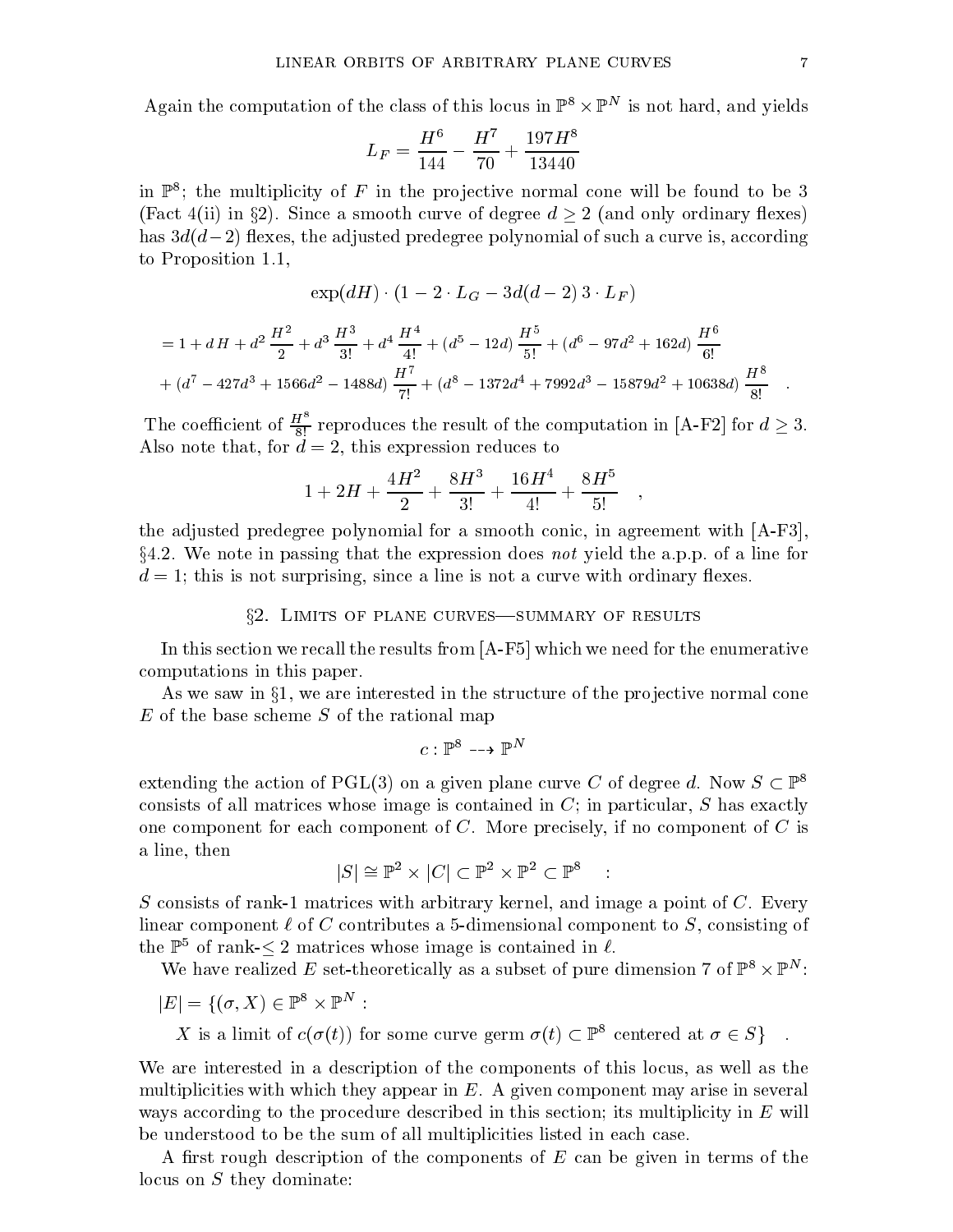**Fact 1.** There is one component of E dominating each component of S (hence, one for each component of  $\cup$  ), and components dominating loci  $\equiv$   $\mathbb{F}^{\pm}$ :

$$
\{\sigma \in \mathbb{P}^8 \mid \sigma \text{ is a rank-1 matrix with image } p \in C\}
$$

where p is either or press at a singular point of C.

We call the first kind of components 'global', and the second kind 'local'.

Components are usually best described as orbit closures of specific elements  $(\sigma, \mathcal{C}_\sigma)$  of  $\mathbb{P}^\times$   $\times$   $\mathbb{P}^\times$  under the induced (right) action of PGL(3). In each case  $\mathcal{C}_\sigma$ will be the limit of the limit of  $\alpha$  and  $\alpha$  germ centered at  $\alpha$  , then it will be clear as prioring and that the given locus is a component of  $E$ . The content of the results listed below is that they provide an exhaustive list of all components of E for a given curve, and compute the multiplicity with which each component appears. Also, of course in each case C will be a curve with small linear orbital linear orbit; these curves have been studied between studied in [A-F3] and [A-F4], and we use the terminology employed there.

Global components are easy to describe precisely:

**Fact 2.** (i) Let  $\ell$  be a line appearing with multiplicity m in C, and let  $\lambda$  be the (d m)-tuple of points cut out on ` by the other components of <sup>C</sup>. Then the component of E corresponding to a is the orbit closure of the orbit closure of

 $(\sigma, C_{\sigma})$ , where  $\sigma$  is a rank-2 matrix with image  $\ell$ , and  $C_{\sigma}$  is a fan consisting of a star centered at ker  $\sigma$  and reproducing projectively the tuple  $\lambda$ , and of a residual m-fold line,

with multiplicity multiplicity multiplicity and the set of the set of the set of the set of the set of the set

(ii) Let C<sup>0</sup> be <sup>a</sup> non-linear component appearing with multiplicity m in C. Then the component of  $E$  corresponding to  $C_0$  is the closure of the locus

 $\{(\sigma, \mathcal{C}_\sigma) \in \mathbb{P}^* \times \mathbb{P}^* \mid \sigma \text{ is a rank-1 matrix with image a point of } \mathcal{C} \}$ , and  $\mathcal{C}_\sigma$  consists of a

 $(d-2m)$ -fold line supported on ker  $\sigma$ , and of an m-fold smooth conic tangent to ker  $\sigma$ },

with multiplicity and multiplicity and multiplicity and multiplicity and multiplicity and multiplicity and multiplicity and multiplicity and multiplicity and multiplicity and multiplicity and multiplicity and multiplicity

We call components as in part (i) *components of type 1*, and components as in part (ii) components of type II.

Local components of  $E$  are substantially harder to describe, since the germs of curves  $\sigma(t)$  in  $\mathbb{P}^8$  giving rise to such components have to be carefully tailored to the local features of C. As shown in [A-F5], only two kinds of germs must be considered, requiring separate discussions: one kind (1-parameter subgroups, or 1-PS for short) accounts for limits with multiplicative stabilizer; the other will be responsible for limits with additive stabilizer.

We start with the (simpler) case of 1-PS limits. Again, we first give a rough description of the situation.

**Fact 3.** Let p be either a flex or a singular point of C. For each line in the tangent cone to C at p, there is <sup>a</sup> corresponding Newton polygon. The possible components of Es was in Fo centered at p are indexed by sides of these of these I these Newton polygons; further, an additional component is present if the tangent cone is supported on at

To be more precise, suppose p has multiplicity m, and denote by  $\lambda$  the tangent cone to C at p (hence  $\lambda$  determines an m-tuple in the pencil of lines through p).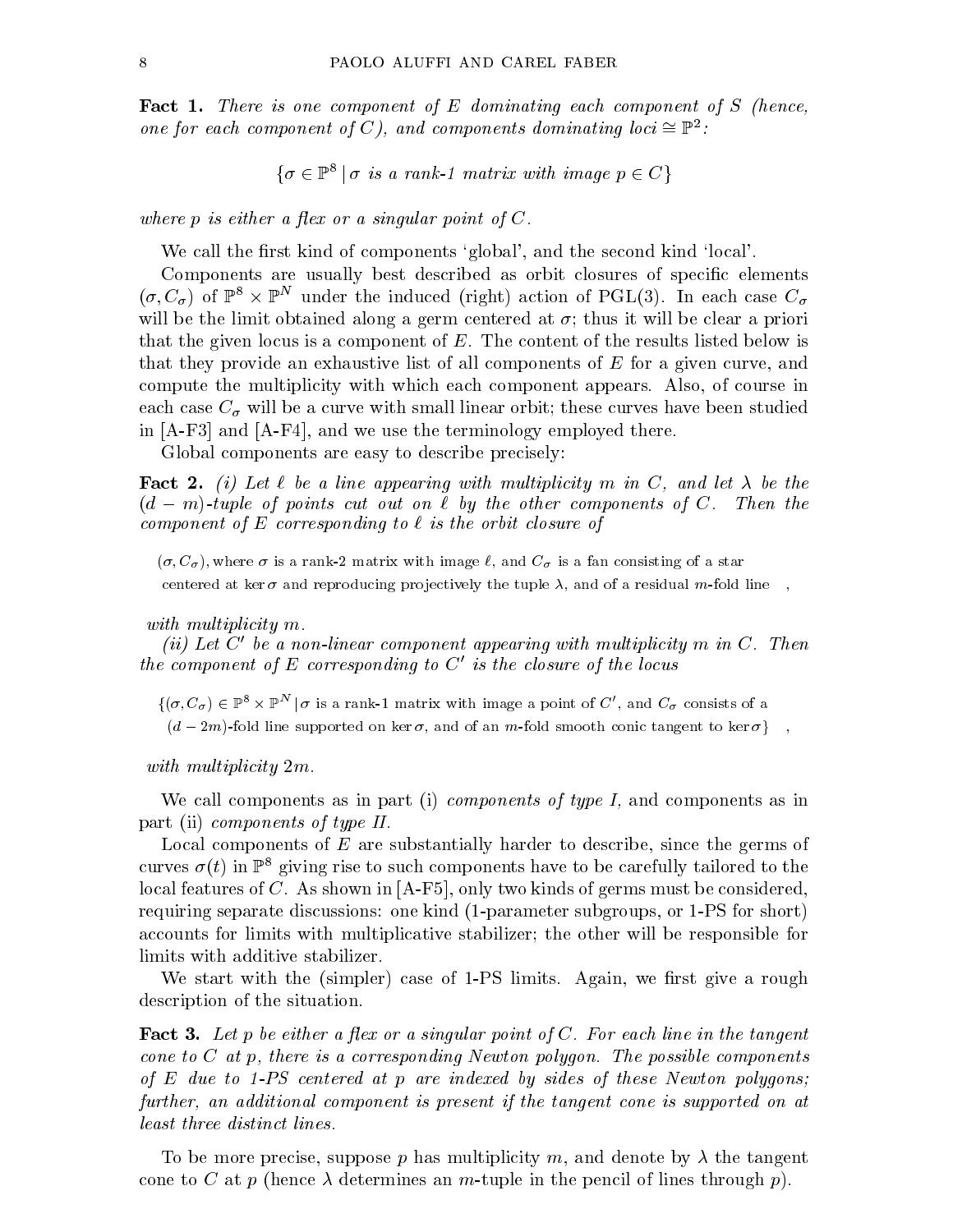**Fact 4(i).** The component present exactly when  $\lambda$  is supported on three or more distinct annual and orbit closure of

 $(\sigma, C_{\sigma})$ , where  $\sigma$  is a rank-1 matrix whose image is p, and  $C_{\sigma}$  is a fan consisting of a

star projectively equivalent to  $\lambda$ , and of a residual  $(d-m)$ -fold line supported on ker  $\sigma$ 

with multiplicity ma, where A is the number of automorphisms of a and a tuple in the state in the pencil of lines through p.

(The reason why this locus is not a component of E if  $\mathbb{R}$  is supported on  $2$  is supported on  $2$  lines on  $2$ is simply that it is not big enough to be one: it is immediately checked that this locus has dimension 7 if and only if is supported on <sup>3</sup> lines.) We call such components components of type III.

To determine the components corresponding to a line  $\ell$  in the tangent cone, choose coordinates  $(x : y : z)$  in F so that  $p = (1 : 0 : 0)$  and  $\ell$  is the line  $z = 0$ ; then consider the Newton polygon for the curve, that is, the boundary of the convex hull of the union of the positive quadrants with origin at the points  $(j, k)$  for which the coefficient of  $x^{\cdot}y^{\cdot}z^{\cdot}$  in the equation for C is nonzero (see [B-N], p. 380). Note that the part of the Newton polygon consisting of line segments with slope strictly between  $-1$  and 0 does not depend on the choice of coordinates. Consider the 1-PS

$$
\sigma(t) = \begin{pmatrix} 1 & 0 & 0 \\ 0 & t^b & 0 \\ 0 & 0 & t^c \end{pmatrix} ,
$$

with  $1$  , and the contractively prime integratively similar integers, and side of the Newton Side of the Newton Side of the Newton Side of the Newton Side of the Newton Side of the Newton Side of the Newton Side of the N polygon for C.

**Fact 4(ii).** For each line  $\ell$  in the tangent cone of C, and for each 1-PS selected by the above proceaure, there is a component  $E$  -of  $E$  supported on the orbit closure of  $\,$ 

 $(\sigma, C_{\sigma})$ , where  $C_{\sigma}$  is the limit as  $t \to 0$  of C along the selected 1-PS  $\sigma(t)$ , and  $\sigma = \sigma(0)$ ,

provided this locus has dimension 7. If  $x^{\overline{q}}y^r z^q \prod_{i=1}^S (y^c + \alpha_j x^{c-b} z^b)$  is the limit obtained along the 1-PS  $\sigma(t)$ , then the contribution to the multiplicity of E- is

$$
(Sbc+rb+qc)\,\frac{A}{\delta} \quad ,
$$

where A is the number of components of the stabilizer of the limit, and the stabilizer of the limit, and is th degree of the map from  $E_0$  to its image in  $\mathbb{P}^{\sim}$ .

The limits appearing in this statement are among the curves with small orbit studied in [A-F3]. The number  $\delta$  is 1 unless  $c = 2$  and  $q = \overline{q}$ , in which case it is 2 (see [A-F5]). The number  $A/\delta$  can be computed directly in terms of the tuple  $\{\alpha_i\}$ and the contract of the contract of the contract of the contract of the contract of the contract of the contract of (see F3), Lemma 3.1). We will see in this factor is absorbed by other is absorbed by other is absorbed by other is absorbed by other is absorbed by other is absorbed by other is absorbed by other is absorbed by other is a terms in the computation of the contribution of such components.

We call components arising as in Fact  $4(ii)$  components of type IV.

In order to visualize part of this somewhat complicated recipe, note that if  $(j_0, k_0),\,(j_i, k_1),\,j_0 < j_1,$  are vertices of a side of the Newton polygon of  $C$  of slope strictly between  $-1$  and 0, then the corresponding multiplicity (provided the locus specified in the statement has dimension 7) is

$$
\frac{j_1k_0 - j_0k_1}{S} \frac{A}{\delta} \quad ,
$$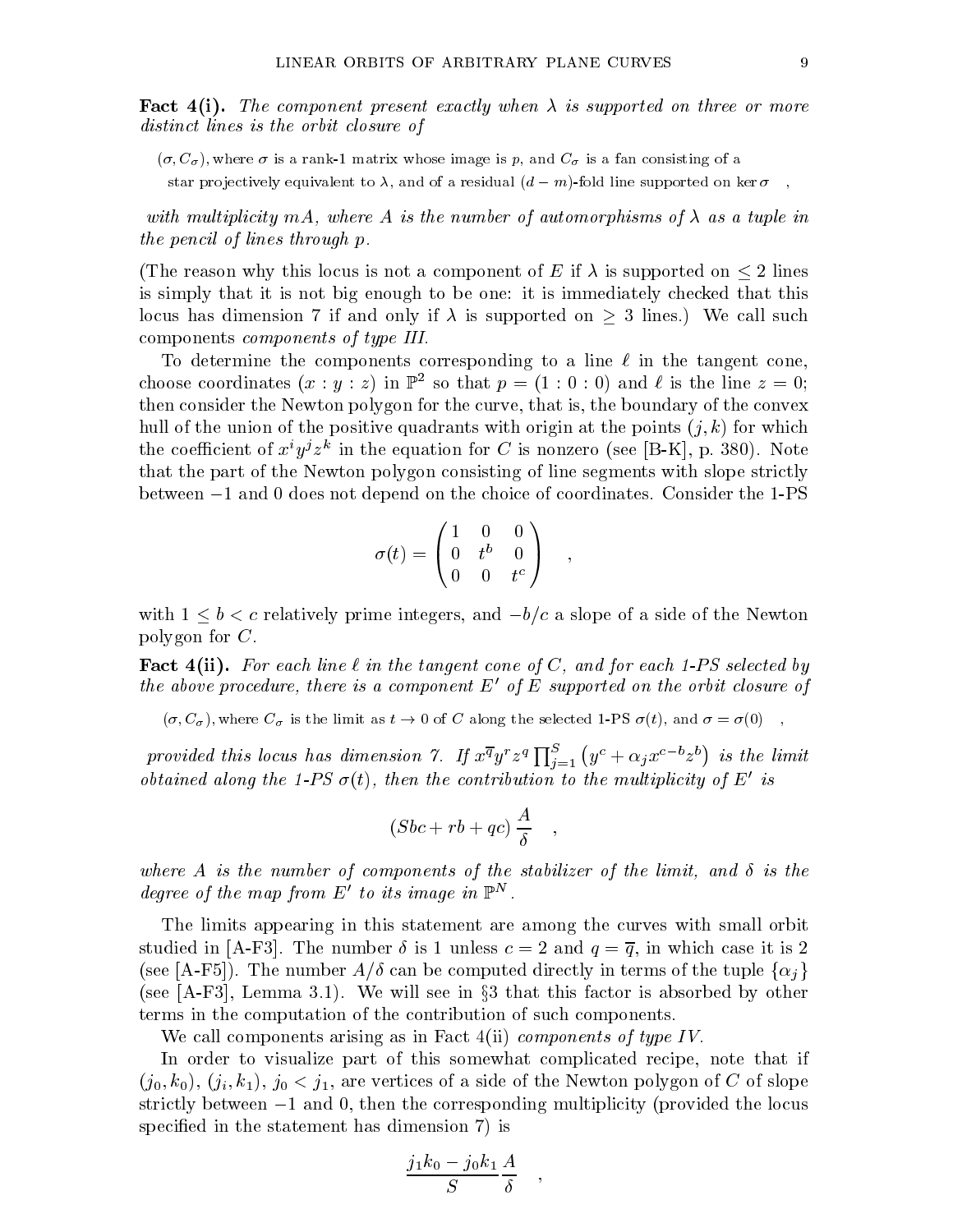where  $S + 1$  is the number of lattice points on the selected side. Also, note that  $\gamma$  and  $j$  in the joint theory  $\gamma$  and  $\gamma$  is the contract the contractions; and  $\gamma$  and  $\gamma$  and  $\gamma$ when  $(j_0, k_0)$ ,  $(j_i, k_1)$ , and  $(d, 0)$  lie on a line with slope  $-1/2$ . The tuple  $\{\alpha_i\}$  is determined by the specific coefficients appearing along the side.

**Example 2.1.** Suppose that C has a general multiple point at p, by which we mean an ordinary multiple point such that the tangent line to each branch intersects that branch with multiplicity 2 at p. Let m be the multiplicity of C at p. For each line in the tangent cone, the Newton polygon contains exactly one side as in the prescription given above, from (m),  $\alpha$  ,  $\alpha$  ,  $\alpha$  ,  $\alpha$  ,  $\alpha$  ,  $\alpha$  ,  $\alpha$  ,  $\alpha$  ,  $\alpha$  ,  $\alpha$  ,  $\alpha$  ,  $\alpha$  ,  $\alpha$  ,  $\alpha$  ,  $\alpha$  ,  $\alpha$  ,  $\alpha$  ,  $\alpha$  ,  $\alpha$  ,  $\alpha$  ,  $\alpha$  ,  $\alpha$  ,  $\alpha$  ,  $\alpha$  ,  $\alpha$  ,  $\alpha$  ,  $\alpha$ a multiplicity of  $(m+1)A/\delta$  to the component consisting of the orbit closure of

$$
(\sigma, C_{\sigma})
$$
, where  $\sigma = \begin{pmatrix} 1 & 0 & 0 \\ 0 & 0 & 0 \\ 0 & 0 & 0 \end{pmatrix}$ , and  $C_{\sigma}$  is the curve  $x^{d-m-1}y^{m-1}(y^2 + xz) = 0$ .

This component therefore appears in E with multiplicity  $m(m+1)A/\delta$ . Note that here  $\delta = 2$  exactly when the curve has degree  $m + 1$ . Also, if  $m \geq 3$  we find one component supported on the orbit closure of

 $(\sigma, C_{\sigma})$ , where  $\sigma$  is a rank-1 matrix whose image is p, and  $C_{\sigma}$  is a fan consisting of a translate of the tangent cone at p, and of a residual  $(d-m)$ -fold line supported on ker  $\sigma$ ,

with multiplicity m.

The real subtleties in the discussion occur in the next and last case, dealing with limits with additive stabilizer. The components of  $E$  detect an interaction between different (formal) branches of  $C$  sharing a tangent at a singular point. This phenomenon does not occur for e.g., ordinary multiple points.

Consider a line in the tangent cone to  $C$  at  $p$ , and as above choose coordinates so that  $p = (1 : 0 : 0)$ , and the line is  $z = 0$ . Let m be the multiplicity of C at p. It is well-known (cf. [B-K]) that there are m formal branches of C at p, where nonreduced branches are counted according to their multiplicity. For a general choice of  $y$ , these can be written

$$
z = f(y) = \sum_i \gamma_{\lambda_i} y^{\lambda_i} \quad ,
$$

where f (y) is a power series with fractional exponents in  $\mathcal{R}^{(1)}$  ,  $\mathcal{R}^{(1)}$  ,  $\mathcal{R}^{(1)}$  ,  $\mathcal{R}^{(1)}$  ,  $\mathcal{R}^{(1)}$  ,  $\mathcal{R}^{(1)}$  ,  $\mathcal{R}^{(1)}$  ,  $\mathcal{R}^{(1)}$  ,  $\mathcal{R}^{(1)}$  ,  $\mathcal{R}^{(1)}$  ,  $\mathcal{R}^{(1)}$ 

Let B be the collection of all m branches of the curve at p. We then have a finite sequence of rational numbers  $c > 1$ , determined as those numbers c for which at least two of the branches tangent to  $z=0$  agree modulo  $y^*$ , differ at  $y^*$ , and satisfy  $\lambda_0 < c$ . Call  $B_c$  the collection of those branches.

Each c determines a finite number of truncations  $f(y)$ : these are the truncations at  $y^c$  (excluding  $y^c$ ) of the branches in  $B_c$ . These truncations determine germs

$$
\sigma(t) = \begin{pmatrix} 1 & 0 & 0 \\ t^a & t^{ab} & 0 \\ \frac{f(t^a)}{a} & \frac{f'(t^a)t^{ab}}{a} & t^{ac} \end{pmatrix} ,
$$

where  $b = \frac{c_{10}}{2} +1$ , and a is the least positive integer clearing all denominators in the exponents. We identify truncations if the corresponding germs are equivalent after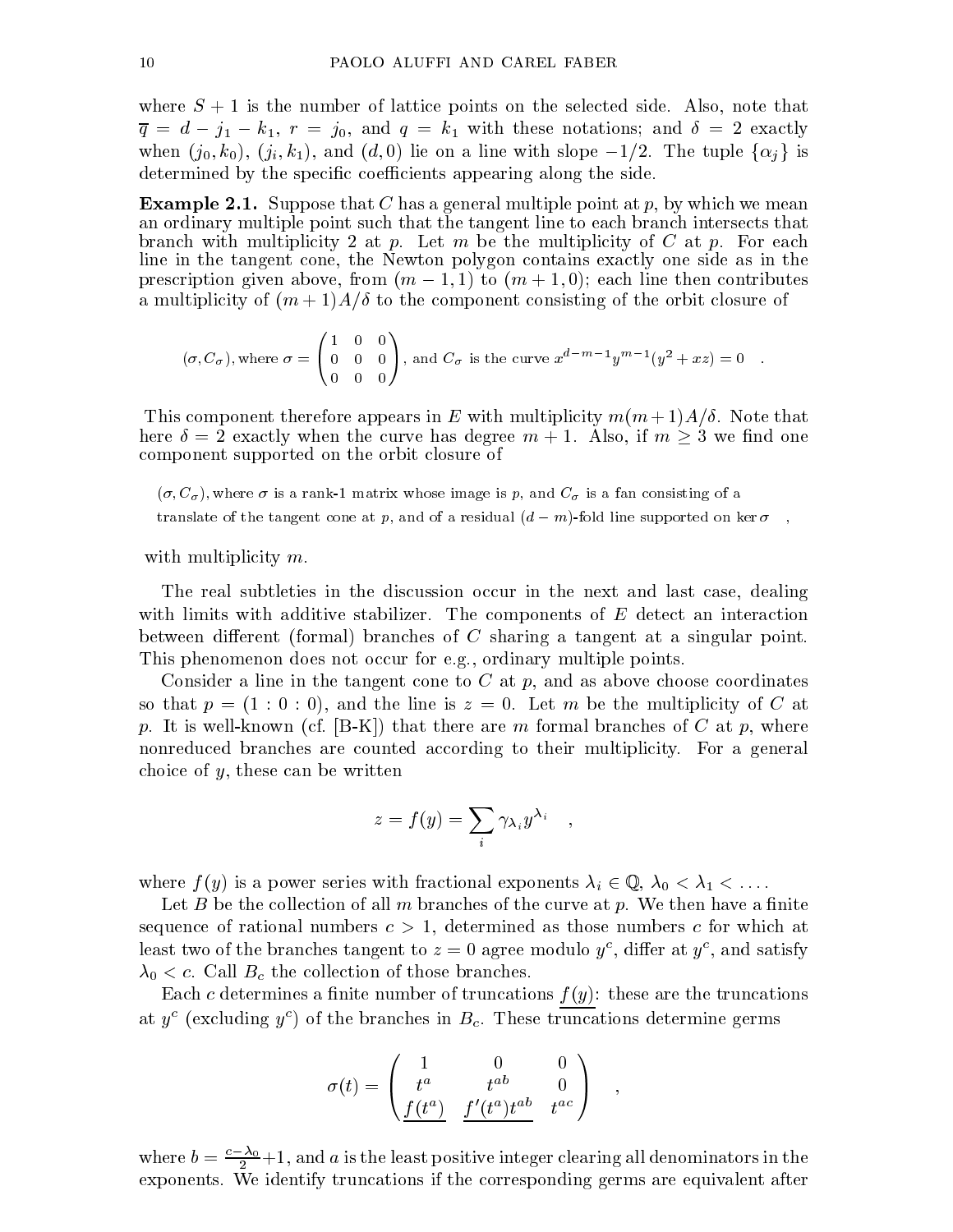reparameterization, that is, after multiplication on the right by  $\begin{pmatrix} 1 & 0 & 0 \\ 0 & n^{ab} & 0 \end{pmatrix}$ 1 0 0  $0 \quad \eta^{-1} \quad 0 \quad 1$ ,  $\left(\begin{array}{ccc} 1 & 0 & 0 \ 0 & \eta^{ab} & 0 \ 0 & 0 & \eta^{ac} \end{array}\right),$ A,

with  $\eta$  a primitive a-th root of unity.

To each such germ we associate two numbers  $\ell$  and  $W$ . The number  $\ell$  is defined as the least positive integer  $\mu$  such that  $f(y^\mu)$  has integer exponents. The weight which is defined as follows. For each branch is exponent  $\mu$  and  $\mu$  and  $\mu$  is a sense the second at the second  $\mathcal{N}$  and f (y) dier, and let we then we have the minimum of c and via the minimum of c and via the minimum of c and via the minimum of c and via the minimum of c and via the minimum of c and via the minimum of c and v  $\text{sum }\sum w_{\beta}$ .

**Fact 5.** Each germ  $\sigma(t)$  contributes a component to E: the orbit closure of

 $(\sigma, C_{\sigma})$ , where  $C_{\sigma}$  is the limit of C along the germ  $\sigma(t)$ , and  $\sigma = \sigma(0)$ ,

with multiplicity of the stabilizer of the number of the stabilizer of the stabilizer of the stabilizer of the  $\sim$   $\prime$ .

The limits C appearing in this statement consist of unions of unions of unions of unions of  $\Omega$ conics, plus possibly a multiple of the distinguished tangent; these curves have been studied in  $[A-F3], §4.1.$  For enumerative purposes, they can be described in terms of the multiplicities si of the dierent conics, and of the number <sup>A</sup> of components of their stabilizer. As in the case of 1-PS limits, this number A will be absorbed by other terms in the computation of the contribution to the predegree of C.

We call the components identified in Fact 5 *components of type V*. An example will clarify the procedure described above.

**Example 2.2.** Consider the quartic given in affine coordinates by

$$
(y^2 - xz)^2 = y^3z
$$

Expanding at the origin gives two formal branches

$$
z = y^2 \pm y^{5/2} + \dots \quad ;
$$

with the notations used above:  $c=\frac{3}{2},$   $b=\frac{7}{2}-+1=\frac{3}{4},$  and  $\underline{f(y)}=y^2;$  hence the weight W is  $\frac{1}{2} + \frac{1}{2} = 5, \ell = 1$ , and the germ determined by the truncation is

$$
\sigma(t) = \begin{pmatrix} 1 & 0 & 0 \\ t^4 & t^5 & 0 \\ t^8 & 2t^9 & t^{10} \end{pmatrix} .
$$

The corresponding component of  $E$  is the orbit closure of

$$
(\sigma, C_{\sigma}), \text{ where } \sigma = \begin{pmatrix} 1 & 0 & 0 \\ 0 & 0 & 0 \\ 0 & 0 & 0 \end{pmatrix}, \text{ and } C_{\sigma} \text{ is the curve } (y^2 - xz + x^2)(y^2 - xz - x^2) \quad ;
$$

one checks  $A = 4$ , and concludes that the multiplicity of this component in E is

To close the section, we remark that *not all* singular points of (the support of) a curve contribute components to the projective normal cone: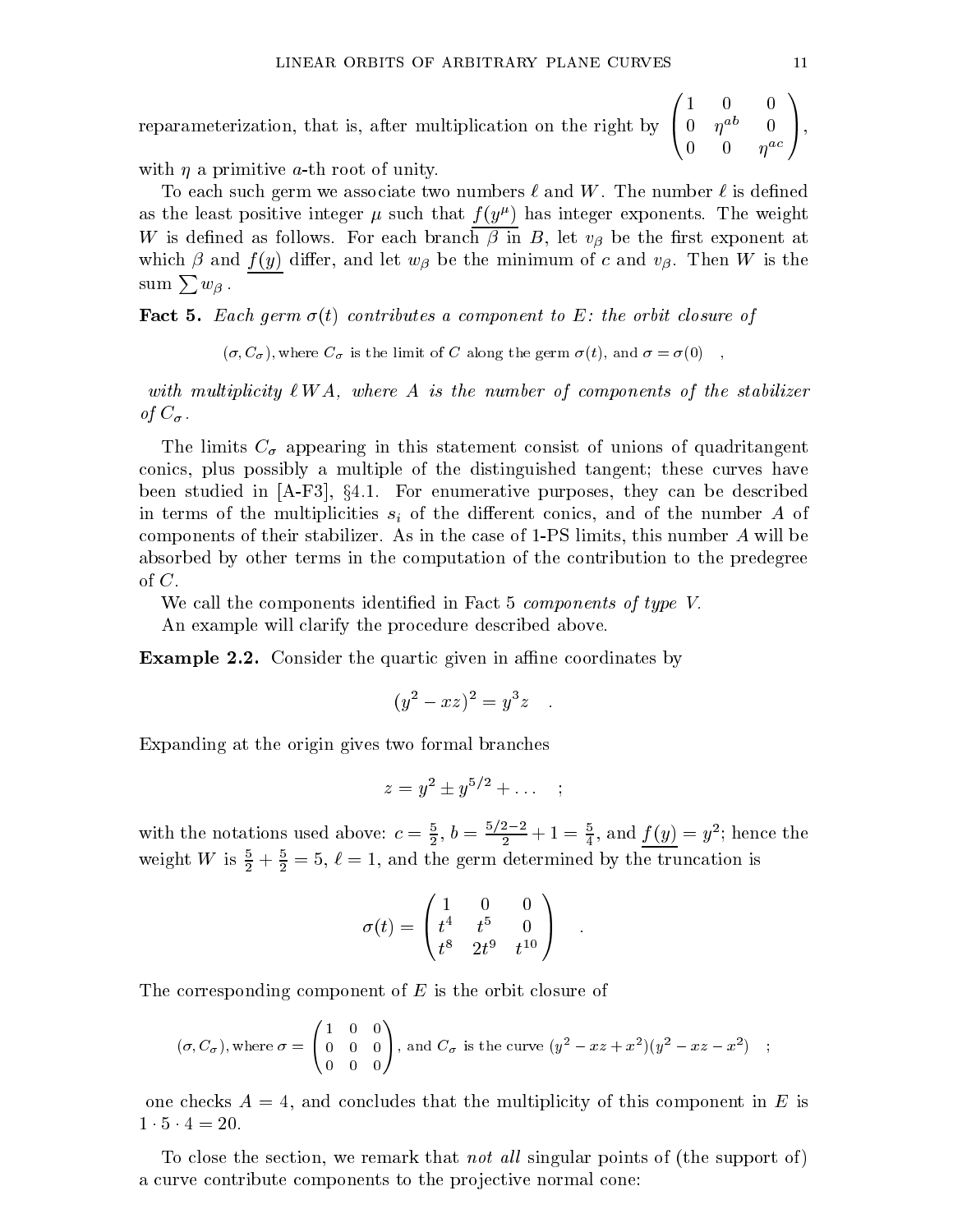**Example 2.3.** If  $\ell_1$ ,  $\ell_2$  are lines contained in C (with any multiplicity), and  $p =$  $\ell_1 \cap \ell_2$  is not a point of the remainder of the curve, then p does not contribute a component to E.

Indeed, the tangent cone to C at p consists of only two lines, so there are no components of type III; next, the Newton polygon at  $p$  with respect to either line has no sides of slope between  $-1$  and 0, so there are no components of type IV; finally, the branches of C at p only consist of lines, so they do not interact in the sense of providing a 'truncation' as in Fact 5.

#### x3. Contributions to the adjusted predegree polynomial

The task in this section is to apply the results of [A-F3], [A-F4] and obtain explicit expressions for the contributions to the adjusted predegree polynomials of a curve  $C$  due to the various possible components of the corresponding projective normal cone  $E$ . Together with the description of the projective normal cone recalled in x2, the results of this section yield <sup>a</sup> procedure computing the predegree polynomial of any given plane curve, in terms of the multiplicities of its components and a description of its flexes and singular points.

Recall from  $\S1$  that we have expressed the adjusted predegree polynomial  $(a, p, p)$ . of a curve as

$$
\exp(dH)\cdot(1-(m_1L_1+\cdots+m_kL_k))\quad ;
$$

our objective here is to obtain explicit expressions for the different 'correction' terms

$$
-m_iL_i
$$

due to the various components of the projective normal cone described in  $\S 2$ . The results will be used in  $\S 4$  and  $\S 5$  to obtain explicit expressions for contributions to the a.p.p. due to various features of a plane curve. A correction term military  $\ell \ell$  ,  $\ell'$ an additive contribution

$$
\exp(dH) \cdot (-m_i L_i)
$$

to the a.p.p. of a curve of degree d.A. l expressions military military military military military military military military military military military military military military military military military military milit of degree 3 or higher in  $H$ ; those corresponding to *local* components will only have terms of degree 6 or higher. Hence, the effect of a local correction term on the a.p.p. of a curve can also be expressed as a multiplicative contribution by

$$
(1-m_iL_i) \quad ; \quad
$$

we will often prefer this alternative, since it does not involve the degree of the curve. Also, sometimes we may list the effect of a component as a correction term to the predegree of a curve, taking account of other effects such as the number of flexes absorbed by a given singularity.

In Propositions 3.1{3.5 below we will compute the correction terms miLi . As in x2, we start with the global components.

### $\S 3.1.$  Type I contributions.

**Proposition 3.1.** Let  $\ell$  be a line appearing with multiplicity m in C, and let  $r_i$ denote the multiplicities of the intersections of a with the rest of C. Then the rest of C. Then the rest of C correction term due to in the anti-derivative (w.r.t. H) with 0 constant term of term of  $\sim$ 

$$
-\frac{m^3}{2}\,\exp(-dH)\,H^2\,\prod_i\left(1+r_iH+\frac{r_i^2H^2}{2}\right)\quad.
$$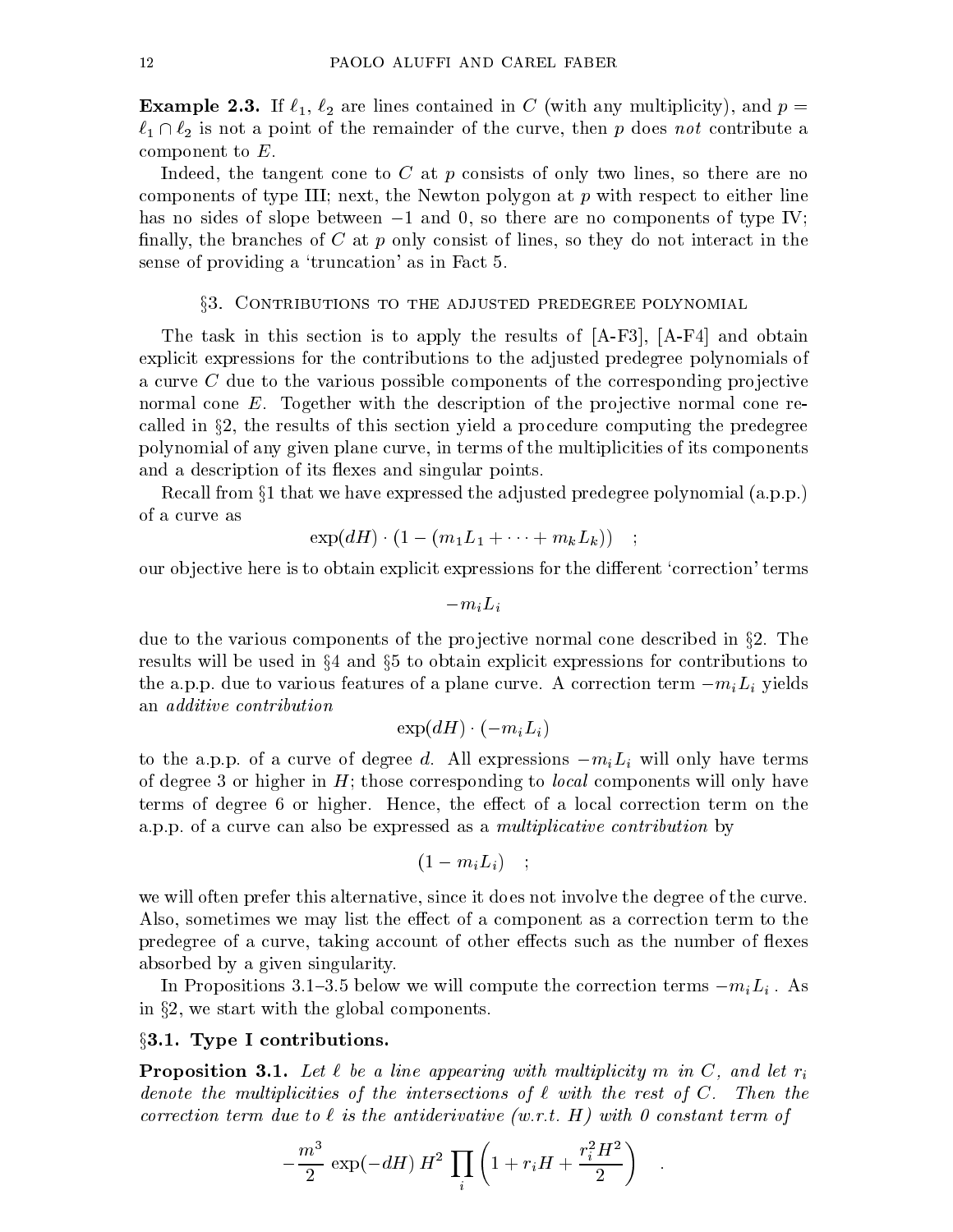Explicitly:

$$
-\left(\frac{m^3H^3}{6}-\frac{m^4H^4}{8}+\frac{m^5H^5}{20}-\frac{m^3(m^3+\sum r_i^3)H^6}{72}+\frac{m^3(m^4+4m\sum r_i^3+3\sum r_i^4)H^7}{336}\\-\frac{m^3(m^5+10m^2\sum r_i^3+15m\sum r_i^4+6\sum r_i^5)H^8}{1920}\right)
$$

 $P$ roof. According to Fact 2(2) in  $\{P\}$  in the component  $E$  of  $E$  corresponding to  $\{P\}$ is the orbit closure in  $\mathbb{F}^* \times \mathbb{F}^*$  of  $(\sigma, \mathcal{C}_\sigma)$ , where  $\sigma$  has image  $\ell$  and  $\mathcal{C}_\sigma$  is a fan consisting of an  $m$ -fold line and a star  $C_{\sigma}$  of lines with multiplicities  $r_1, r_2,$  etc., centered at ker  $\sigma$ . Denote by

$$
[E_{\ell}] = (\epsilon_1 H h^N + \dots + \epsilon_8 H^8 h^{N-7}) \cap [\mathbb{P}^8 \times \mathbb{P}^N]
$$

the class of this component, so that  $\epsilon_i = H^* \cdot h^* \cdot |E_\ell|.$ 

**Claim.** Let  $\beta_0 + \beta_1 H + \cdots + \beta_5 H^5$  be the adjusted predegree polynomial of  $C'_\sigma$ . Then

$$
\epsilon_i = \begin{cases} 0 & i < 3\\ \frac{m^2}{2}(i-1)!\,\beta_{i-3} & i \ge 3 \end{cases}
$$

To see this, consider the embedding

$$
\mathbb{P}^{N'} \times \mathbb{P}^2 \to \mathbb{P}^N \quad ,
$$

where  $\mathbb{P}^{N'}$  parameterizes plane curves of degree  $d - m$ ,  $\mathbb{P}^2$  parameterizes lines, and the embedding attaches to a given curve of degree  $d - m$  an m-fold line. We get an embedding

$$
(\mathbb{P}^8 \times \mathbb{P}^{N'}) \times \mathbb{P}^2 \stackrel{\iota}{\to} \mathbb{P}^8 \times \mathbb{P}^N ,
$$

and it is readily understood that  $E_\ell \equiv \iota(E_\ell \times \mathbb{F}^+ )$ , where  $E_\ell$  is the orbit closure of  $(\sigma, C'_{\sigma})$ . Pulling back to  $(\mathbb{P}^8 \times \mathbb{P}^N) \times \mathbb{P}^2$ , we see that  $\epsilon_i = 0$  for  $i < 3$ , and

$$
\epsilon_i = m^2 \binom{i-1}{2} H^{8-i} h'^{i-3} \cdot [E'_\ell]
$$

for  $i \geq 3$ , where h' is the hyperplane in  $\mathbb{P}^N$  . Now note that  $E'_\ell$  is the part of the closure of the graph of the map

$$
\mathbb{P}^8 \dashrightarrow \mathbb{P}^{N'}
$$

(extending the action of PGL(3) on the star  $C_{\sigma}$ ) over the F5 of matrices whose image is  $\subset \ell$ . By Remark 2.4 in [A-F4]

$$
H^{8-i}h'^{i-3}\cdot [E'_{\ell}] = (i-3)!\,\beta_{i-3}\quad ,
$$

and the claim follows.

The a.p.p. for a star is computed in Theorem 2.5 in [A-F4]:

$$
\beta_0 + \beta_1 H + \dots + \beta_5 H^5 = \left\{ \prod_i \left( 1 + r_i H + \frac{r_i^2 H^2}{2} \right) \right\}_5
$$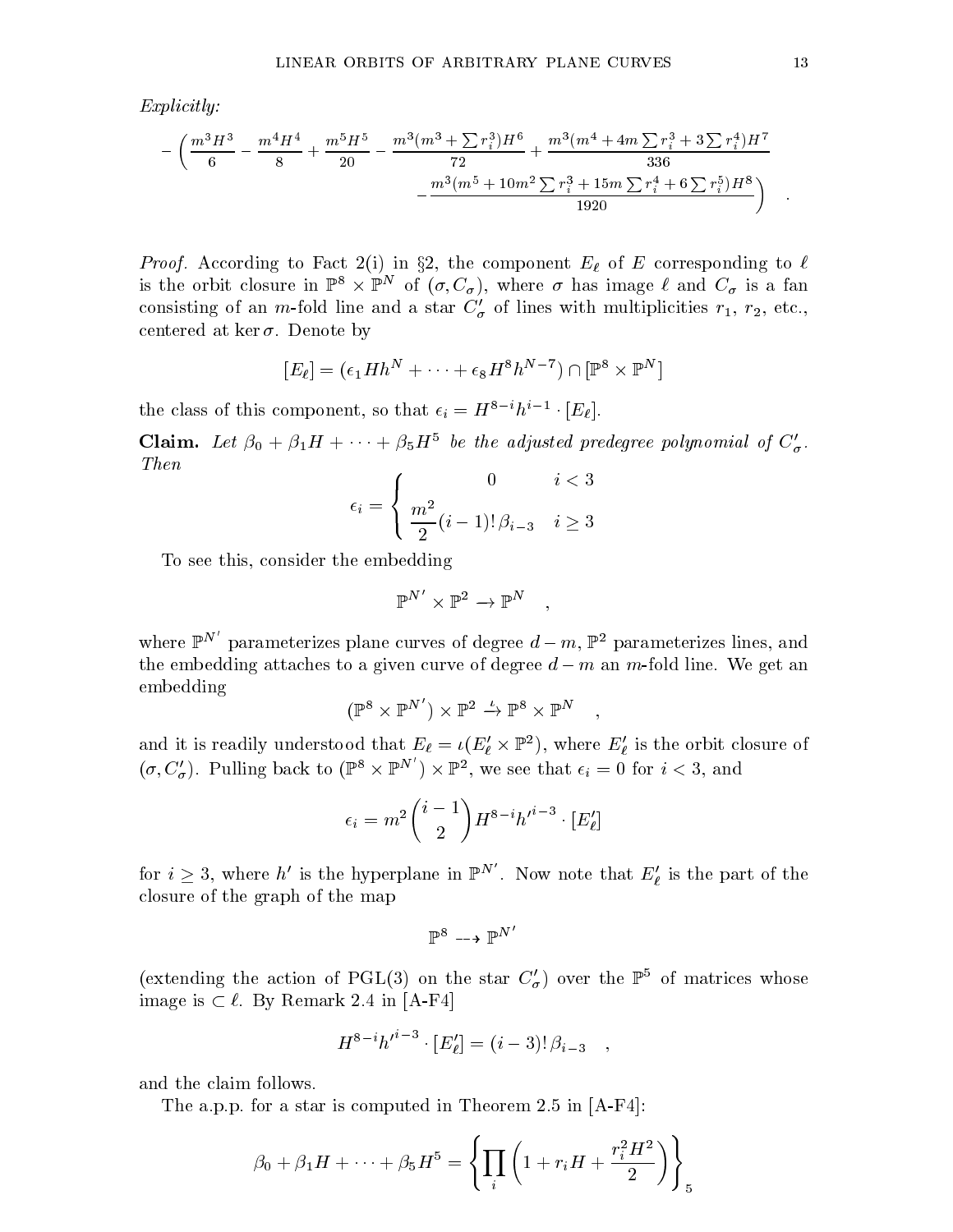$(\{\})_5$  denotes truncation to  $H^+$ ). Also, the multiplicity of this component of E is m, according to Fact 2(i) in  $\mu$  . By the condition in  $\mu$  the correction  $\mu$  and  $\mu$ term is therefore

$$
-m\sum_{k\geq 0}\left(\sum_{j=0}^k\frac{(-d)^{k-j}\epsilon_{j+1}}{j!(k-j)!}\right)\frac{H^{k+1}}{k+1}=-\frac{m^3}{2}\sum_{k\geq 0}\left(\sum_{j=2}^k\frac{(-d)^{k-j}}{(k-j)!}\beta_{j-2}\right)\frac{H^{k+1}}{k+1}\quad,
$$

yielding the expressions given in the statement.  $\square$ 

Example 3.1. The a.p.p. of a curve consisting of a union of lines, with multiplicity minimizing at a point  $\Omega$  and if  $\Gamma$  is a point  $\Omega$ 

$$
\prod_i \left(1+m_iH+\frac{m_i^2H^2}{2}\right)
$$

(by our notational convention, this expression stands for its truncation at  $H^{\pm}$ ).

Indeed, by Example 2.3 there are no components of  $E$  due to the points of intersection of such a configuration of lines; the only components are therefore those corresponding to the lines themselves. Using Proposition 3.1, the total correction term evaluates to

$$
-\left(\frac{\sum m_i^3H^3}{6}-\frac{\sum m_i^4H^4}{8}+\frac{\sum m_i^5H^5}{20}-\frac{(\sum m_i^3)^2H^6}{72}+\frac{(7(\sum m_i^3)(\sum m_i^4)-6\sum m_i^7)H^7}{336}\\-\frac{(15(\sum m_i^4)^2+16(\sum m_i^3)(\sum m_i^5)-30\sum m_i^8)H^8}{1920}\right)\hspace{3cm}.
$$

Applying Proposition 1.1 yields the expression given in the statement.

This computation reproduces results from  $\S 2$  of [A-F4], where a more general `multiplicativity' of adjusted predegree polynomials for congurations of lines meeting transversally is discussed.

 $\S$ 3.2. Type II contributions. Next, we consider nonlinear components of C:

**Proposition 3.2.** Let C' be a component of C of degree  $e > 1$ , appearing with multiplicity in  $m \cup 1$  hen the correction term and to  $C$  is

$$
-2em5 \left(\frac{H5}{20} - \frac{(5d + 18m)H6}{360} + \frac{(9d + 8m)mH7}{420} - \frac{dm2H8}{60}\right)
$$

 $P_{\text{F}}$  and  $P_{\text{F}}$  the  $P_{\text{F}}$  2 is the local  $P_{\text{F}}$  is the local  $P_{\text{F}}$ of ( $\sigma$ ,  $C_{\sigma}$ ), where the image of  $\sigma$  is a point of C and  $C_{\sigma}$  consists of a ( $a = z m$ )-fold line supported on ker $\sigma$ , and of an m-fold conic tangent to ker  $\sigma$ . Let

$$
[E_{C'}] = (\epsilon_1 H h^N + \dots + \epsilon_8 H^8 h^{N-7}) \cap [\mathbb{P}^8 \times \mathbb{P}^N];
$$

then  $\epsilon_i = H^{\pm}$  in Fig. [Eq. ]. To evaluate this, note that  $E_{C'}$  is contained in  $B\times\mathbb{P}^{\pm}$  (  $\mathbb{P}^{\ast} \times \mathbb{P}^{\ast}$ , where  $B = \mathbb{P}^{\ast} \times C$  is the set of rank-1 matrices  $\sigma$  with image on  $C$  . Denoting by  $\kappa$  the pull-back to  $D$  of the hyperplane class from the  $\mathbb{F}^+$  factor, and by  $\ell$  the pull-back of the restriction of the hyperplane class from the other factor,

$$
\epsilon_i = (k+\ell)^{8-i}h^{i-1} \cdot [E_{C'}] = (8-i)k^{7-i}\ell h^{i-1} \cdot [E_{C'}]
$$
;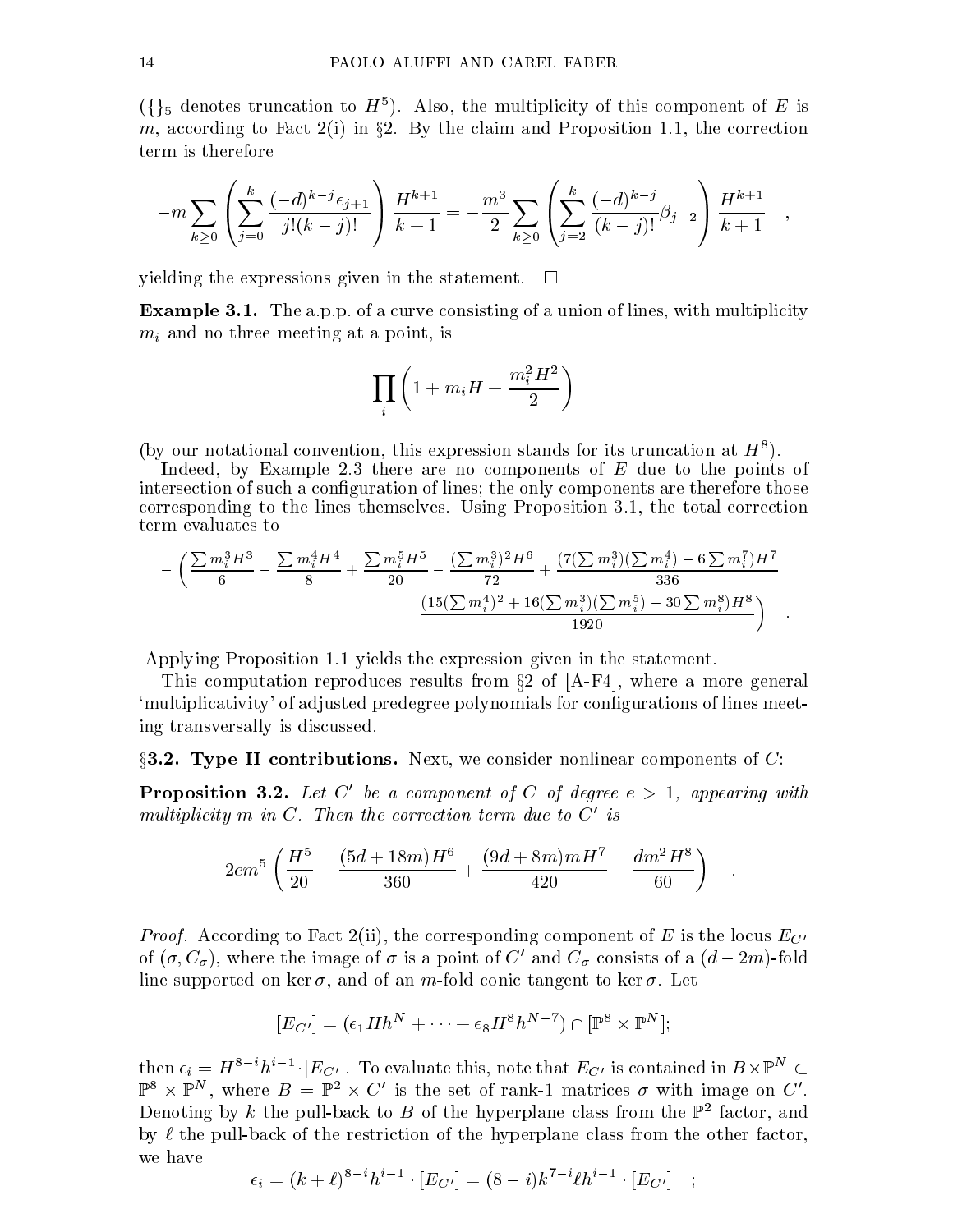in particular  $\alpha_i$  = 0 united  $\alpha_i$  = 0, or  $\alpha_i$  is the class copies EQ into e components, each of which consists of points  $(\sigma, C_{\sigma})$  with  $\sigma$  constrained to have a fixed image. Also note that intersecting by k amounts to imposing a linear condition on the distinguished that is the number of the number (counterpart) is the number (counted to number (counted to number (counted to number (counted to number (counted to number (counted to number (counted to number (counted to n with multiplicity of curves  $C$  through intervals  $C$  through intervals  $C$  through intervals  $C$ constrained to contain 7 <sup>i</sup> general points, where i= 5, 6, or 7.

For these values of i, the corresponding number of configurations (in case  $d > 2m$ ) is computed by arguing as in [A-F3], Proposition 4.1:

$$
\epsilon_i = (8-i) e \frac{(i-1)!}{6!} \frac{\partial^{7-i}}{\partial \overline{q}^{7-i}} P(\overline{q})|_{\overline{q}=d-2m} ,
$$

where  $P$  is the polynomial giving the polynomial giving the polynomial giving  $P$  , with dis-degree  $Q$  , with dis-degree  $Q$  , with dis-degree  $Q$  , with dis-degree  $Q$  , with dis-degree  $Q$  , with dis-degree  $Q$  , with tinguished tangent taken with multiplicity  $\bar{q}$ . This is the coefficient of  $t^6/6!$  in the a.p.p. for C (computed in the C (computed in the C (computed in the computer) of the main set n star in the ma  $r = q = 0$  in the formulas given there), divided by 4, the degree of the stabilizer:

$$
P(\overline{q}) = 12m^5\overline{q} + 30m^4\overline{q}^2
$$

The same formula holds in the case  $d = 2m$ . This yields

$$
[E_{C'}] = em^4 \left( 6H^5 h^{N-4} + 4(5d - 9m)H^6 h^{N-3} + 6(5d - 8m)(d - 2m)H^7 h^{N-2} \right) .
$$

According to Fact 2(ii) in  $\S 2$  this locus appears in E with multiplicity  $2m$ . From this we obtain the stated correction term.  $\Box$ 

**Example 3.2.** If C is reduced and irreducible, then the only component of type II considered in Proposition 3.2 is the one dominating the whole curve. Setting  $e = d$ .  $m = 1$  we get a correction term of

$$
-2d\left(\frac{H^5}{20}-\frac{(5d+18)H^6}{360}+\frac{(9d+8)H^7}{420}-\frac{dH^8}{60}\right)
$$

agreeing with the class 2 LG used in Example 1.1

x3.3. Type III contributions. Moving on to the correction terms due to local features of the curve, we first establish a technical lemma, which will be used in the proofs of the statements that follow, and which explains a recurrent feature of the correction terms we will compute.

The components of type III, IV, and V, arising from local features of the curve, consist of orbit closures of points  $(\sigma, \mathcal{C}_\sigma) \in \mathbb{P}^\tau \times \mathbb{P}^\tau$ , where  $\sigma$  is a rank-one matrix with a given image point and C is a curve with and curve with a distinguished line, that is supported on ker  $\sigma$  and has multiplicity  $\overline{q} = d - \rho$  (where  $\rho$  changes from case to case). Let  $P(q)$  denote the coefficient of  $H^+$  in the predegree polynomial for such a curve; this is always a polynomial of degree at most two in  $\overline{q}$ . Also, let  $\delta$  be the degree of the map from the component to its image in  $\mathbb{P}^+$  . As pointed out already in  $\S{2},$ this number is 1 in almost all cases.

Lemma 3.3.1. The corresponding contribution to the correction term is

$$
-\delta \left( \frac{P''(-\rho)H^6}{42 \cdot 6!} + \frac{P'(-\rho)H^7}{7 \cdot 7!} + \frac{P(-\rho)H^8}{8!} \right) .
$$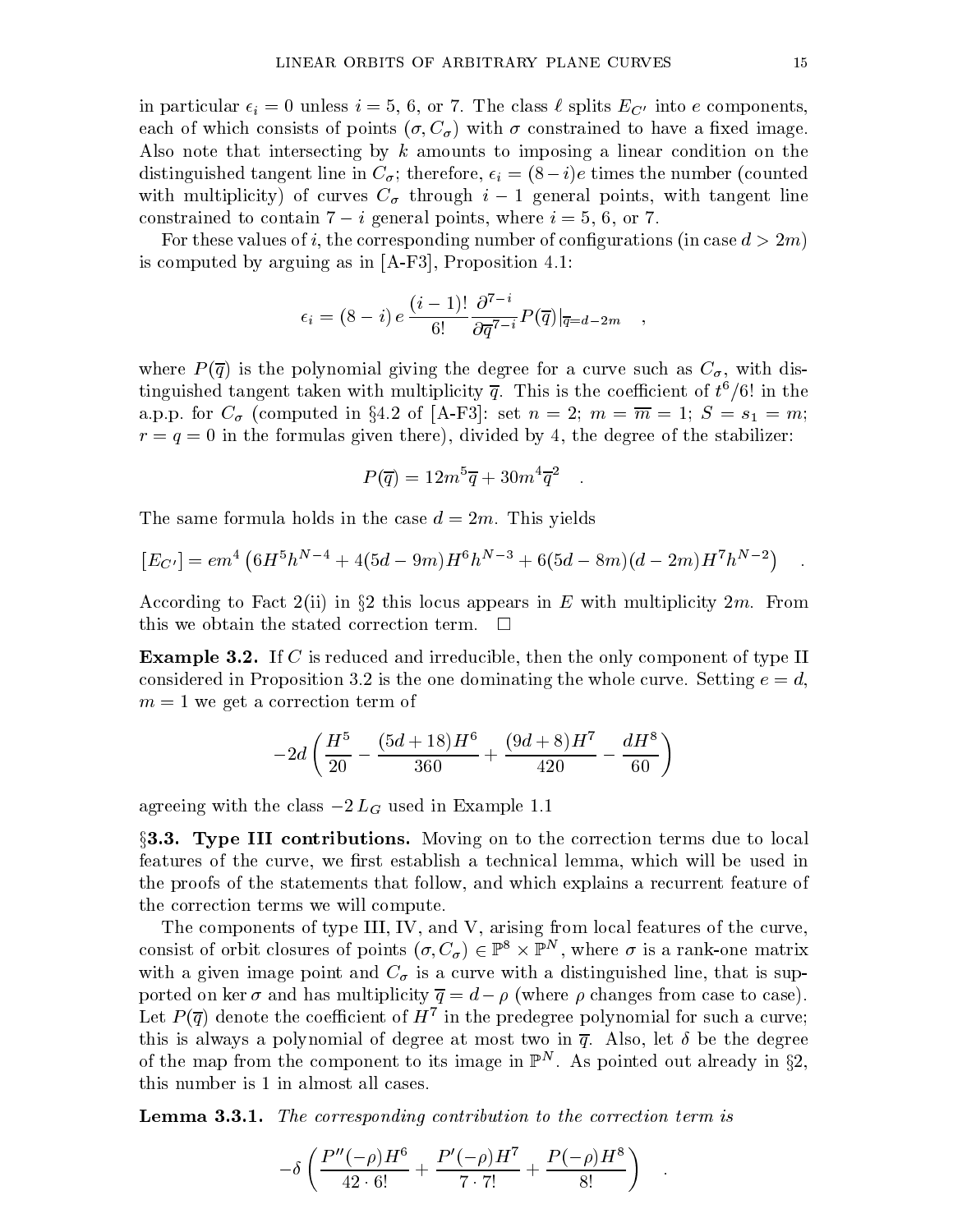*Proof.* Let  $E$  denote a component of  $E$  arising from a point  $p$  of the curve, and let

$$
[E'] = (\epsilon_1 H h^N + \dots + \epsilon_8 H^8 h^{N-7}) \cap [\mathbb{P}^8 \times \mathbb{P}^N]
$$

be its class. Since E is the orbit closure of a point  $(\sigma, C_{\sigma}) \in \mathbb{P}^* \times \mathbb{P}^*$ , with  $\sigma$  a rank-1 matrix with image  $p, E$  is in fact contained in  $\mathbb{P}^2 \times \mathbb{P}^2 \subset \mathbb{P}^2 \times \mathbb{P}^2$ , where  $\mathbb{P}^2$  consists of all rank-1 matrices with image p. If k denotes the hyperplane class in  $\mathbb{F}$ , pulling back to  $\mathbb{F}$ <sup>-</sup>  $\times$   $\mathbb{F}$  shows that

$$
\epsilon_i = k^{8-i}h^{i-1} \cdot [E'] \quad ; \quad
$$

this gives in this gives in the  $\alpha$  -form  $\alpha$  and  $\alpha$ . Also, note that under the  $\alpha$ identification of  $\mathbb{P}^2$  with rank-1 matrices  $\sigma$  with fixed image, the class k imposes a linear condition on the line ker . Now, C consists in each case of <sup>a</sup> curve with <sup>a</sup> distinguished line supported on ker  $\sigma$ , appearing with multiplicity  $\overline{q} = d - \rho$  in our notations. Let  $P(q) = \alpha q^2 + \beta q + \gamma$  be the polynomial in q giving the coefficient of  $H^+$  in the predegree polynomial for such a curve. Using Proposition 4.1 in [A-F3]  $\,$ we get

$$
\frac{\epsilon_i}{\delta} = \begin{cases}\n\frac{P''(d-\rho)}{42} & i = 6 \\
\frac{P'(d-\rho)}{7} & i = 7 \\
P(d-\rho) & i = 8\n\end{cases}
$$
 and therefore

$$
[E'] = \frac{2\alpha}{42} H^6 h^{N-5} + \frac{2\alpha(d-\rho) + \beta}{7} H^7 h^{N-6} + (\alpha(d-\rho)^2 + \beta(d-\rho) + \gamma) H^8 h^{N-7}.
$$

Computing the corresponding correction term as prescribed in  $\S1$  gives the stated expression.  $\Box$ 

This observation explains why the degree d of C does not appear explicitly in the correction terms we will list. Note that a similar phenomenon also occurs in the second formula in Proposition 3.1.

Let p be a singular point of C. As recalled in  $\S 2$ , Fact 4(i), a component of type III of the projective normal cone is present if the tangent cone to  $C$  at  $p$  is supported on a supported on  $\bullet$  distinct lines. The supported on  $\bullet$  distinct lines. The supported on  $\bullet$ 

 $P$ roposition 3.3. Let  $P$  and  $P$  are elementary symmetric functions in the multi $p$  is the distinct distinct lines in the tangent cone to  $C$  at  $p$  (so e1  $=$  the multiplicity)  $p$ of C at p). Then the correction term corresponding to this component is

$$
-e_1(e_2e_3 - e_1e_4 - e_5)\left(\frac{H^6}{24} - \frac{e_1H^7}{28} + \frac{e_1^2H^8}{64}\right) .
$$

Note that the expression given in this statement vanishes automatically if the tangent cone is supported on <sup>2</sup> lines.

 $\mathcal{L}$  roof. Using Fact 4(i) and Lemma 3.3.1, the main ingredient in the main in the computation is the polynomial P (q) expressing the degree for <sup>a</sup> fan C with star pro jectively equivalent to the tangent cone to C at p, and residual  $\bar{q}$ -fold line. From [A-F4], Theorem 2.5(ii), this polynomial is

$$
P(\overline{q}) = \frac{630 \,\overline{q}^2}{A} \left( e_2 e_3 - e_1 e_4 - e_5 \right) ,
$$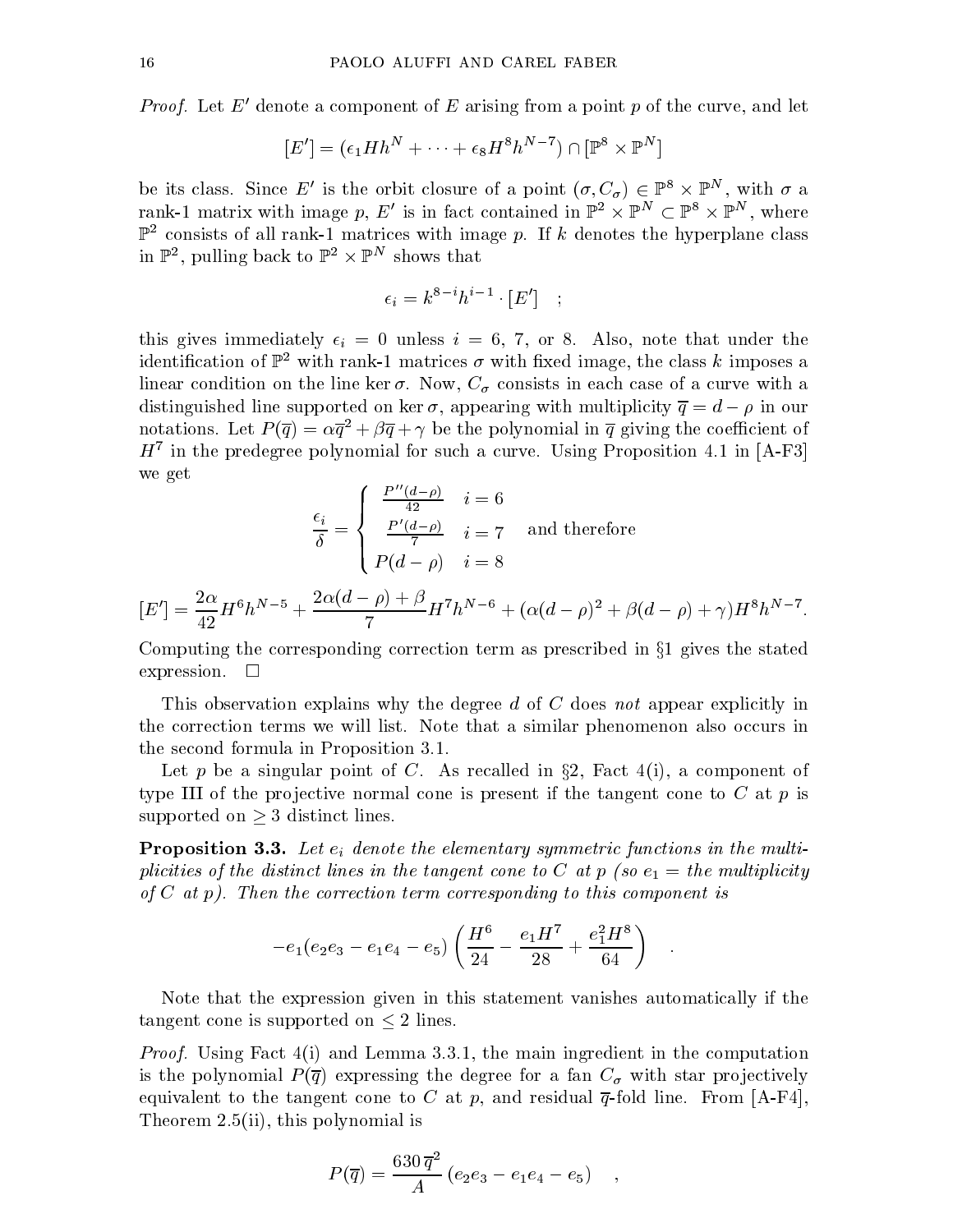where A is the number of automorphisms of the tuple determined by the lines in the tangent cone as elements of the pencil of lines through  $p$ . By Lemma 3.3.1, with  $\mathbf{q}$  , and all the correction term is corrected to correct the correction term is a corrected to correct the correct of  $\mathbf{q}$ 

$$
-\frac{(e_2e_3-e_1e_4-e_5)}{A}\left(\frac{H^6}{24}-\frac{e_1H^7}{28}+\frac{e_1^2H^8}{64}\right)
$$

times the multiplicity with which the component appears in the projective normal cone. By Fact 4(i) this multiplicity is  $e_1A$ , and the statement follows.  $\Box$ 

Example 3.3. If the tangent cone consists of m distinct reduced lines, then Proposition 3.3 evaluates its corresponding correction term as

$$
-m\left(\binom{m}{2}\binom{m}{3}-m\binom{m}{4}-\binom{m}{5}\right)\left(\frac{H^6}{24}-\frac{mH^7}{28}+\frac{m^2H^8}{64}\right) ,
$$

that is

$$
-m^{2}(m-1)(m-2)(m^{2}+3m-3)\left(\frac{H^{6}}{720}-\frac{mH^{7}}{840}+\frac{m^{2}H^{8}}{1920}\right) .
$$

As an illustration, consider a star of d reduced lines through a point. The point will contribute as above, with  $m = d$ ; also, according to Proposition 3.1 each line

$$
-\left(\frac{H^3}{6}-\frac{H^4}{8}+\frac{H^5}{20}-\frac{(1+(d-1)^3)H^6}{72}+\frac{(1+4(d-1)^3+3(d-1)^4)H^7}{336}-\frac{(1+10(d-1)^3+15(d-1)^4+6(d-1)^5)H^8}{1920}\right)
$$

From the discussion of x2, we know that there are no other correction terms. Putting everything together and using Proposition 1.1, the a.p.p. of this curve is

$$
\exp(dH)\left(1-\frac{dH^3}{6}+\frac{dH^4}{8}-\frac{dH^5}{20}-\frac{d^2(d-3)(d^3+3d^2-11d+12)H^6}{720}+\frac{d^3(2d^4-35d^2+70d-42)H^7}{1680}-\frac{d^4(d^4-16d^2+30d-16)H^8}{1920}\right)
$$

that is

$$
1+dH+\frac{d^2H^2}{2}+\frac{d(d-1)(d+1)H^3}{6}+\frac{d(d-1)(d^2+d-3)H^4}{24}+\frac{d(d-1)(d-2)(d^2+3d-3)H^5}{120}
$$

Note that the polynomial detects that the orbit closure of this curve has dimension  $\leq$  5; of course the stated expression is the truncation

$$
\left\{\left(1+H+\frac{H^2}{2}\right)^d\right\}_5
$$

as prescribed by  $[A-F4]$ , Theorem 2.5(i). In fact, Propositions 3.1 and 3.3 suffice to compute the a.p.p. for an arbitrary conguration of lines in the plane, recovering Theorem 2.8 in [A-F4].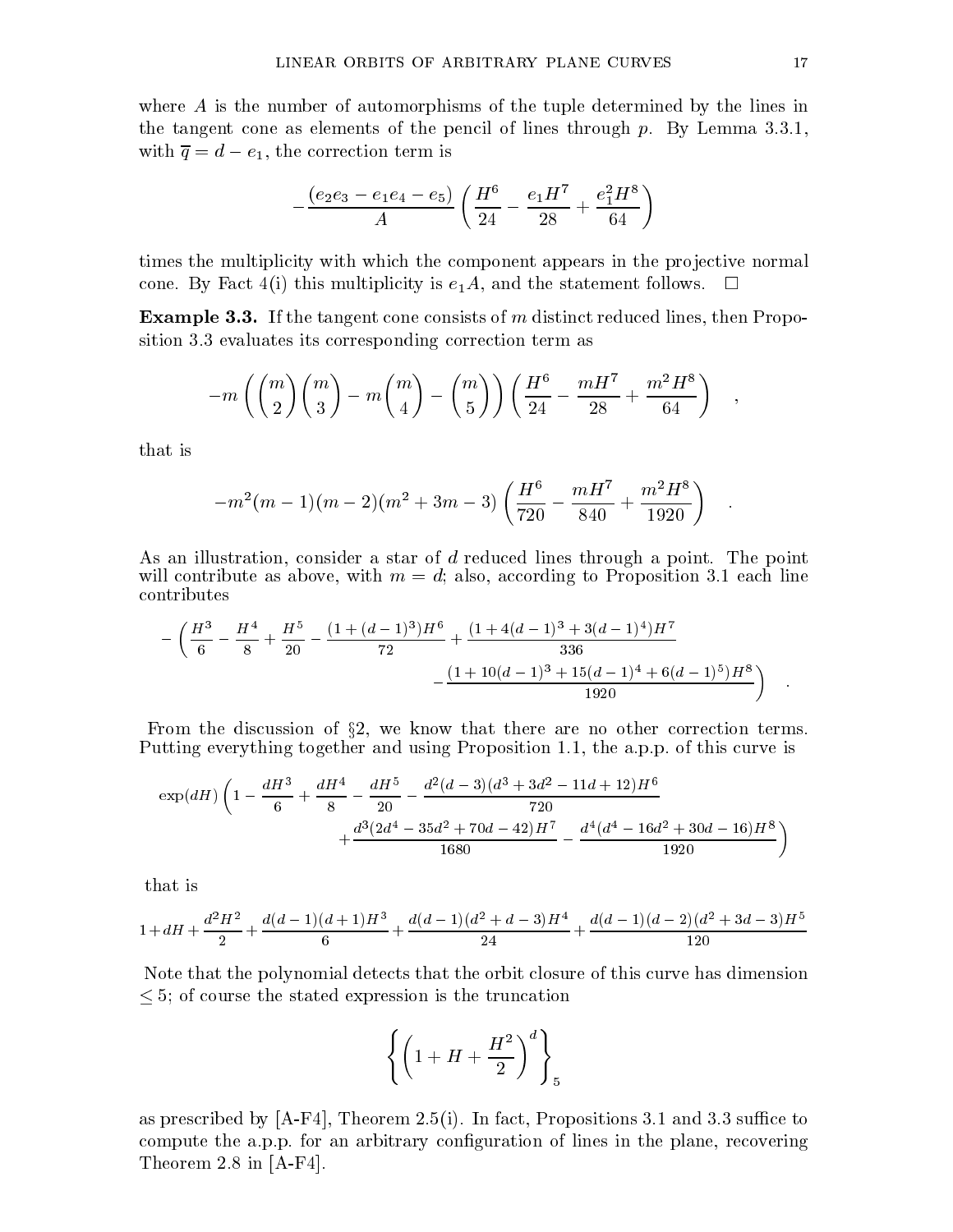$\S 3.4.$  Type IV contributions. Next, let p be a singular or an inflection point of (the support of) C, and consider a line  $\ell$  of the tangent cone to C at p. We have recalled in Fact 4(ii) that these choices determine a Newton polygon, and that there are components (of type IV) of the projective normal cone corresponding to the sides of this polygon of slope strictly between  $-1$  and 0.

Consider then such a side  $\Sigma$ , from  $(j_0, k_0)$  to  $(j_1, k_1)$   $(j_0 < j_1)$ ; and let  $S + 1$  be the number of lattice points on  $\Sigma$ . Let  $\gamma_0, \ldots, \gamma_S$  be the coefficients on  $\Sigma$  of the equation for C, and consider the S-tuple in  $\mathbb{P}^1$  determined by the polynomial

$$
\gamma_0 \xi^S + \gamma_1 \xi^{S-1} \eta + \cdots + \gamma_S \eta^S \quad ;
$$

let  $s_i$  be the multiplicities of the points of this S-tuple (so for example  $S = \sum s_i$ ). The side  $\Sigma$  determines then the following expressions:

•  $R(\Sigma) = (j_1k_0 - j_0k_1)$ , that is, twice the area of the triangle with vertices at  $(0, 0), (j_0, k_0), \text{ and } (j_1, k_1);$ 

- a polynomial  $G(\Sigma) = \frac{1}{S} \left( 4 \sum_i s_i^5 \frac{H^6}{6!} 36 \sum_i s_i^6 \right)$  $\frac{H^3}{6!} - 36 \sum_i s_i^6 \frac{H}{7!} + 192 \sum_i s_i$  $\frac{H}{7!} + 192 \sum_i s_i^7 \frac{H^3}{8!}$ ;  $\left(\frac{H^8}{8!}\right);$
- and a polynomial  $L(\Sigma)$  given by

$$
(6j_0^2k_0^2 + 3j_0j_1k_0^2 + j_1^2k_0^2 + 3j_0^2k_0k_1 + 4j_0j_1k_0k_1 + 3j_1^2k_0k_1 + j_0^2k_1^2 + 3j_0j_1k_1^2 + 6j_1^2k_1^2)
$$
  
\n
$$
- (30j_0^3k_0^2 + 18j_0^2j_1k_0^2 + 9j_0j_1^2k_0^2 + 3j_1^3k_0^2 + 30j_0^2k_0^3 + 12j_0j_1k_0^3 + 3j_1^2k_0^3 + 12j_0^3k_0k_1 + 18j_0^2j_1k_0k_1
$$
  
\n
$$
+ 18j_0j_1^2k_0k_1 + 12j_1^3k_0k_1 + 18j_0^2k_0^2k_1 + 18j_0j_1k_0^2k_1 + 9j_1^2k_0^2k_1 + 3j_0^3k_1^2 + 9j_0^2j_1k_1^2 + 18j_0j_1^2k_1^2
$$
  
\n
$$
+ 30j_1^3k_1^2 + 9j_0^2k_0k_1^2 + 18j_0j_1k_0k_1^2 + 18j_1^2k_0k_1^2 + 3j_0^2k_1^3 + 12j_0j_1k_1^3 + 30j_1^2k_1^3)
$$
  
\n
$$
+ (90j_0^4k_0^2 + 60j_0^3j_1k_0^2 + 36j_0^2j_1^2k_0^2 + 18j_0j_1^3k_0^2 + 6j_1^4k_0^2 + 180j_0^3k_0^3 + 90j_0^2j_1k_0^3 + 36j_0j_1^2k_0^3
$$
  
\n
$$
+ 9j_1^3k_0^3 + 90j_0^2k_0^4 + 30j_0j_1k_0^4 + 6j_1^2k_0^4 + 30j_0^4k_0k_1 + 48j_0^3j_
$$

This polynomial is symmetric in the vertices of  $\Sigma$ ; unfortunately, we do not have a more intrinsic interpretation for it.

**Proposition 3.4.** The correction term due to the selected line  $\ell$  in the tangent contract to C at a property of the contract of the contract of the contract of the contract of the contract of

$$
-\sum_{\Sigma} R(\Sigma) (L(\Sigma) - G(\Sigma)) .
$$

Proof. This follows from Lemma 3.3.1 and Fact 4(ii). Using the notations of Fact 4(ii), for each side  $\Sigma$  we need the coefficient of the term of degree 7 in the predegree polynomial for limit curves C with equation

$$
x^{\overline{q}}y^r z^q \prod_{j=1}^S (y^c + \alpha_j x^{c-b} z^b) ,
$$

where

$$
\gamma_0 \xi^S + \gamma_1 \xi^{S-1} \eta + \dots + \gamma_S \eta^S = \gamma_0 \prod_j (\xi - \alpha_j \eta) .
$$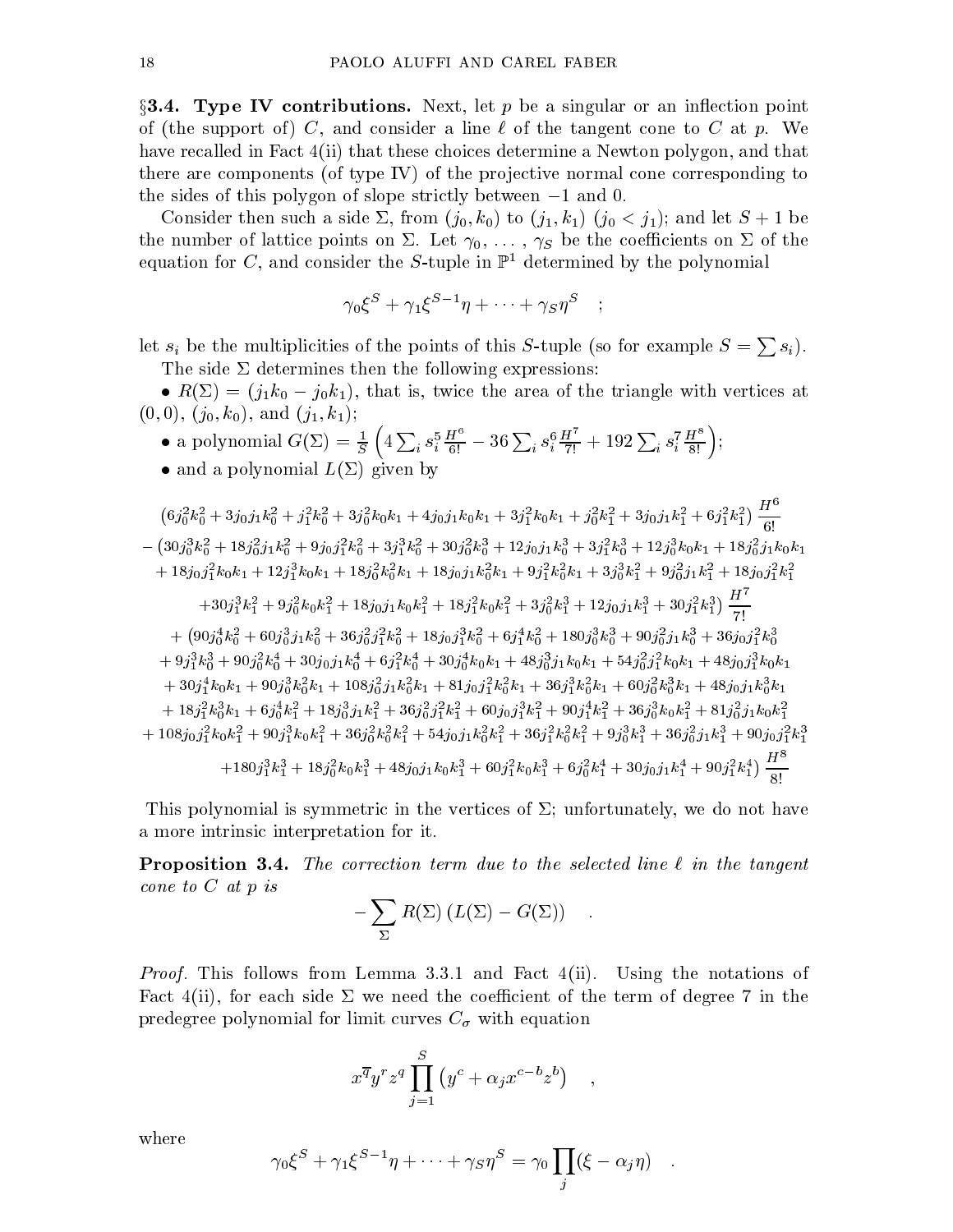These are precisely the curves studied in [A-F3]; the predegree polynomial for such curves is computed in Theorem 1.1 of [A-F3]. In our situation, we have

$$
r = j_0
$$
,  $q = k_1$ ,  $\overline{q} = d - (j_1 + k_1)$ 

(hence we use  $\rho = j_1 + k_1$  when applying Lemma 3.3.1), and

$$
b = \frac{k_0 - k_1}{S} , \quad c = \frac{j_1 - j_0}{S} ;
$$

applying Lemma 3.3.1 to the polynomial in  $\overline{q}$  obtained from Theorem 1.1 in [A-F3] gives the expression

$$
-\frac{S\delta}{A}\left(L(\Sigma)-G(\Sigma)\right) ,
$$

where A denotes the number of components of the stabilizer of C , and is as in Lemma 3.3.1.

According to Fact 4(ii), the contribution to the multiplicity of this component due to  $\Sigma$  is

$$
(Sbc + rb + qc)\frac{A}{\delta} = \frac{j_1k_0 - j_0k_1}{S}\frac{A}{\delta} = R(\Sigma)\frac{A}{S\delta} \quad ;
$$

the correction term is therefore as stated.  $\Box$ 

**Example 3.4.** Suppose p is a k-flex of C, that is, a nonsingular point of C at which C and its tangent line  $\ell$  meet with multiplicity k. (For example, an ordinary inflection point of C is a 3-flex in this terminology). The Newton polygon at  $\ell$  has only one side  $\Sigma$  with slope between  $-1$  and 0, with vertices  $(0, 1)$  and  $(k, 0)$ . We have  $S = 1$ , and the expressions given above evaluate to

$$
R(\Sigma) = k \quad , \quad G(\Sigma) = \frac{4H^6}{6!} - \frac{36H^7}{7!} + \frac{192H^8}{8!}
$$

$$
L(\Sigma) = \frac{k^2H^6}{6!} - \frac{(3k^2 + 3k^3)H^7}{7!} + \frac{(6k^2 + 9k^3 + 6k^4)H^8}{8!} \quad ,
$$

giving a correction term of

$$
k(k-2)\left(\frac{(k+2)H^6}{720} - \frac{(k^2+3k+6)H^7}{1680} + \frac{(2k^3+7k^2+16k+32)H^8}{13440}\right) .
$$

For k = 3, this recovers the term LF used in Example 1.1.

The analysis presented up to this point suffices already to compute the predegree of an arbitrary plane curve with ordinary multiple points; this case is analyzed in  $\S 4$ .

 $\S 3.5.$  Type V contributions. We are left with the case of components of the projective normal cone  $E$  of type V, arising from the interaction of different formal branches with the same tangent line at a point p of C. As pointed out in  $\S 2$ . contributions corresponding to these components arise from truncations of power series with fractional exponents representing the different branches: roughly, a contribution arises when two branches agree up to a certain exponent  $c$ , but differ at that exponent. Truncating there determines a germ  $\sigma(t)$ , centered at  $\sigma = \sigma(0)$ , and a limit  $C_{\sigma}$ ; the corresponding component consists of the orbit closure of  $(\sigma, C_{\sigma})$ . Further, the germ determines two numbers  $\ell$ , W (see Fact 5 in §2).

 $\mathcal{L}$  and a obtained by this procedure consistent consistent consistent consistent consistent continuous continuous continuous continuous continuous continuous continuous continuous continuous continuous continuous con a multiple of the distinguished tangent, which is supported on ker  $\sigma$ . We let  $s_i$ denote the multiplicities with which the conics appear in  $C_{\sigma}$ , and write  $S = \sum s_i$ .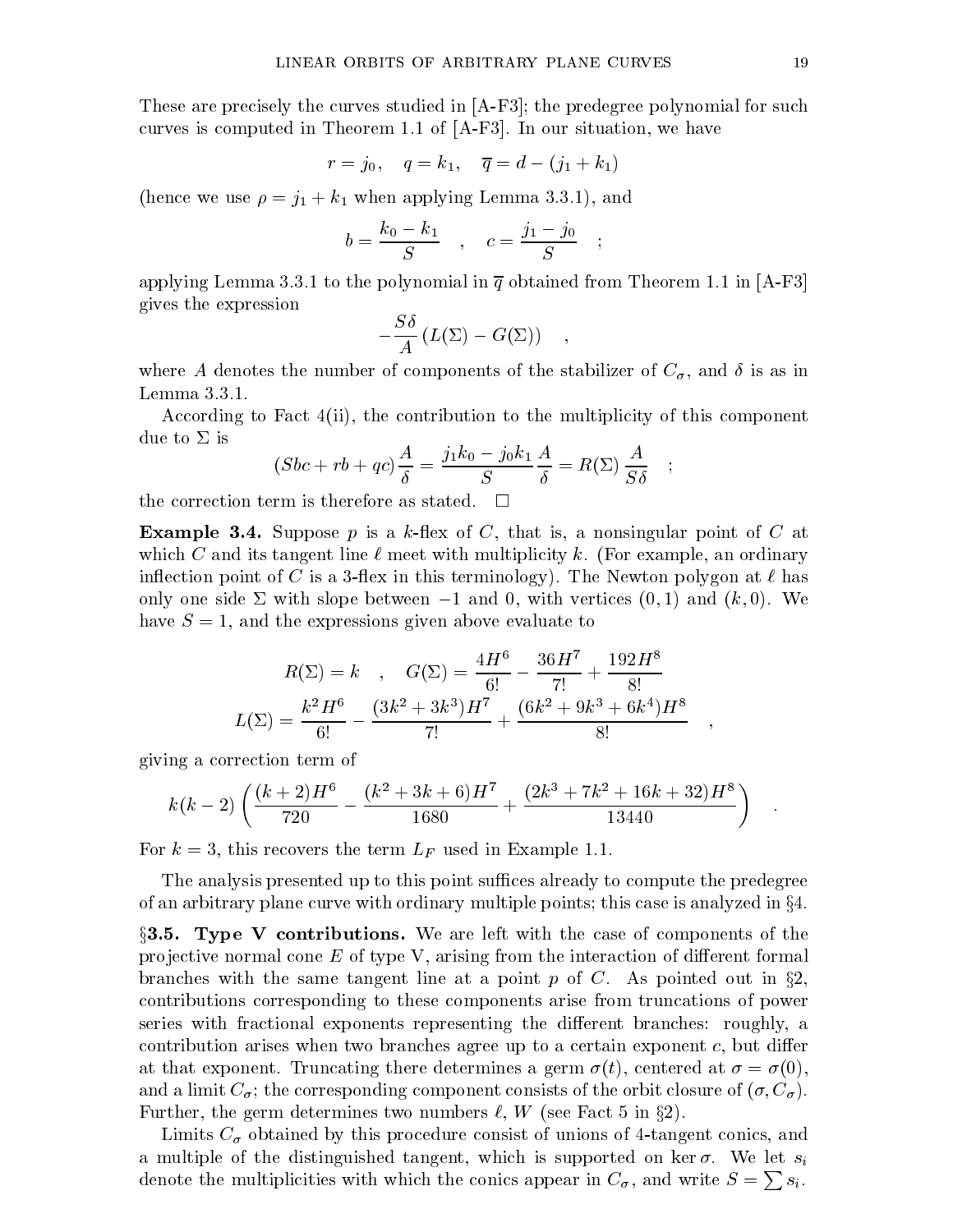**Proposition 3.5.** With notations as above, the corresponding correction term is

$$
-\ell W \left( \frac{4(S^5 - \sum_i s_i^5)H^6}{6!} - \frac{36(S^6 - \sum_i s_i^6)H^7}{7!} + \frac{192(S^7 - \sum_i s_i^7)H^8}{8!} \right) \quad .
$$

Proof. This is obtained from Lemma 3.3.1 and Fact 5 in x2, by the procedure applied in Propositions 3.3 and 3.4.The main ingredient is the predegree of the  $-c$  , which is given in a set  $c$  and  $c$  and  $c$   $d$  and  $d$ 

**Example 3.5.** As an illustration, we take the origin  $(1:0:0)$  in the curve

$$
(y^2 - xz)^2 = y^3z
$$

As seen in Example 2.2, only one truncation needs to be considered for this point; the corresponding limit is a pair of distinct conics; further,  $\ell = 1$  and  $W = 5$ . With notations as above we have  $s_1 = s_2 = 1$ , so according to Proposition 3.5 the corresponding correction term is

$$
-5\left(\frac{H^6}{6}-\frac{31H^7}{70}+\frac{3H^8}{5}\right) \quad .
$$

Applying Proposition 1.1, this yields a contribution to the a.p.p. of

$$
-\left(\frac{5H^6}{6}+\frac{47H^7}{42}+\frac{17H^8}{21}\right)~~;
$$

in particular, the contribution due to this limit to the predegree of the curve is

$$
-8!\,\frac{17}{21} = -5.6528\quad.
$$

This example belongs to a class of singular points which can be realized on a quartic curve, and are analytically isomorphic to the singularity  $z^{\perp} = y^{\perp}$ ,  $\kappa =$  5 (as in this example), 6, 7, or 8. The corresponding contribution to the predegree of the quartic turns out to be  $-k \cdot 6528$  in all cases (cf. Example 5.4).

Remarks. As an improvement of the results of the results of the results of the results obtained above, we can sure the effect on the contribution of a point  $p$  due to taking a 'multiple' of the curve on which p lies.

If C has ideal  $(F(x : y : z))$  and m is a positive integer, we let mC denote the curve with ideal (F  $^m$ ). Let  $p \in C$ , and assume the contribution of  $p$  to the a.p.p. of C is  $K(H)$ .

**Claim.** Then the contribution of p to  $mC$  is  $K(mH)$ .

Proof. This follows from the homogeneity of the various correction terms. The effect of replacing C by  $m$ C is that of replacing  $e_i$  by  $m\cdotp e_i$  in correction terms of type III;  $(j_i, k_i)$  by  $(mj_i, mk_i)$ ,  $W$  by  $mW$ , and  $S$ ,  $\sum s_i^5$ ,  $\sum s_i^6$ ,  $\sum s_i^7$  by  $mS$ ,  $m^5 \sum s_i^5$ ,  $m^6 \sum s_i^6$ ,  $m^7 \sum s_i^7$  respectively in correction terms of type IV and V. The claim follows.  $\square$ 

A similar homogeneity holds for global correction terms as well, so that if  $P(H)$ is the a.p.p. of a curve C, then  $P(mH)$  is the a.p.p. of its multiple  $mC$ . This can also be deduced by considering the map  $\mathbb{P}^{n_1+2n_2} \to \mathbb{P}^{n_2+2n_3}=2$  defined by C 7! mC, <sup>a</sup> pro jection of the m-th Veronese embedding.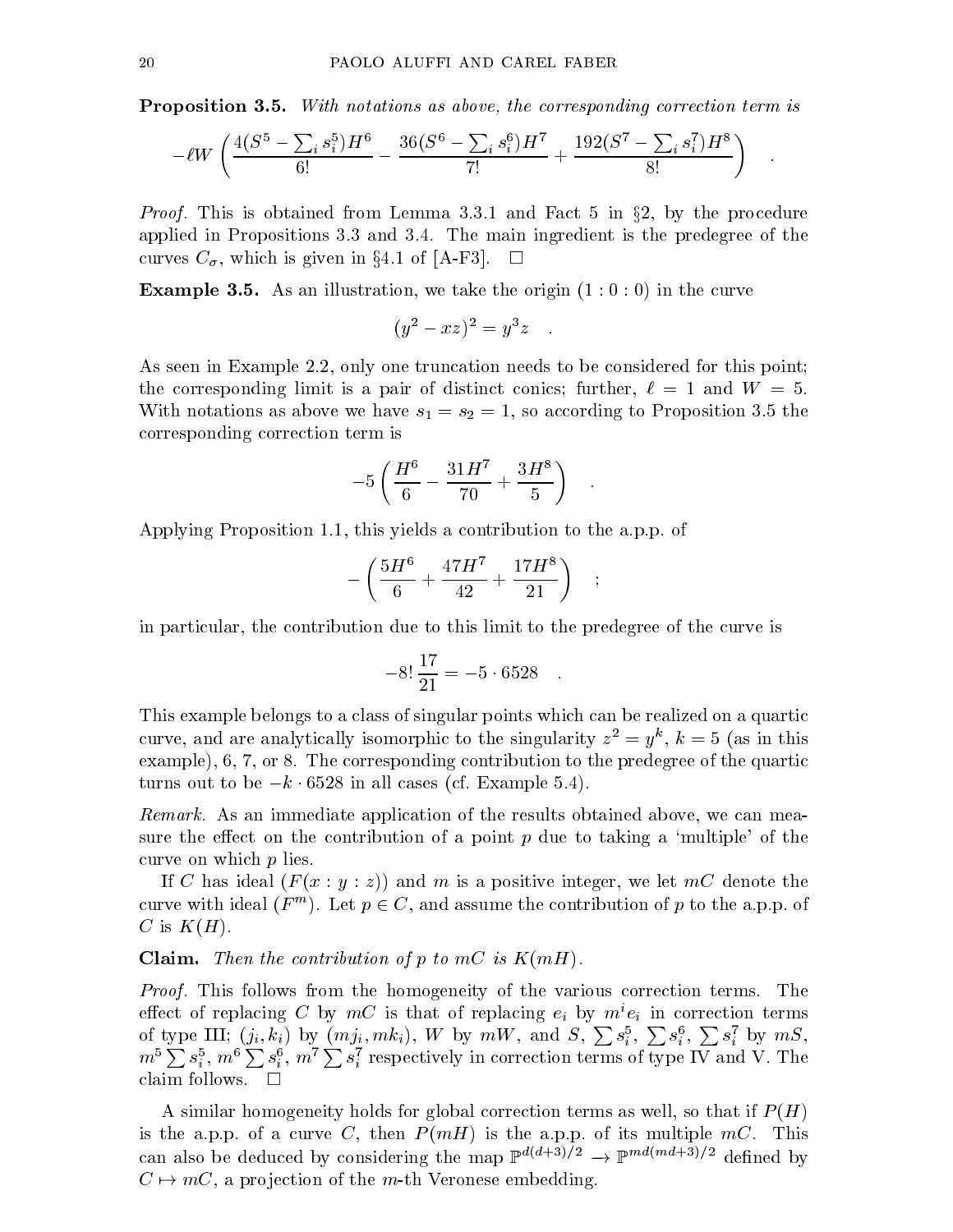$\S 3.6.$  Summary. The results obtained in this section, together with the discussion in x2, give an algorithm to compute the adjusted predegree polynomial of an arbitrary plane curve. This will be illustrated in  $\S 4$  and  $\S 5$  by applying it to several classes of curves.

For reference we list here the contributions to the predegree of a curve (with orbit of dimension 8) due to its features. Each of these is obtained by applying Proposition 1.1 to the results obtained in Propositions  $3.1{\text -}3.5$ , obtaining corresponding additive contributions to the a.p.p., then reading the coefficient of  $\frac{H^2}{8!}$ .

 $\mathcal{A}$ s degree d. The predegree of its orbit closure is obtained then its orbit closure is obtained then is obtained then if  $\mathcal{A}$ by subtracting various contributions from  $a^*$ , indexed here according to the corresponding type:

(I) A line appearing in C with multiplicity m, meeting the rest of the curve along a (d m)-tuple of points with multiplicities righted and contribution of points and contribution of the contribution of

$$
m^3 \left(d^3 \left(10d^2-15dm+6m^2\right)+10 \left(28d^2-48dm+21m^2\right) \left((d-m)^3-\sum r_i^3\right) \right. \\ \left. -45 \left(8d-7m\right) \left((d-m)^4-\sum r_i^4\right)+126 \left((d-m)^5-\sum r_i^5\right)\right) \quad .
$$

(II) A component of C of degree  $e > 1$  and appearing with multiplicity m contributes

$$
16 dem^5 \left(7d^2 - 18dm + 12m^2\right) \quad .
$$

Points p 2 <sup>C</sup> may contribute dierent terms:

 $\blacksquare$ distinct lines in the tangent cone to  $C$  at  $p$ . Then the corresponding contribution is

$$
30e_1(e_2e_3 - e_1e_4 - e_5) (28d^2 - 48de_1 + 21e_1^2) \quad .
$$

(In particular, no such contribution is present if the tangent cone consist of  $\lt 3$ distinct lines.)

(IV) Let  $\ell$  be a line of the tangent cone of C at p, and let  $\Sigma$  denote the sides of slope strictly between  $-1$  and 0 of the corresponding Newton polygon. With notations as in Proposition 3.4, the contribution due to each  $\Sigma$  is obtained by adding

$$
\frac{16(j_1-k_0)}{S} \left(7d^2\sum s_i^5 - 18d\sum s_i^6 + 12\sum s_i^7\right)
$$

and

 $(j_1k_0-j_0k_1)\left(90j_0^4k_0^2+180j_0^3k_0^3+90j_0^2k_0^4+60j_0^3k_0^2j_1+90j_0^2k_0^3j_1+30j_0k_0^4j_1+36j_0^2k_0^2j_1^2\right.$  $+ 30j_0\kappa_{\bar{0}}^5j_1^-\n 10\kappa_{\bar{0}}^5j_1^-\n 10\kappa_{\bar{0}}^5j_1^-\n 10\kappa_{\bar{0}}^5j_1^-\n 240j_0^-\kappa_{\bar{0}}^3a - 240j_0^-\kappa_{\bar{0}}^5a - 144j_0^-\kappa_{\bar{0}}^5j_1a$  $\frac{1}{2} \frac{96}{6} \frac{1}{91}a - \frac{1}{20} \frac{k}{6} \frac{1}{91}a - \frac{24k}{6} \frac{1}{16}a - \frac{24k}{6} \frac{1}{16}a^2 + \frac{108}{6} \frac{1}{6}a^2 + \frac{84}{9} \frac{1}{6} \frac{1}{6}a^3 + \frac{28k}{6} \frac{1}{16}a^2 + \frac{30}{6} \frac{1}{6} \frac{1}{6}a^3$  $+~90j_0^{\,} \kappa_0^{\,} \kappa_1+ 60j_0^{\,} \kappa_0^{\,} \kappa_1+ 48j_0^{\,} \kappa_0j_1 \kappa_1+1$ U8 $j_0^{\,} \kappa_0^{\,} j_1 \kappa_1+ 48j_0 \kappa_0^{\,} j_1 \kappa_1+ 34j_0^{\,} \kappa_0j_1^{\,} \kappa_1+ 81j_0 \kappa_0^{\,} j_1^{\,} \kappa_1$  $+ \ 18 \kappa_0^2 \jmath_1^2 \kappa_1 + 48 \jmath_0 \kappa_0 \jmath_1^2 \kappa_1 + 30 \kappa_0^2 \jmath_1^2 \kappa_1 + 30 \kappa_0 \jmath_1 \kappa_1 - 90 \jmath_0^2 \kappa_0 a \kappa_1 - 144 \jmath_0^2 \kappa_0^2 a \kappa_1 - 144 \jmath_0^2 \kappa_0 \jmath_1 a \kappa_1$  $1 - 144$ j $0$ K $0/1$ dK $1 - 144$ j $0$ K $0$ j $1/1$ dK $1 - 12$ K $0/1$ j $a$ K $1 - 90$ K $0$ j $1/1$ dK $1 + 84$ j $0/6$ u $a$ K $1 + 112$ j $0$ K $0/1$ d $1$ K $1$  $+ 84\kappa_0j_1a \kappa_1 + 6j_0\kappa_1 + 36j_0\kappa_0\kappa_1 + 36j_0\kappa_0\kappa_1 + 18j_0j_1\kappa_1 + 81j_0\kappa_0j_1\kappa_1 + 34j_0\kappa_0j_1\kappa_1 + 36j_0j_1\kappa_1$  $+ 108j_0k_0j_1k_1 + 30k_0^2j_1k_1 + 00j_0j_1k_1^2 + 90k_0j_1k_1^2 + 90j_1k_1^2 - 24j_0^2k_1^2 - 72j_0^2k_0ak_1^2 - 72j_0^2j_1ak_1^2$ 1980 - Personal Property and Personal Property and Personal Property and Personal Property and Personal Property  $\tilde{1} = 144j_0k_0j_1a\kappa_1^2 - 144j_0j_1^2a\kappa_1^2 - 144k_0j_1^2a\kappa_1^2 - 240j_1^2a\kappa_1^2 + 28j_0^2a^2\kappa_1^2 + 84j_0j_1a^2\kappa_1^2 + 168j_1^2a^2\kappa_1^2$  $+9j_0^2\kappa_1^2+18j_0^2\kappa_0\kappa_1^2+30j_0^2j_1\kappa_1^2+48j_0\kappa_0j_1\kappa_1^2+90j_0j_1^2\kappa_1^2+00\kappa_0j_1^2\kappa_1^2+180j_1^2\kappa_1^2-24j_0^2a\kappa_1^2$  $-96j_0j_1dk_1^3-240j_1^2dk_1^3+6j_0^2k_1^4+30j_0j_1k_1^4+90j_1^2k_1^4\big)$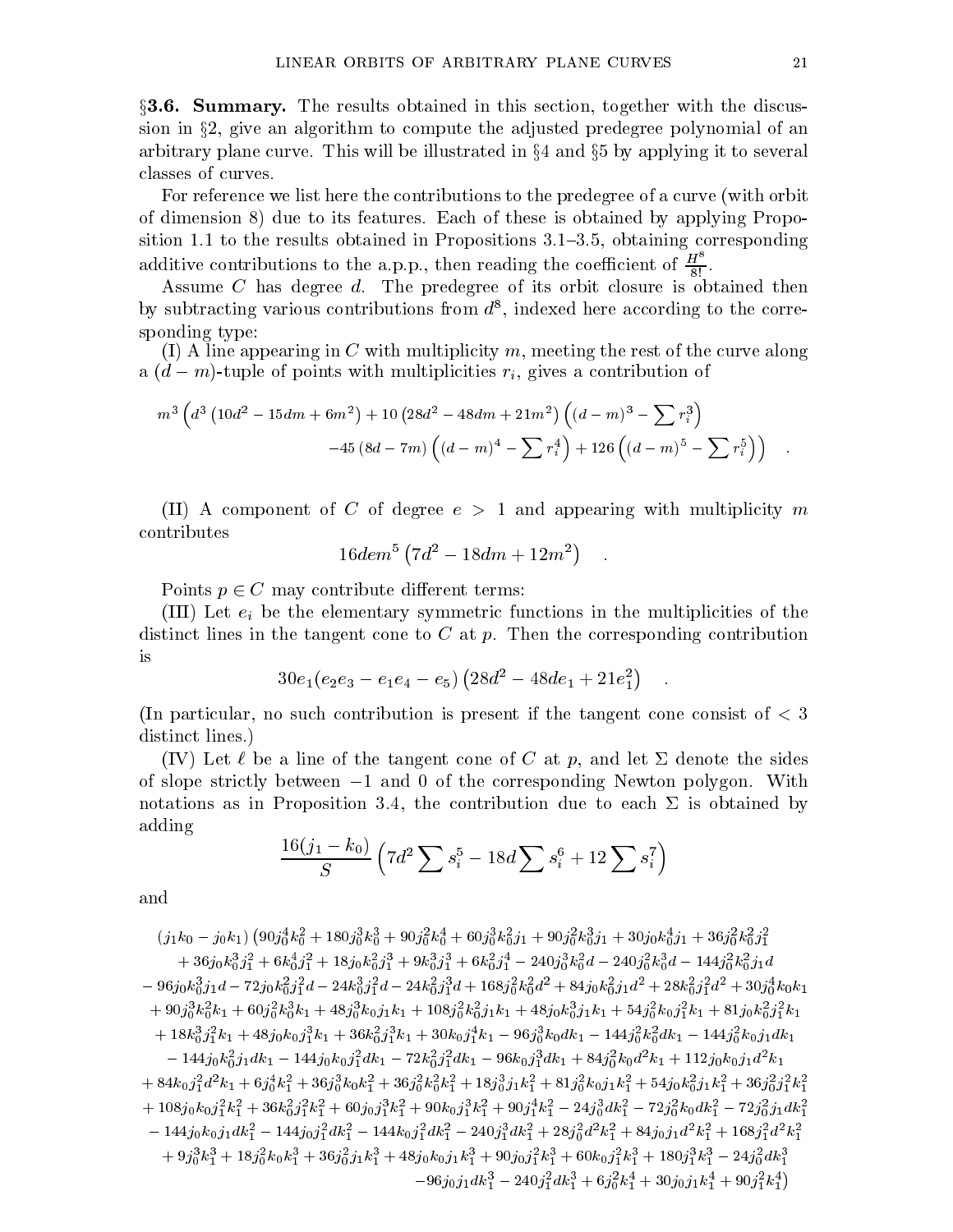(V) Finally there are contributions from truncations, as explained in Fact  $5$  of  $\S 2$ and Proposition 3.5. A truncation determines two numbers  $\ell, W$ , and germs whose limits C consistent consistent continuous continuous and a multiple of the distinguished continuous continuous tangent line; let  $s_i$  denote the multiplicities of the conics in  $C_{\sigma}$ , and write  $S = \sum s_i$ . Then the contribution of the germ is

$$
\ell W \left( 192 (S^7 - \sum s_i^7) - 288 d (S^6 - \sum s_i^6) + 112 d^2 (S^5 - \sum s_i^5) \right) .
$$

# $\S4.$  Ordinary multiple points, and multiplicativity of adjusted predegree polynomials

In this section we give an illustration of the results of  $\S 3$  by obtaining explicit expressions for contributions accounting for ordinary multiple points. We say that  $p$  is an ordinary multiple point for C if C has nonsingular branches with distinct tangent directions at  $p$ ; in particular, we allow branches to have flexes of arbitrary order at  $p$ , or to be (reduced) lines. We also discuss to what extent adjusted predegree polynomials are multiplicative with respect to union of transversal curves.

 $\S 4.1.$  Ordinary multiple points. It is clear that ordinary multiple points do not contribute components of type V, since there is only one branch along any direction of the tangent cone. The contribution of an ordinary multiple point is therefore due to 1-PS germs, that is, components of type III and IV.

**Proposition 4.1.** Let p be an ordinary multiple point of C, of multiplicity m, and for an interval tangent to a non-linear branch of  $C$  at  $p$  let  $r_\ell$  be the intersection multiplicity of` and C at p. Then the multiplicative contribution to the adjusted predegree polynomial of C due to p is given by

$$
\left(1 - m^{2}(m - 1)(m - 2)(m^{2} + 3m - 3)\left(\frac{H^{6}}{720} - \frac{mH^{7}}{840} + \frac{m^{2}H^{8}}{1920}\right)\right)
$$
\n
$$
\cdot \prod_{\ell} \left(1 - r_{\ell}(2 - 3r_{\ell} + r_{\ell}^{2} - 12m + 3r_{\ell}m + 6m^{2})\frac{H^{6}}{6!} + 3r_{\ell}(-12 + 2r_{\ell} - 2r_{\ell}^{2} + r_{\ell}^{3} + 10m - 8r_{\ell}m + 3r_{\ell}^{2}m - 20m^{2} + 6r_{\ell}m^{2} + 10m^{3}\right)\frac{H^{7}}{7!} - 3r_{\ell}(-64 + 2r_{\ell}^{2} - 3r_{\ell}^{3} + 2r_{\ell}^{4} + 10r_{\ell}m - 12r_{\ell}^{2}m + 6r_{\ell}^{3}m + 30m^{2} - 30r_{\ell}m^{2} + 12r_{\ell}^{2}m^{2} - 60m^{3} + 20r_{\ell}m^{3} + 30m^{4}\right)\frac{H^{8}}{8!}
$$

where the  $\prod$  is over all lines  $\ell$  tangent to non-linear branches of C at p.

Note that linear branches do not appear directly in this formula, although they have impact on the contribution by affecting  $m$  and the intersection multiplicities.

 $\mathcal{L}$  root. The model is the contribution of type II, as in Example 3.3. According to Fact  $4(ii)$  in §2, the other contributions from p are due to the individual tangent lines to the branches. Let  $\ell$  be a line in the tangent cone to C at p, and consider the branch of C tangent to  $\ell$  at p. We note that

 $\text{int}$  the branch is a line,  $\ell$  does not contribute to the a.p.p.; indeed, the corresponding Newton polygon has no sides of slope strictly between  $-1$  and 0;

 $\text{ }$ if the branch is not a line, and has intersection multiplicity k with  $\ell$ , then the corresponding Newton polygon has exactly one side of slope strictly between  $-1$ and 0; this side has vertices (m 1; 1) and (r; 0), where results  $\mu$  is the m interest of m is the rate intersection multiplicity of  $\ell$  and  $C$  at p.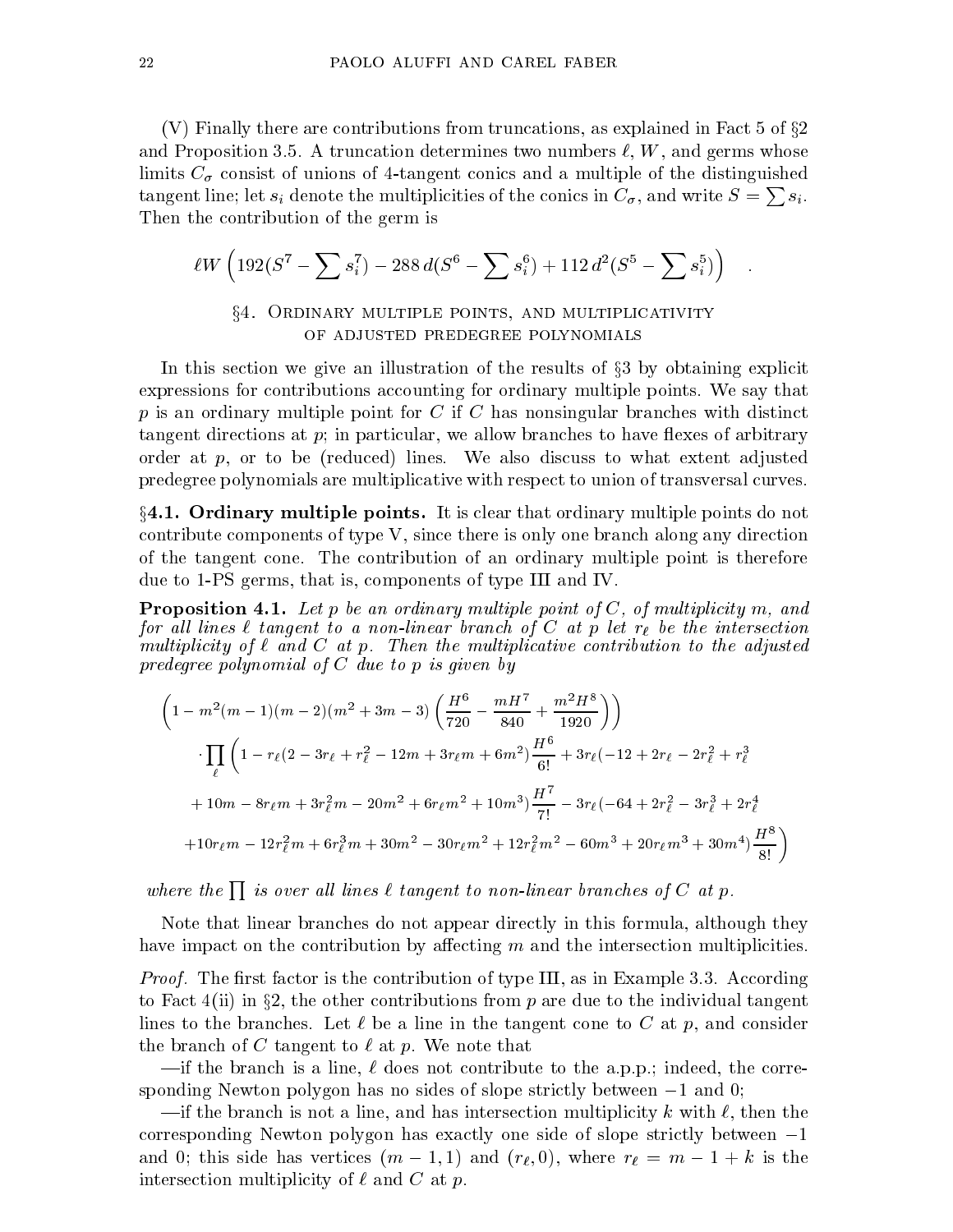Applying Proposition 3.4 gives the contribution of type IV due to  $\ell$  in terms of m and ratio is the factor corresponding to the factor corresponding to  $\sim$ 

To state the result dieselementary, let  $\mathcal{L}_k$  is the elementary symmetric functions in  $\mathcal{L}_k$ the intersection multiplicities of  $C$  with the tangent lines to the non-linear branches to C at p. Then the multiplicative contribution of p to the a.p.p. of C is

$$
\left(1+(-2e_1+3e_1^2-e_1^3-6e_2+3e_1e_2-3e_3+12e_1m-3e_1^2m+6e_2m+6m^2-6e_1m^2-15m^3\right.\newline\left.+10m^4-m^6\right)\frac{H^6}{6!}+(-36e_1+6e_1^2-6e_1^3+3e_1^4-12e_2+18e_1e_2-12e_1^2e_2+6e_2^2-18e_3+12e_1e_3-12e_4\newline\left.+30e_1m-24e_1^2m+9e_1^3m+48e_2m-27e_1e_2m+27e_3m-60e_1m^2+18e_1^2m^2-36e_2m^2-36m^3\newline\left.+30e_1m^3+90m^4-60m^5+6m^7\right)\frac{H^7}{7!}+(192e_1-6e_1^3+9e_1^4-6e_1^5+18e_1e_2-36e_1^2e_2+30e_1^3e_2+18e_2^2\newline\left.-30e_1e_2^2-18e_3+36e_1e_3-30e_1^2e_3+30e_2e_3-36e_4+30e_1e_4-30e_5-30e_1^2m+36e_1^3m-18e_1^4m+60e_2m\newline\left.-108e_1e_2m+72e_1^2e_2m-36e_2^2m+108e_3m-72e_1e_3m+72e_4m-90e_1m^2+90e_1^2m^2-36e_1^3m^2\newline\left.-180e_2m^2+108e_1e_2m^2-108e_3m^2+180e_1m^3-60e_1^2m^3+120e_2m^3+126m^4-90e_1m^4-315m^5\newline\left.+210m^6-21m^8\right)\frac{H^8}{8!}\right)
$$

**Example 4.1.** Suppose p is an ordinary node such that both branches of C at p intersect the respective tangent lines with multiplicity exactly 2 at p. Then p contributes

$$
1-\frac{H^6}{6}+\frac{101H^7}{280}-\frac{25H^8}{64}
$$

to the a.p.p. (set  $m = 2, e_1 = 3 + 3, e_2 = 3 \cdot 3, e_3 = e_4 = e_5 = 0$  in the previous formula). Since  $p$  'absorbs' 6 ordinary inflection points, the adjusted predegree polynomial for a curve of degree  $d \geq 3$  with n such nodes and only ordinary flexes is

$$
\exp(dH) \cdot \left(1 - 2d\left(\frac{H^5}{20} - \frac{(5d+18)H^6}{360} + \frac{(9d+8)H^7}{420} - \frac{dH^8}{60}\right)\right)
$$

$$
\left(1 - \frac{H^6}{48} + \frac{3H^7}{70} - \frac{197H^8}{4480}\right)^{3d(d-2)-6n} \cdot \left(1 - \frac{H^6}{6} + \frac{101H^7}{280} - \frac{25H^8}{64}\right)^n
$$

(The term following the exponential is the contribution as in Example 3.2; the next term accounts for the flexes, obtained by setting  $k = 3$  in Example 3.4.) The predegree of such a curve is therefore

$$
d^8 - 1372d^4 + 7992d^3 - 15879d^2 + 10638d - 24n(35d^2 - 174d + 213) .
$$

For instance, the degree of the orbit closure of a quartic of this kind is  $14280-1848n$ ; the predegree of the orbit closure of a rational plane curve of this kind is

$$
d^8 - 1792d^4 + 11340d^3 - 25539d^2 + 22482d - 5112
$$

**Example 4.2.** An ordinary multiple point p of multiplicity m, and such that each branch is smooth, non-linear, and does not have an inflection point at  $p$  contributes

$$
\left(1-\frac{m(m^3+m^2+m+16)H^6}{6!}+\frac{3(2m^5+2m^4+2m^3+37m^2+16m+11)H^7}{7!}\right.\newline-\left.\frac{21(m^6+m^5+m^4+21m^3+13m^2+17m+9)H^8}{8!}\right)^{m(m-1)}
$$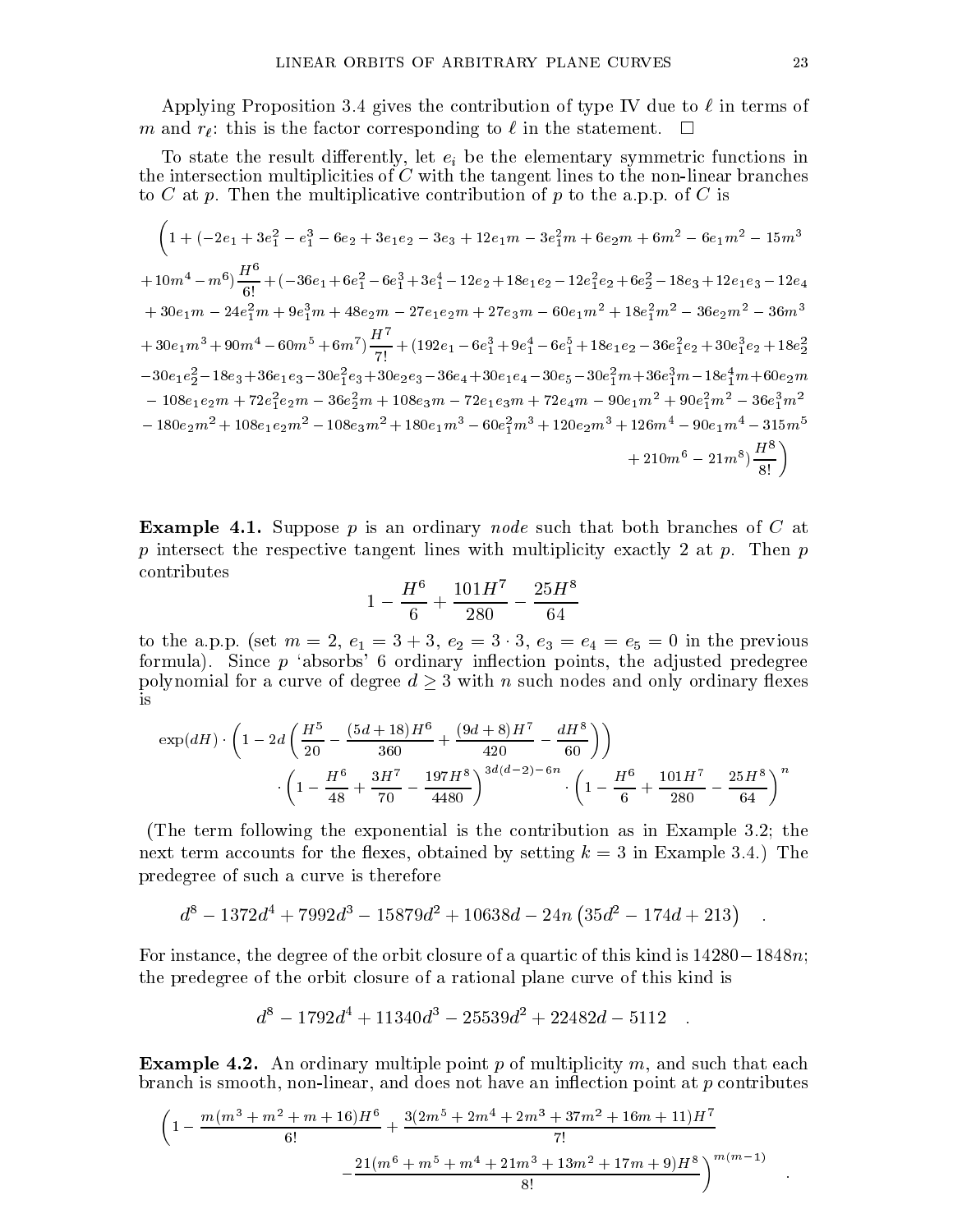$U$ sing that such a point absorbs 3m(m  $1$ ) and the contribution  $\mathcal{U}$  are contribution to the predegree of a curve of degree  $d$  due to such a point is

$$
-m(m-1)(21m^6-48dm^5+21m^5+28d^2m^4-48dm^4+21m^4+28d^2m^3-48dm^3\\ +441m^3+28d^2m^2-888dm^2+273m^2+448d^2m-384dm+357m-1260d^2+4920d-5130).
$$

For instance, a general quartic curve with a triple point has predegree  $14280 - 3$ .

**Example 4.3.** A *bifiecnode* is an ordinary node at which both branches have an ordinary in
ection point; its contribution is

$$
1-\frac{H^6}{3}+\frac{88H^7}{105}-\frac{15H^8}{14}
$$

(set  $m = 2, e_1 = 4 + 4, e_2 = 4 \cdot 4, e_3 = e_4 = e_5 = 0$  in the formula given above). Using that such a point absorbs 8 flexes, we get that a biffecnode corrects the predegree for a curve of degree d by

$$
-24(140d^2 - 832d + 1209) \quad .
$$

For instance, the quartic with equation

$$
x^2y^2 + x^2z^2 + y^2z^2 = 0
$$

has three biffecnodes and 24 automorphisms, hence its orbit closure has predegree  $\frac{1}{24}$  = 232. As it happens, this orbit closure is isomorphic to the moduli space of semistable vector bundles on  $\mathbb{P}^2$  of rank 2 with Chern classes  $c_1 = -1$  and  $c_2 = 3$ , as Hulek proved [H]. It follows that the corresponding Donaldson invariant of  $\mathbb{P}^2$  equals 232, in agreement with [K-L].

**Example 4.4.** Suppose p is an ordinary node for which one branch is a *line*, and the other intersects its tangent line with multiplicity  $k$  at  $p$ . Then  $p$  contributes

$$
1 - \frac{(k+1)(k+2)(k+3)H^6}{6!} + \frac{3(k+1)(k^3 + 7k^2 + 21k + 23)H^7}{7!} - \frac{3(k+1)(k+3)^2(2k^2 + 5k + 17)H^8}{8!}
$$

(use  $m = 2, e_1 = k + 1, e_2 = e_3 = e_4 = e_5 = 0$  in the formula given above). For  $k = 2$ , the contribution is

$$
1 - \frac{H^6}{12} + \frac{101H^7}{560} - \frac{25H^8}{128} \quad ;
$$

of course this is the square root (modulo  $H^+$ ) of the contribution for a node given in Example 4.1.

 $\S 4.2.$  Multiplicativity of adjusted predegree polynomials. It is natural to ask whether the predegree information behaves well with respect to unions of curves. This is another advantage of adjusted predegree polynomials over other ways to assemble this enumerative information: adjusted predegree polynomials are multiplicative under unions of curves, up to correction terms independent of the degree(!), accounting for the ways in which the curves meet. No such structure is visible at the level of degrees or predegrees alone.

As a representative example, we let  $C_1, C_2$  be arbitrary *reduced* curves, meeting transversal ly at nonsingular points, and we further assume that such points are not inhection points for either curve. Let  $C_i$  resp.  $L_i$  be the union of the non-linear resp. linear components of  $C_i$ . Let  $I = \#(C_1 \sqcup C_2), \, J = \#((C_1 \sqcup L_2) \cup (C_2 \sqcup L_1)).$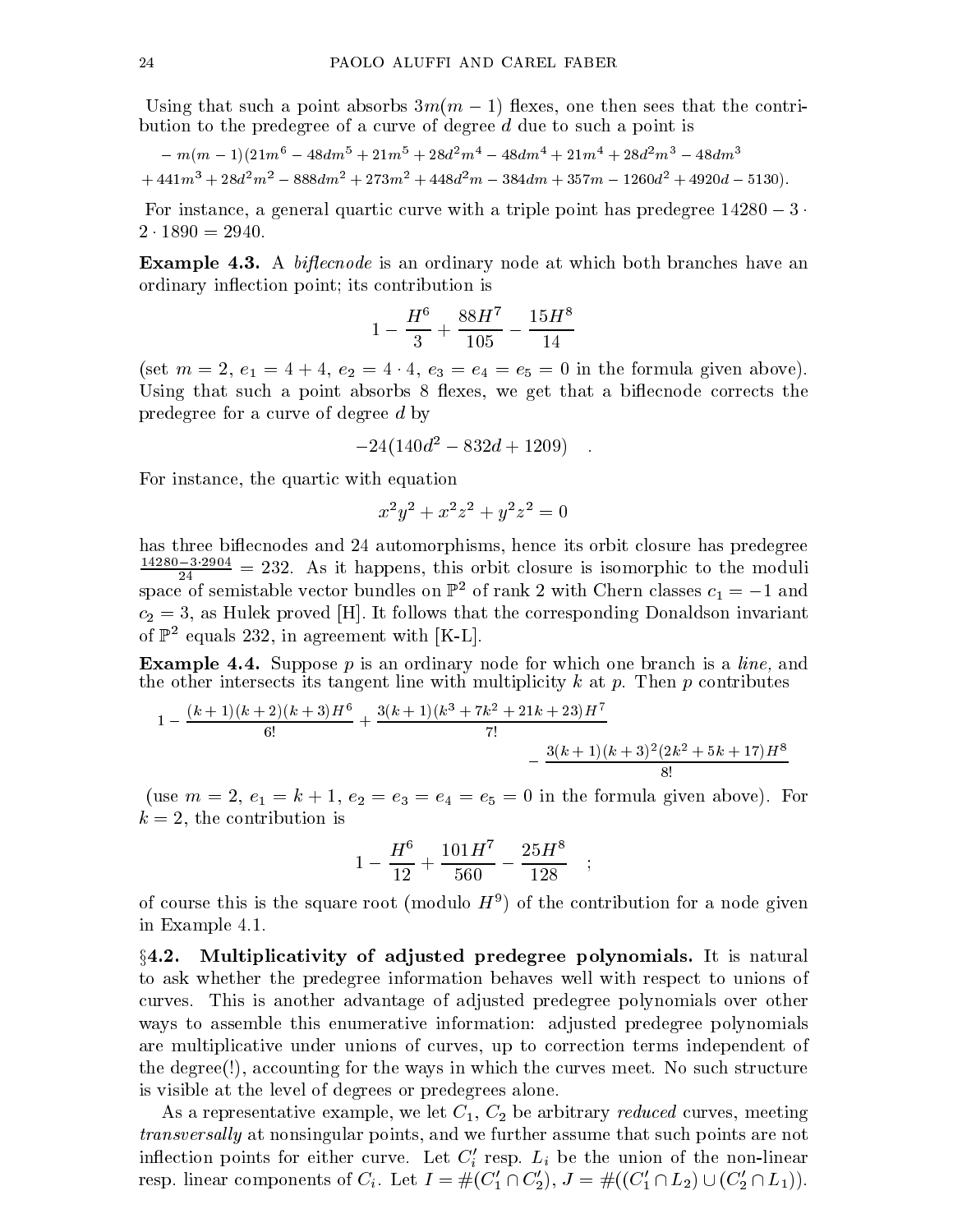**Proposition 4.2.** Let  $P_{C_1}(H)$ ,  $P_{C_2}(H)$  be the adjusted predegree polynomials of  $C_1, C_2$ . Then the adjusted predegree polynomial of their union  $C = C_1 \cup C_2$  is

$$
P_C(H) = P_{C_1}(H) \cdot P_{C_2}(H)
$$

$$
\cdot \left(1 - \frac{H^6}{9} + \frac{11H^7}{40} - \frac{311H^8}{960}\right)^I \cdot \left(1 - \frac{H^6}{24} + \frac{7H^7}{60} - \frac{13H^8}{80}\right)^J
$$

Proof. The main remark isthat the components of the pro jective normal cone for  $C_1 \cup C_2$  arise from features of  $C_1, C_2$  and from the points of intersection of the two curves; an analysis of the components leads to the formula of the statement. We go through this analysis here as a template for similar computations.

As pointed out in Example 2.3, the intersection of two lines does not contribute components. Using the formulas given in Examples  $4.1{-}4.4$  to evaluate the contribution of the transversal intersections of two curves at non-flex point, and of a line and a curve at a non-flex point, we can write

$$
P_C(H) = \exp((d_1 + d_2)H) \left(1 + L_{C'_1}(C) + L_{L_1}(C) + L_{C'_2}(C) + L_{L_2}(C)\right)
$$

$$
\cdot \left(1 + L_{\text{local}}(C_1)\right) \left(1 + L_{\text{local}}(C_2)\right) \left(1 - \frac{H^6}{12} + \frac{101H^7}{560} - \frac{25H^8}{128}\right)^{2I+J}
$$

where different and L:: denote the various correction terms, with hopefully correction terms, with hopefully  $\mathcal{U}$ evident notations: for example,  $L_{\text{local}}(C_1)$  stands for the term arising from all local features of  $C_1$ . It is crucial here to recall (cf. Lemma 3.3.1) that such local terms do not depend on other features of the curve; so the contribution of a local term is the same whether viewed in  $C_i$  or in C. (This is not the case for 'global' terms!) With the same notations we can write

$$
P_{C_i}(H) = \exp(d_i H) (1 + L_{C_i'}(C_i) + L_{L_i}(C_i)) (1 + L_{\text{local}}(C_i))
$$

and therefore the ratio  $\frac{1-\mathcal{O}(11)}{P_{C_1}(H)P_{C_2}(H)}$  is expressed by

$$
\frac{(1+L_{C'_1}(C)+L_{L_1}(C)+L_{C'_2}(C)+L_{L_2}(C))}{(1+L_{C'_1}(C_1)+L_{L_1}(C_1))(1+L_{C'_2}(C_2)+L_{L_2}(C_2))}\left(1-\frac{H^6}{12}+\frac{101H^7}{560}-\frac{25H^8}{128}\right)^{2I+J}.
$$

Lastly, we note that in evaluating this term we may assume that each line meets the rest of  $C$  transversally at non-inflection points: indeed, the terms arising from special positions of the lines can be evaluated locally, so they can be incorporated in the  $L_{\text{local}}$  terms. All the terms in this expression can then be evaluated very simply by Propositions 3.1 and 3.2, giving the stated result.  $\Box$ 

**Example 4.5.** If both  $C_1$ ,  $C_2$  are unions of lines, then multiplicativity holds 'on the nose', since  $I = J = 0$  in that case. This in fact holds for non-reduced configurations of lines as well, cf. Corollary 2.11 in [A-F4].

Example 4.6. The union of a general curve C of degree d <sup>2</sup> and <sup>a</sup> general transversal line has adjusted predegree polynomial

$$
P_C(H) \cdot \left(1 + H + \frac{H^2}{2}\right) \cdot \left(1 - \frac{H^6}{24} + \frac{7H^7}{60} - \frac{13H^8}{80}\right)^d \quad ,
$$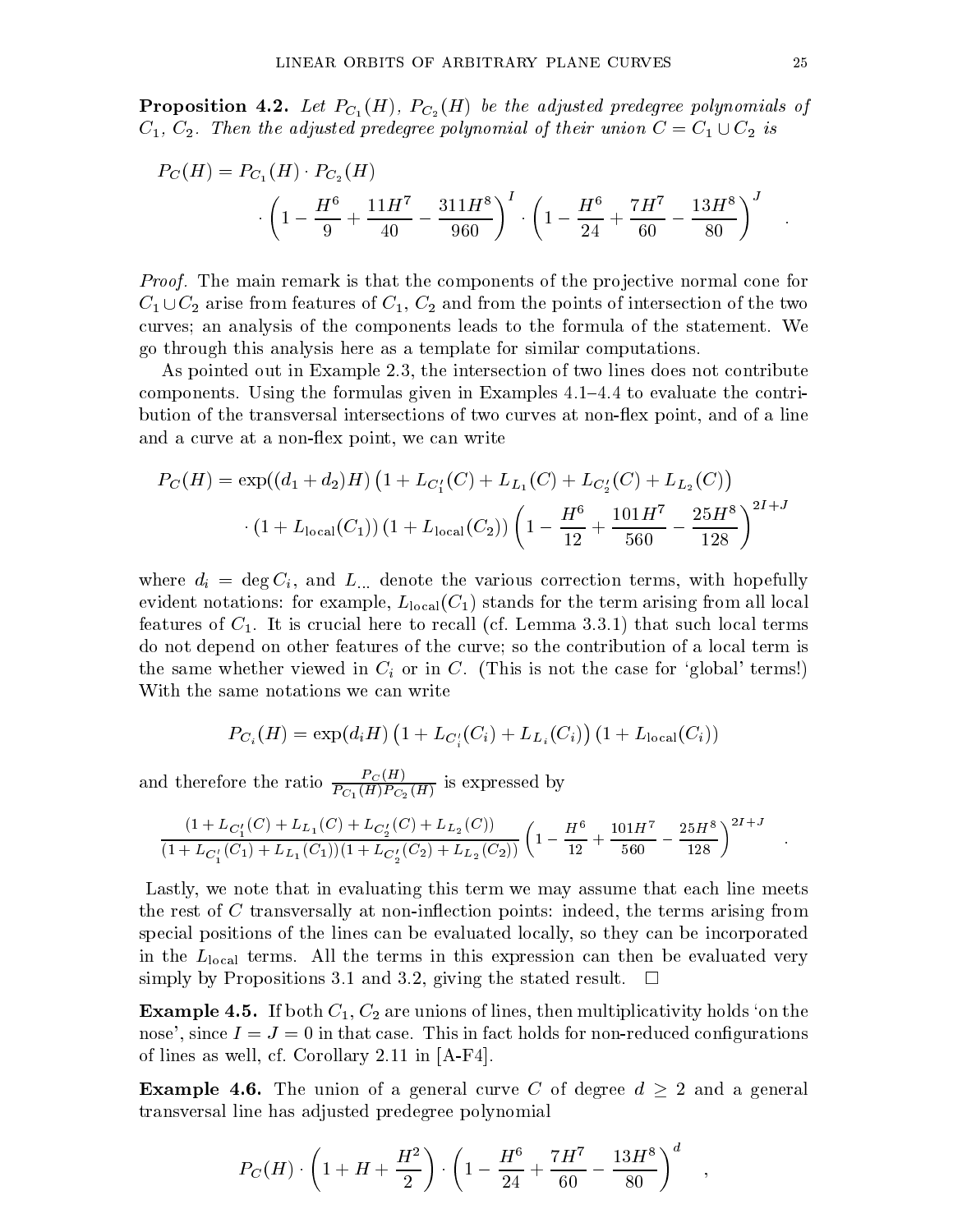where PC (H) is the adjusted predegree polynomial of <sup>a</sup> general curve (computed in Example 1.1). For  $d = 2$ , this yields

$$
1+3H+\frac{9H^2}{2}+\frac{13H^3}{3}+3H^4+\frac{7H^5}{5}+\frac{19H^6}{60}+\frac{H^7}{60}\quad ,
$$

detecting that the union of a conic and a transversal line has orbit closure of dimension 7 and degree  $\frac{20.4}{60.4}$  = 21. This agrees of course with the narve combinatorial count, since the orbit of the union of a conic and a transversal line is in fact the set of all such curves; the degree is then the number of curves through 7 general points, that is  $\binom{7}{2} = 21$  (the line must contain two of the points, and the conic is then determined by the other five).

Combinatorics would not suffice to compute e.g. the degree for the union of a general cubic and a general transversal line; according to the formula given above, this is 8568. Note that these computations do depend on whether the intersection points are or are not inflection points for the branches. Using the formula given in Example 4.4, one obtains that the predegree of the union of a general cubic and a general transversal line *through a flex* of the cubic is  $8040$ .

Example 4.7. The union of two transversal conics has a.p.p. given by

$$
\left(1+2H+2H^2+\frac{4H^3}{3}+\frac{2H^4}{3}+\frac{H^5}{15}\right)^2 \cdot \left(1-\frac{H^6}{9}+\frac{11H^7}{40}-\frac{311H^8}{960}\right)^4
$$

$$
=1+4H+8H^2+\frac{32H^3}{3}+\frac{32H^4}{3}+\frac{122H^5}{15}+\frac{64H^6}{15}+\frac{41H^7}{30}+\frac{41H^8}{240} \quad ,
$$

hence predegree 6888.

The reader will have no difficulties adapting the argument in the proof of Proposition 4.2 to compute terms accounting for other kinds of intersections. For example, a point of simple tangency of a line with a curve gives a correction term

$$
1-\frac{H^6}{6}+\frac{7H^7}{15}-\frac{13H^8}{20}
$$

to the polynomial of the union of the curve and the line (note that this is the 4-th power (modulo  $H^+$ ) of the contribution for a point of transversal intersection of a line with a curve. We don't have a conceptual explanation for this phenomenon). Thus, the adjusted predegree polynomial for the union of a smooth conic and a tangent line is

$$
\left(1+2H+2H^2+\frac{4H^3}{3}+\frac{2H^4}{3}+\frac{H^5}{15}\right)\cdot\left(1+H+\frac{H^2}{2}\right)\cdot\left(1-\frac{H^6}{6}+\frac{7H^7}{15}-\frac{13H^8}{20}\right)
$$

$$
=1+3H+\frac{9H^2}{2}+\frac{13H^3}{3}+3H^4+\frac{7H^5}{5}+\frac{7H^6}{30} \quad :
$$

the orbit closure has dimension 6 and degree  $\frac{30.4}{30.4} = 42$ , as expected.

### §5. IRREDUCIBLE SINGULARITIES

Our last and most substantial example illustrating the algorithm implicitly described in the strip be the computation of the contribution of the computation to the adjusted prediction pred gree polynomial due to an arbitrary irreducible singularity  $p$  on a curve  $C$ .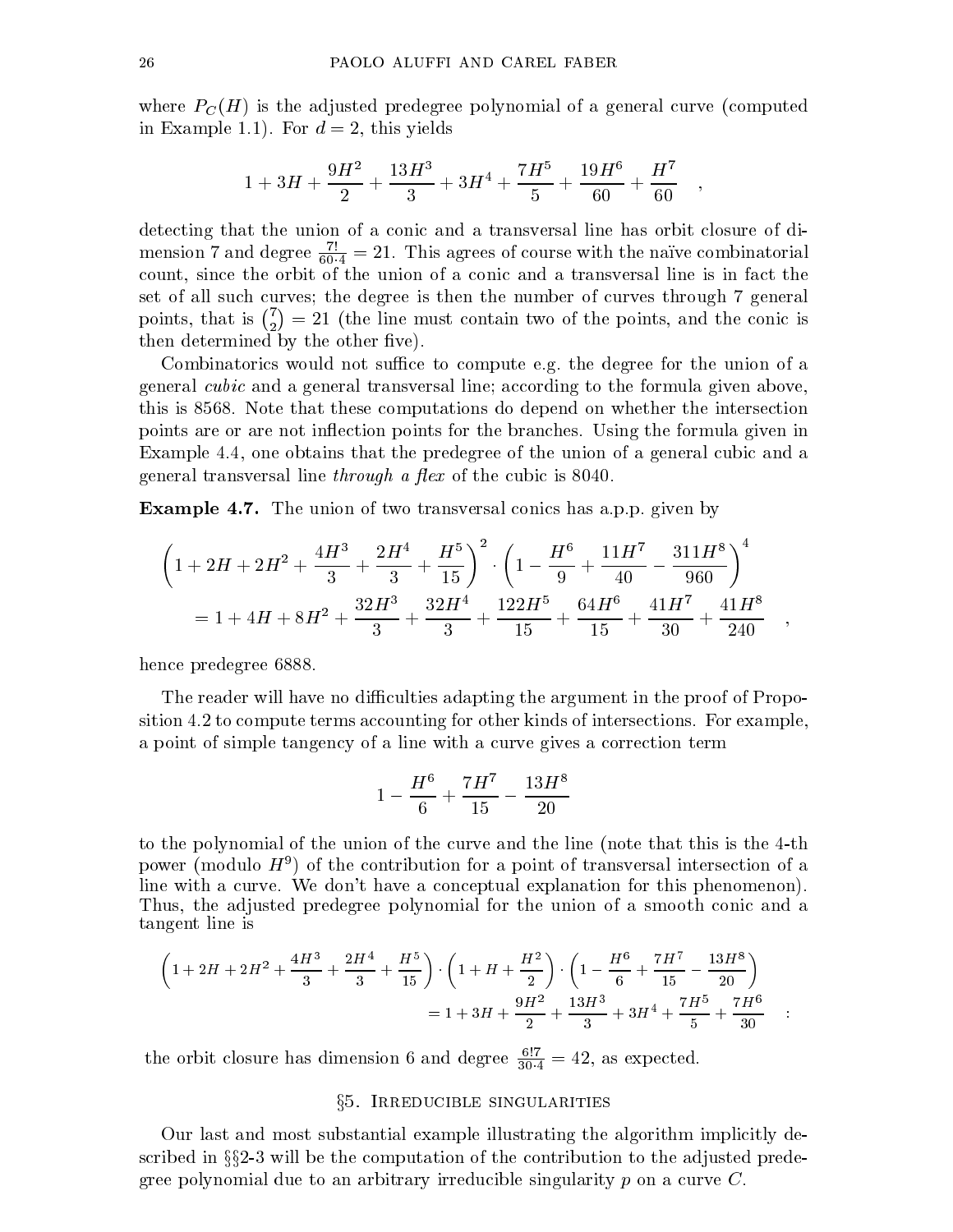It is well-known that C can be described at such a point by its Puiseux expansion

$$
\begin{cases}\nz = (a_n t^n + \dots + a_{e_1} t^{e_1} + \dots + a_{e_r} t^{e_r} \\
y = t^m\n\end{cases}
$$

where:  $m =$  the multiplicity of C at p;  $n =$  the intersection multiplicity of C and the tangent line  $z = 0$  at p; all exponents are positive integers, and  $m < n \leq e_1$  $\cdots < e_r;$  and the coefficients  $a_{e_i}$  of the 'essential' terms are nonzero. An exponent (or the corresponding term in the expansion) is 'essential' if it is *not* a multiple of the greatest common divisor of m and the exponents preceding it; the  $()$  in the expansion collects all non-essential terms. The term  $a_n t^n$  will be essential if and only if n is not a multiple of m; note that  $e_1 = n$  in that case.

We also need the numbers

$$
d_i=gcd(m,e_1,\ldots,e_i)\quad;\quad
$$

thus  $d_0 = m$ , and  $d_r = 1$ . Note that we allow for the possibility  $m = 1, r = 0$ ; that is, there may be no essential terms in the expansion.

We will see that the contribution of p to the a.p.p. for C depends only on m, n, and the essential experience e1, ::: , = , :

An alternative terminology to describe the same information is that of Puiseux pairs: the singularity is described by the pair (m; n), and by r Puiseux pairs  $(m_1, n_1), \ldots, (m_r, n_r),$  where

$$
\begin{cases} d_i = m_{i+1} \cdots m_r \\ e_i = n_i d_i \end{cases} .
$$

Thus for example a non-singular inflection point of order  $k$  is described by

 $(1, k)$ 

and has no Puiseux pairs ( $r = 0$ , no essential exponents,  $d_0 = 1 = m$ ); an ordinary cusp  $y^{\alpha} = z^{\alpha}$  (*m*, *n* coprime) is described by

$$
(m,n)\quad;\quad (m,n)
$$

and has *one* Puiseux pair  $(r = 1, e_1 = n, d_0 = m, d_1 = 1)$ . The formula given below implies that the correction due to  $p$  only depends on  $m$ ,  $n$ , and the Puiseux pairs of  $C$  at  $p$ .

This result is most easily stated in the numbers of the numbers of the numbers of  $\{ \cdot \}$  ,  $\{ \cdot \}$  ,  $\{ \cdot \}$  , and  $\{ \cdot \}$ 

$$
P(a,b) = \frac{a^2b^2}{(1+ak)^3(1+bk)^3} - \frac{4}{(1+k)^3(1+2k)^3} ,
$$

where k is an indeterminate, and set  $e_0 = n$ ,  $e_{r+1} = 0$  for convenience.

**Theorem 5.1.** With notations as above, the contribution of p to the adjusted predegree polynomial of C is

$$
1 - \left\{ \left( mnP(m,n) + \sum_{j=0}^{r} (e_{j+1} - e_j) d_j P(d_j, 2d_j) \right) \cdot \left( \frac{k^2 H^6}{6!} + \frac{k H^7}{7!} + \frac{H^8}{8!} \right) \right\}_2
$$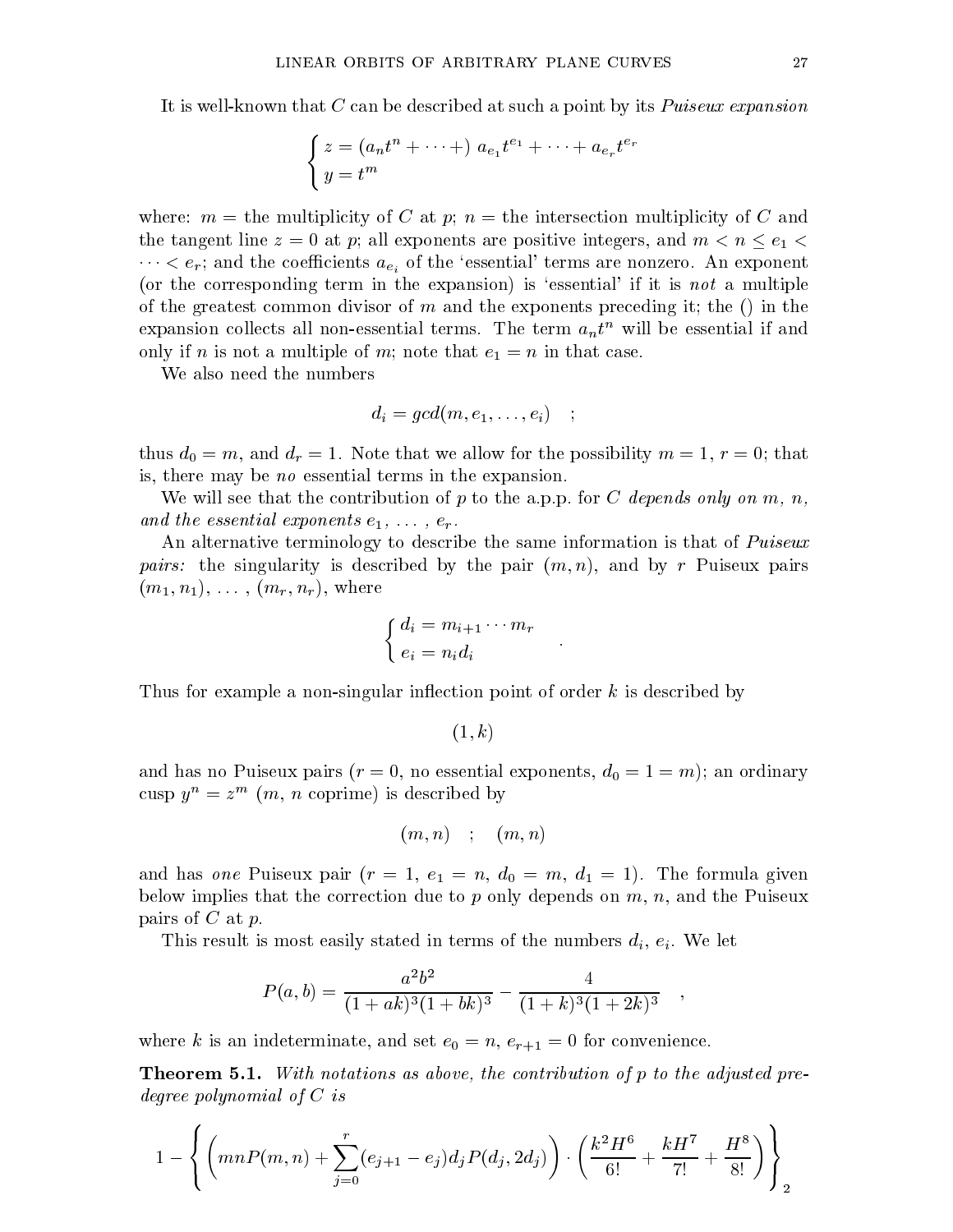where  $\{\gamma_2\}$  aenotes the coefficient of  $\kappa^2$  in the expansion of the term within  $\{\gamma_1\}$ .

Before proving this formula, we illustrate it with a few explicit examples. For these we will need the number of flexes absorbed by the singularity; remarkably, this number can be expressed by a formula somewhat analogous to the one given in Theorem 5.1:

$$
(3mn - 2m - 2n) + 3\sum_{j=0}^{r} (e_{j+1} - e_j)(d_j - 1)
$$

(cf.  $[B-K]$ ,  $\S 9.1$ , Thm. 2 and [Oka],  $\S 2$ , Proposition 5 and Theorem 7). The correction term that would be due to the flexes absorbed by  $p$  if  $p$  were not present is. according to Theorem 5.1,

$$
1 - \left\{ \left( (3mn - 2m - 2n) + 3\sum_{j=0}^r(e_{j+1} - e_j)(d_j - 1) \right) 3P(1,3) \cdot \left( \frac{k^2 H^6}{6!} + \frac{kH^7}{7!} + \frac{H^8}{8!} \right) \right\}_2
$$

**Example 5.1.** A nonsingular point has no Puiseux pairs, and  $(m, n) = (1, k)$ , where  $k =$  the order of contact with the tangent line. By Theorem 5.1, its contribution is

$$
1 - \left\{ kP(1,k) \cdot \left( \frac{k^2 H^6}{6!} + \frac{kH^7}{7!} + \frac{H^8}{8!} \right) \right\}_2
$$
  
= 
$$
1 - \frac{k(k-2)(k+2)H^6}{720} + \frac{k(k-2)(k^2 + 3k + 6)H^7}{1680} - \frac{k(k-2)(2k^3 + 7k^2 + 16k + 32)H^8}{13440}
$$

in agreement with Example 3.4. Note that this contribution is automatically trivial if  $k = 2$ , that is if the point is not an inflection point for C.

Assume next that p has exactly one Puiseux pair  $(m_1, n_1)$ . With notations as above, necessarily m1 <sup>=</sup> m; and d0 <sup>=</sup> m, d1 <sup>=</sup> 1; e0 <sup>=</sup> n, e1 <sup>=</sup> n1, e2 <sup>=</sup> 0. According to Theorem 5.1, the contribution of p is

$$
1 - \frac{m(4m^4(n_1 - n) + m^2n^3 - 4n_1)H^6}{6!} + \frac{3m(12m^5(n_1 - n) + m^3n^3 + m^2n^4 - 12n_1)H^7}{7!} - \frac{3m(64m^6(n_1 - n) + 2m^4n^3 + 3m^3n^4 + 2m^2n^5 - 64n_1)H^8}{8!}
$$

**Example 5.2.** For an ordinary  $(m, n)$ -cusp (see above) we find  $1 - \frac{mn(m-n^{2} - 4)H^{2}}{6!} + \frac{3mn(m-n^{2} + 4)}{6!}$  $3mn(m-n+12)H^2 - 3mn$ 7!  $3mn(2m+n^{2}+3m^{2}n^{2}+2m^{2}n^{2}-04)H^{3}$ 

For instance, an ordinary  $(2, 3)$  cusp contributes

$$
1 - \frac{4H^6}{15} + \frac{3H^7}{5} - \frac{19H^8}{28} \quad ;
$$

using that such a cusp absorbs 8 flexes, we get that an ordinary cusp corrects the predegree of a curve of degree d <sup>3</sup> by

$$
-72(28d^2 - 144d + 183) \quad .
$$

Thus a generic cuspidal quartic has predegree  $14280 - 3960 = 10320$ , etc. Note that for a cuspidal *cubic* this gives a 'predegree' of  $216-216 = 0$ ; this is because cuspidal cubics have small orbits. According to the formulas given above, the a.p.p. of a cuspidal cubic is

$$
1+3H+\frac{9H^2}{2}+\frac{9H^3}{2}+\frac{27H^4}{8}+\frac{69H^5}{40}+\frac{3H^6}{8}+\frac{H^7}{70}\quad ,
$$

yielding a degree of  $\frac{1}{70.3}$  = 24, as expected.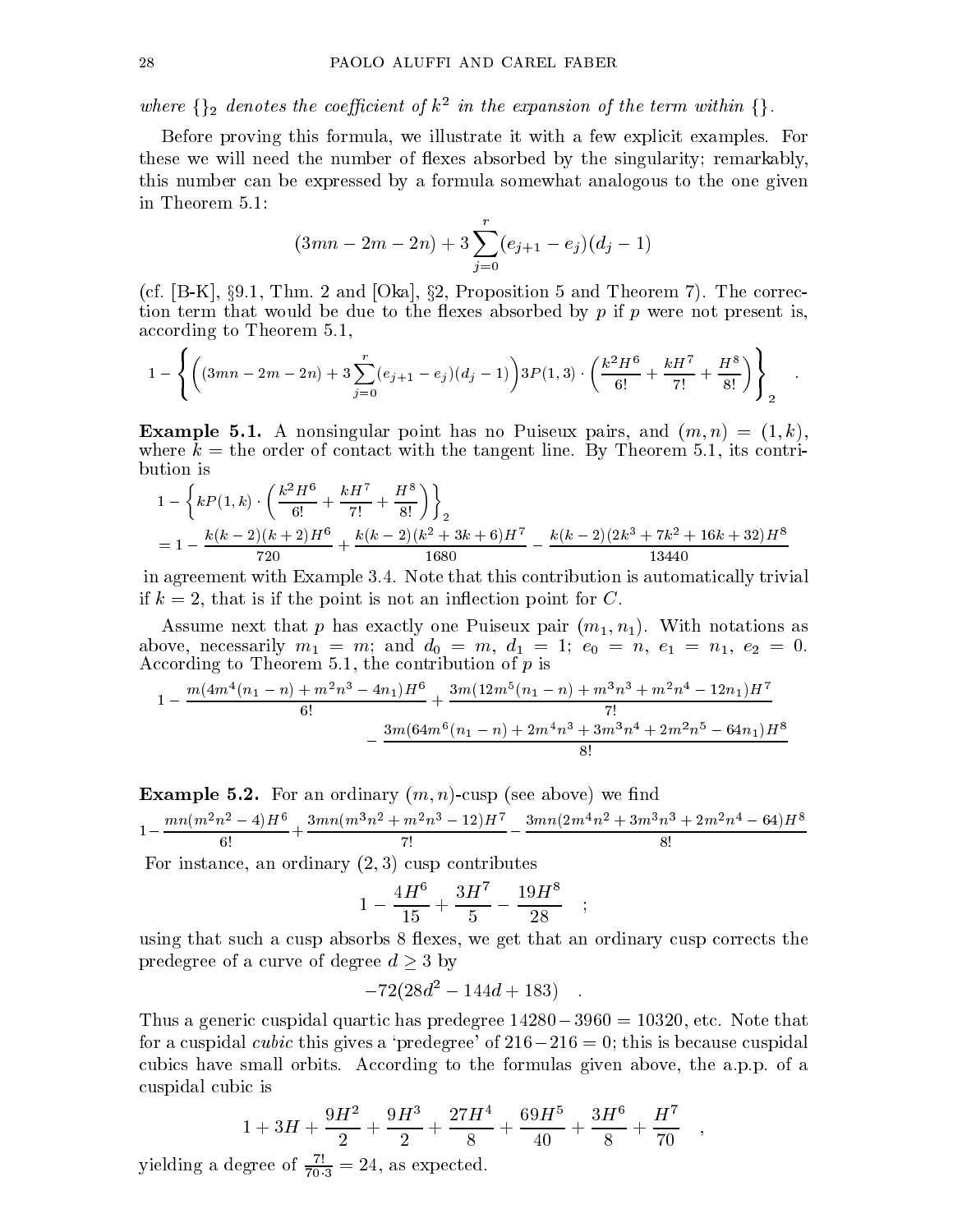Example 5.3. Characteristic numbers. An enumerative problem that has received a good deal of attention both in the 19th century and in the recent past is that of computing the characteristic numbers of various families of plane curves, that is, the number of curves belonging to the family, containing a collection of general points, and tangent to a collection of general lines. This problem is in general surprisingly challenging, even for curves of very low degree.

We note here that the top characteristic number of the (family of curves parameterized by the) orbit closure of  $C$  is the degree of the orbit closure of the dual curve  $C$  : hence the results of this paper allow us in principle to compute the top  $\,$ characteristic number of the orbit closure of an arbitrary curve, i.e., the number of translates of the curve which are tangent to a maximal number of general lines.

For example, consider the orbit closure of a nonsingular cubic curve  $C$ , that is, the closure of the set of cubic curves with a given j-invariant. Its top characteristic number is the degree of the orbit closure of a sextic with 9 cusps; now Example 5.2 lets us compute the predegree of this orbit closure:

predegree of a general sextic contributions from 9 cusps

 $= 1119960 - 9 \cdot 23544 = 908064$ 

For  $j \neq 0, 1728$ , the stabilizer of C consists of 18 elements; thus there are  $\frac{2\pi}{18} =$ 50,448 cubics with fixed j invariant  $\neq$  0, 1728 and tangent to 8 lines in general position. For  $j = 0$ , resp.  $j = 1728$  the extra automorphisms of C correct this number to  $\frac{2}{3}$  = 10,810,  $\frac{2}{2}$  = 25,224, respectively. These results agree with the more direct computations in [A].

Similarly, the number of nodal cubics tangent to 8 lines in general position is the degree of the orbit closure of the dual of a nodal cubic, that is, a quartic with three cusps:

$$
\frac{14280 - 3 \cdot 3960}{6} = 400
$$

Of course this also agrees with the classical result (cf. for example [S]).

It is curious to observe that the dual of a nodal cubic can also be interpreted as a sextic consisting of a quartic with three cusps and a double bitangent line, in the sense that this is what the dual of a nonsingular cubic  $C$  degenerates to as  $C$ degenerates to a nodal cubic. Arguing as in  $\S 4$  to account for the contribution of the double line, we compute that the predegree of the orbit closure of such a sextic is 302668; as the stabilizer of a nodal cubic has 6 elements, this gives 50;448 as the top characteristic number of a nodal cubic. This number counts the 400 curves tangent to 8 lines as well as contributions from curves whose node is on one of the lines; the fact that this number agrees with the characteristic number for cubics with  $j \rightarrow s$  and  $m$  alleady observed in  $\mathbb{Z}$ , and  $\mathbb{Z}$ 

Apart from these and a few other instances (for example conics, or cuspidal cubics), the characteristic numbers that can be obtained by applying the results in this paper are, to our knowledge, new. For example, so is the number 406;758;744 of nonsingular *quartics* with fixed general modulus and tangent to 8 lines in general position.

Example 5.4. The quartic curves

$$
(y2 - xz)2 = y3z ; (y2 - xz)2 = yz3
$$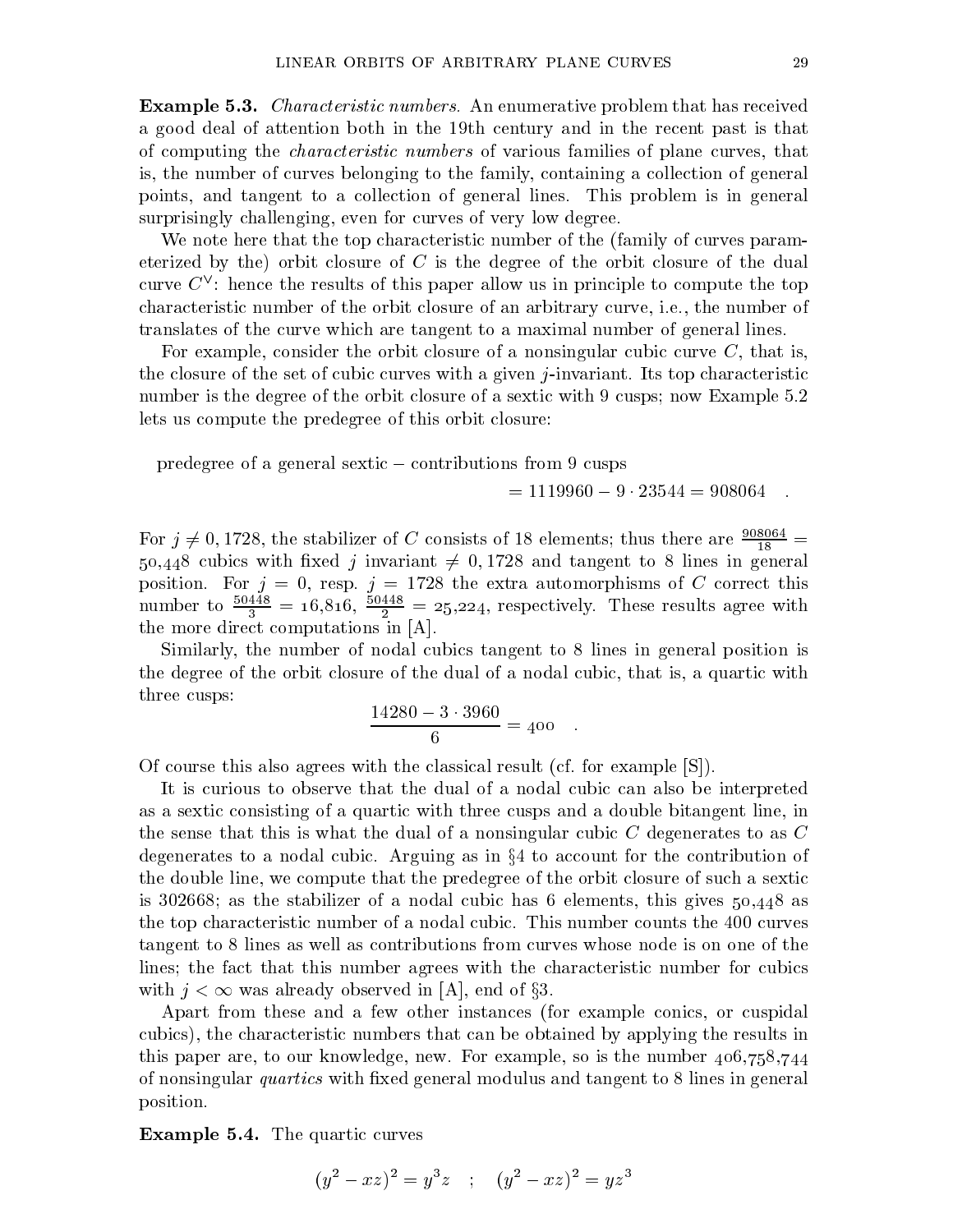have a singularity at  $(1:0:0)$  described by  $(m, n) = (2, 4)$ , and Puiseux pair  $(2, k)$  for  $k = 5$ , 7 respectively. Using the formula given above, and that these points absorb  $3k$  flexes, we find that these singularities correct the predegree of the quartics on which they lie by  $-1785k$ .

These singularities are analytically isomorphic to  $z^2 = y^2$  (cf. Example 5.5). Remarkably, the same correction term applies for quartics with a point analytically isomorphic to  $z^- = y^+$  also in the non-irreducible cases  $\kappa = 4, 6, 8$  (as may be computed explicitly using Propositions 3.4 and 3.5). For  $k = 8$  the corresponding quartic is  $(y^2 - xz)^2 = z^2$ , that is the union of two quadritangent conics (cf.  $\zeta$ 4.1 in [A-F3]); the formula gives 14280 <sup>1785</sup> <sup>8</sup> <sup>=</sup> 0, as expected since unions of quadritangent conics have small orbits.

The case  $k = 4$  can also be analyzed by the same method, and gives a correction of  $-1785.4 = -7140$ . Thus a general tacnodal quartic has predegree  $14280-7140 =$ 7140, that is, precisely half of the predegree of a general quartic. This latter fact can also be explained conceptually by studying the behavior of the predegree along families of curves, but we will not pursue this approach here.

Proof of Theorem 5.1. The formula given in the theorem is obtained by evaluating explicitly the contributions of type IV and V, using Proposition  $3.4$  and  $3.5$ . The main subtlety lies in the fact that both these contributions are affected by whether  $n$  is an essential exponent or not; as we will see, the amounts by which they are affected precisely compensate each other, so that both cases lead to the same formula.

We consider contributions of type IV first. If  $d' = gcd(m, n)$ , and  $m' = m/d'$ ,  $n' = n/d'$ , then the only 1-PS germ giving a contribution is

$$
\left(\begin{matrix} 1 & 0 & 0 \\ 0 & t^{n'} & 0 \\ 0 & 0 & t^{m'} \end{matrix}\right)
$$

yielding a limit

$$
\left( y^{n'} - *x^{n'-m'}z^{m'}\right)^{d'} x^{d-n} = 0 \quad ,
$$

corresponding to the side in the Newton polygon joining vertices  $(0, m)$  and  $(n, 0)$ . Using Proposition 3.4, this gives a contribution of

$$
1 - mn \left( \frac{(m^2 n^2 - 4d'^4)H^6}{6!} - \frac{3(m^3 n^2 + m^2 n^3 - 12d'^5)H^7}{7!} + \frac{3(2m^4 n^2 + 3m^3 n^3 + 2m^2 n^4 - 64d'^6)H^8}{8!} \right)
$$

which is checked to equal

$$
1 - \left\{ mn(P(m, n) - P(m, 2m)) \cdot \left( \frac{k^2 H^6}{6!} + \frac{k H^7}{7!} + \frac{H^8}{8!} \right) \right\}_2
$$
  
- 
$$
mn \left( \frac{(m^4 - d'^4)H^6}{180} - \frac{(m^5 - d'^5)H^7}{140} + \frac{(m^6 - d'^6)H^8}{210} \right)
$$

Here  $d' = m$  if n is a multiple of m (in which case the last summand vanishes). while  $d' = d_1 = gcd(m, e_1)$  if  $n = e_1$  is essential.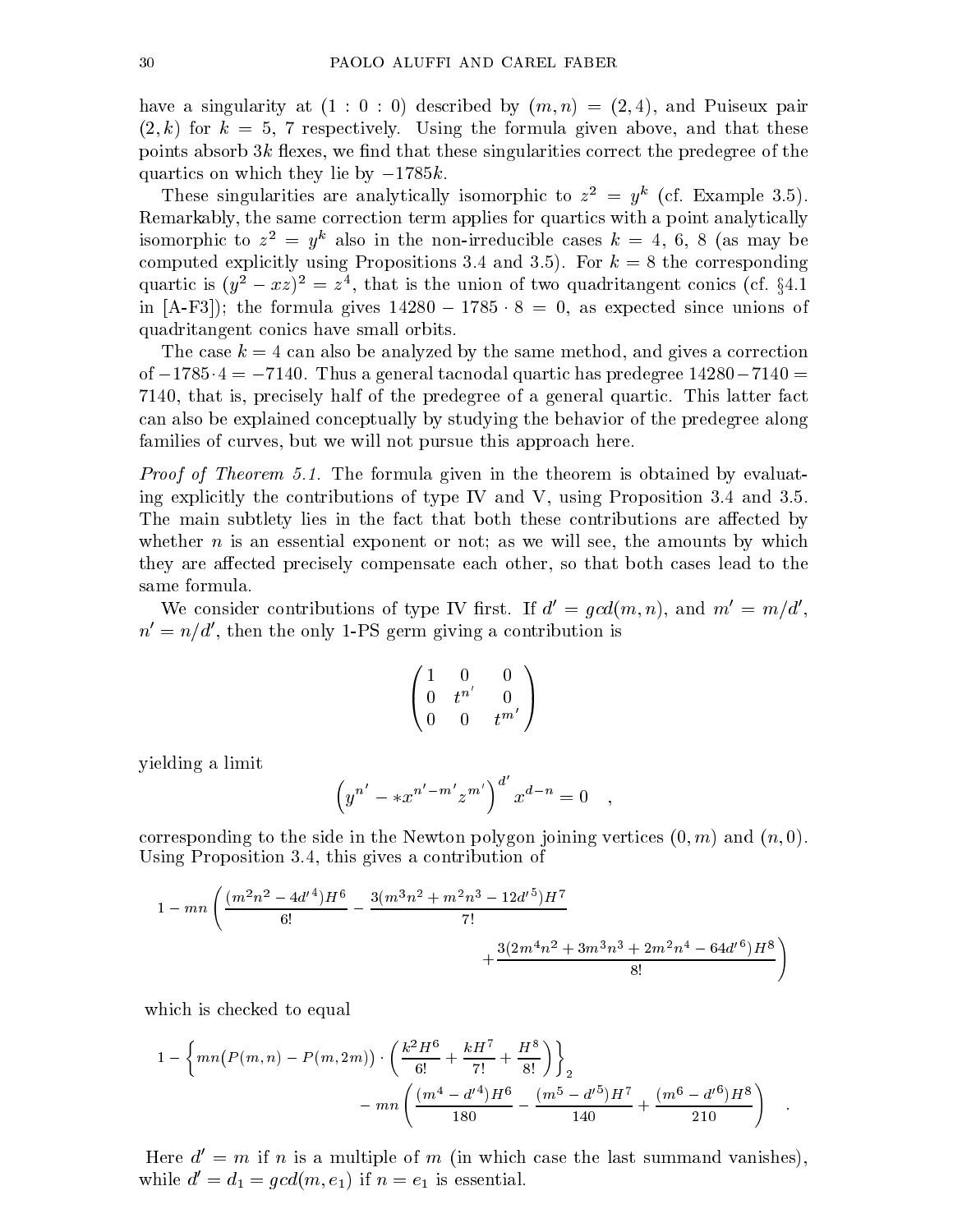Moving on to the component of type V, the data describing the singularity determines the structure of the formal branches of the curve at p. Schematically, here is how they group:



If n is not essential,  $m = d_0$  branches will run parallel from the beginning of the expansion up to the first essential exponent  $e_1$ ; if n is essential, the branching starts immediately at  $n = e_1$ . In both cases, at  $e_1$  the branches divide into  $d_0/d_1$  groups of  $d_1$  parallel branches each; at  $e_2$ , each set of  $d_1$  branches splits into  $d_1/d_2$  groups of  $d_2$  parallel branches, and so on. At the last essential exponent  $e_r$ , the splitting produces m distinct simple branches.

This gives us the data needed to apply Proposition 3.5. Note that  $e_1$  yields a 'truncation' in the sense of Fact 5 of  $\S2$  *only if n* is not an essential exponent: if  $n = e_1$  is essential, then the expansion starts at  $e_1$  and in particular  $e_1$  is not greater than the first exponent. If  $n$  is not essential, the truncation at  $e_1$  contributes in the terminology of Proposition 3.5 a term with  $\ell = 1, W = e_1, S = m$ , and  $s_i = d_1$ , giving

$$
-m e_1\left(\frac{(m^4-d_1^4)H^6}{180}-\frac{(m^5-d_1^5)H^7}{140}+\frac{(m^6-d_1^6)H^8}{210}\right)\quad ;
$$

if n is essential, there is no such contribution. Adding this to the contribution of type IV computed above, we obtain in both cases

$$
1 - \left\{ mn \left( P(m,n) - P(m,2m) \right) \cdot \left( \frac{k^2 H^6}{6!} + \frac{k H^7}{7!} + \frac{H^8}{8!} \right) \right\}_2 - K_1
$$

where

$$
K_1 = me_1 \left( \frac{(m^4 - d_1^4)H^6}{180} - \frac{(m^5 - d_1^5)H^7}{140} + \frac{(m^6 - d_1^6)H^8}{210} \right) .
$$

The contribution due to truncation at  $\mathcal{I} \setminus \mathcal{I}$  ,  $\mathcal{I} = \mathcal{I}$  , is given by Proposition 3.5, setting  $\ell = \frac{m}{d_{i-1}}$  (the least integer such that  $\ell \frac{c_1}{m}, \ldots, \ell \frac{c_{j-1}}{m}$  are i  $m$  are integers),

$$
W = \sum_{k=1}^{j-1} (d_{k-1} - d_k) \frac{e_k}{m} + d_{j-1} \frac{e_j}{m}
$$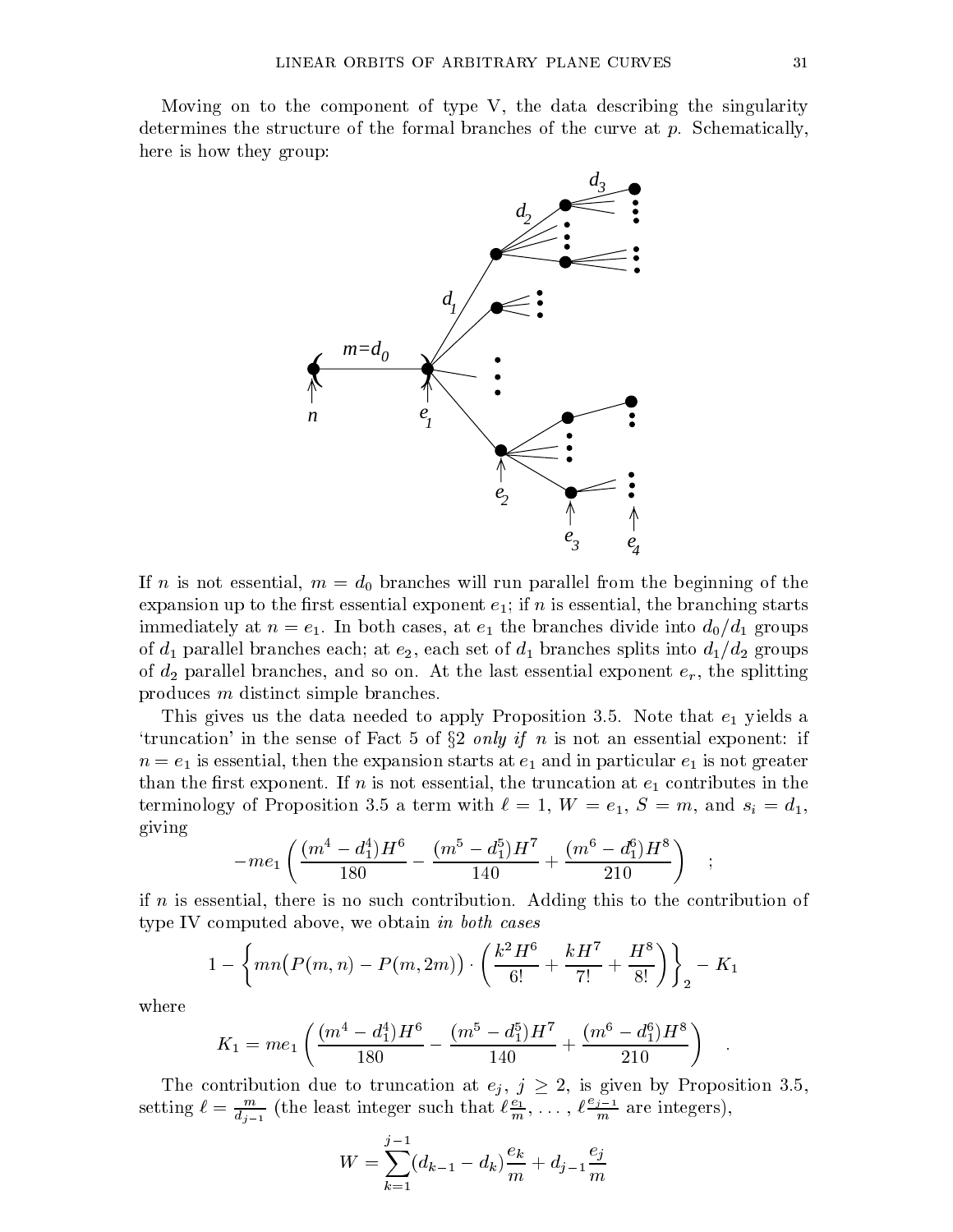(keeping track of the exponents at which formal branches start differing), and  $S =$  $d_{i-1}, s_i = d_i$ . If  $K_i$  denotes this (additive) contribution, one checks by induction that if there are results in the pure pairs (so that drawing  $\mathcal{L}_{\mathcal{A}}$ ) . If the  $\mathcal{L}_{\mathcal{A}}$ 

$$
\sum_{j=2}^{r} K_j = \left\{ \sum_{j=2}^{r} e_j (d_{j-1} P(d_{j-1}, 2d_{j-1}) - d_j P(d_j, 2d_j)) \left( \frac{k^2 H^6}{6!} + \frac{k H^7}{7!} + \frac{H^8}{8!} \right) \right\}_2
$$

(note: this equality does not hold if  $\alpha$  is not assumed to equal 1.1 or equal 1.1. The whole  $\alpha$ contribution is therefore given by

$$
1 - \left\{ mn(P(m, n) - P(m, 2m)) \cdot \left( \frac{k^2 H^6}{6!} + \frac{k H^7}{7!} + \frac{H^8}{8!} \right) \right\}_2 - \sum_{j=1}^r K_j ,
$$

and the formula given in the statement is obtained by rearranging this sum.  $\mathbb{R}^n$ 

Formulas for reducible singularities can be obtained by using Propositions 3.3, 3.4, and 3.5. Unfortunately, we haven't been able to find a simple statement in the style of Theorem 5.1 and encompassing the most general case.

As a final comment, we note that a formula in the style of Theorem 5.1 can be concocted to account for some `global' terms as well. For example, the predegree of the orbit closure of a reduced curve of degree d and (for simplicity) including only points 'of type  $(t^m, t^n)$ ' (that is, points described by the pair  $(m, n)$  as above, with no further Puiseux pairs) is in fact given by

$$
d^{8} - \left\{ (1+dk)^{8} \left[ \frac{4d^{2}}{(1+k)^{3}(1+2k)^{3}} + \sum_{p \in C \text{ of type } (t^{m}, t^{n})} mn \left( \frac{m^{2}n^{2}}{(1+mk)^{3}(1+nk)^{3}} - \frac{4}{(1+k)^{3}(1+2k)^{3}} \right) \right] \right\}_{2},
$$

provided that the orbit closure has dimension 8. This formula should be compared with the formula for the predegree of the orbit closure of a d-tuple of points in  $\mathbb{P}^1$ (cf. [A-F1]), which can be written

$$
d^3 - \left\{ (1+dk)^3 \left[ \frac{d}{(1+k)^2} + \sum_{p \in C \text{ of type } (t^m)} m \left( \frac{m}{(1+mk)^2} - \frac{1}{(1+k)^2} \right) \right] \right\}_1
$$

(if the orbit closure has dimension 3), where a point 'of type  $(t^m)$ ' is simply a point of multiplicity  $m$  in the  $d$ -tuple.

It is tempting to view these two formulas as shadows of a very general, but as yet mysterious, theorem on degrees of orbit closures of hypersurfaces in projective space.

#### **REFERENCES**

- $[A]$  P. Aluffi, How many smooth plane cubics with given j-invariant are tangent to 8 lines in general position?, Contemp. Math.  $123$  (1991), 15-29.
- $[A-F1]$  P. Alum, C. Paber, *Linear orbits of d-tuples of points in* F<sub>1</sub>, J. reine angew. Math. 445 (1993), 205-220.